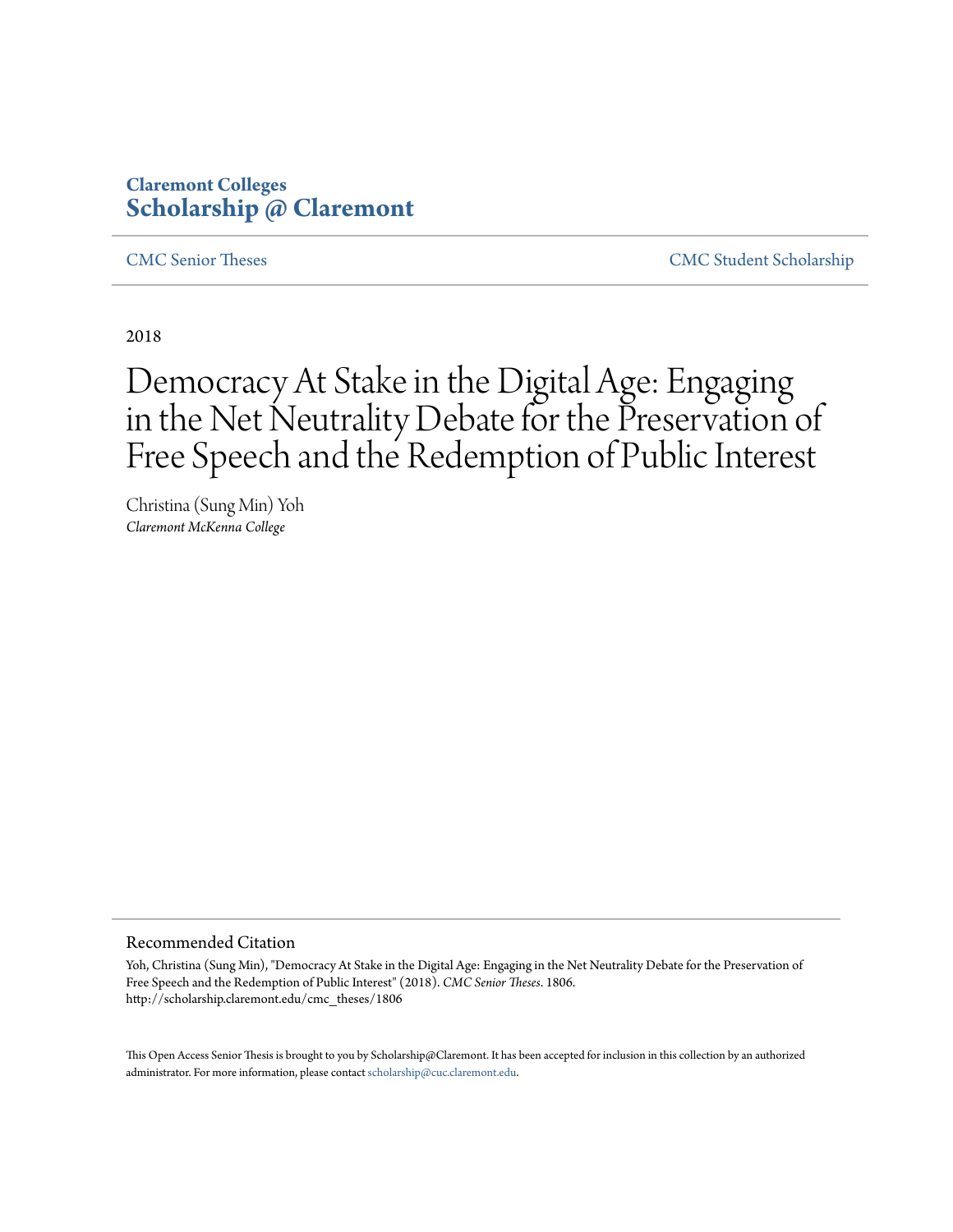# CLAREMONT MCKENNA COLLEGE

Democracy At Stake in the Digital Age: Engaging in the Net Neutrality Debate for the Preservation of Free Speech and the Redemption of Public Interest

### SUBMITTED TO

Professor James Morrison

BY

Christina Yoh

For

# SENIOR THESIS

Fall 2017

December 4, 2017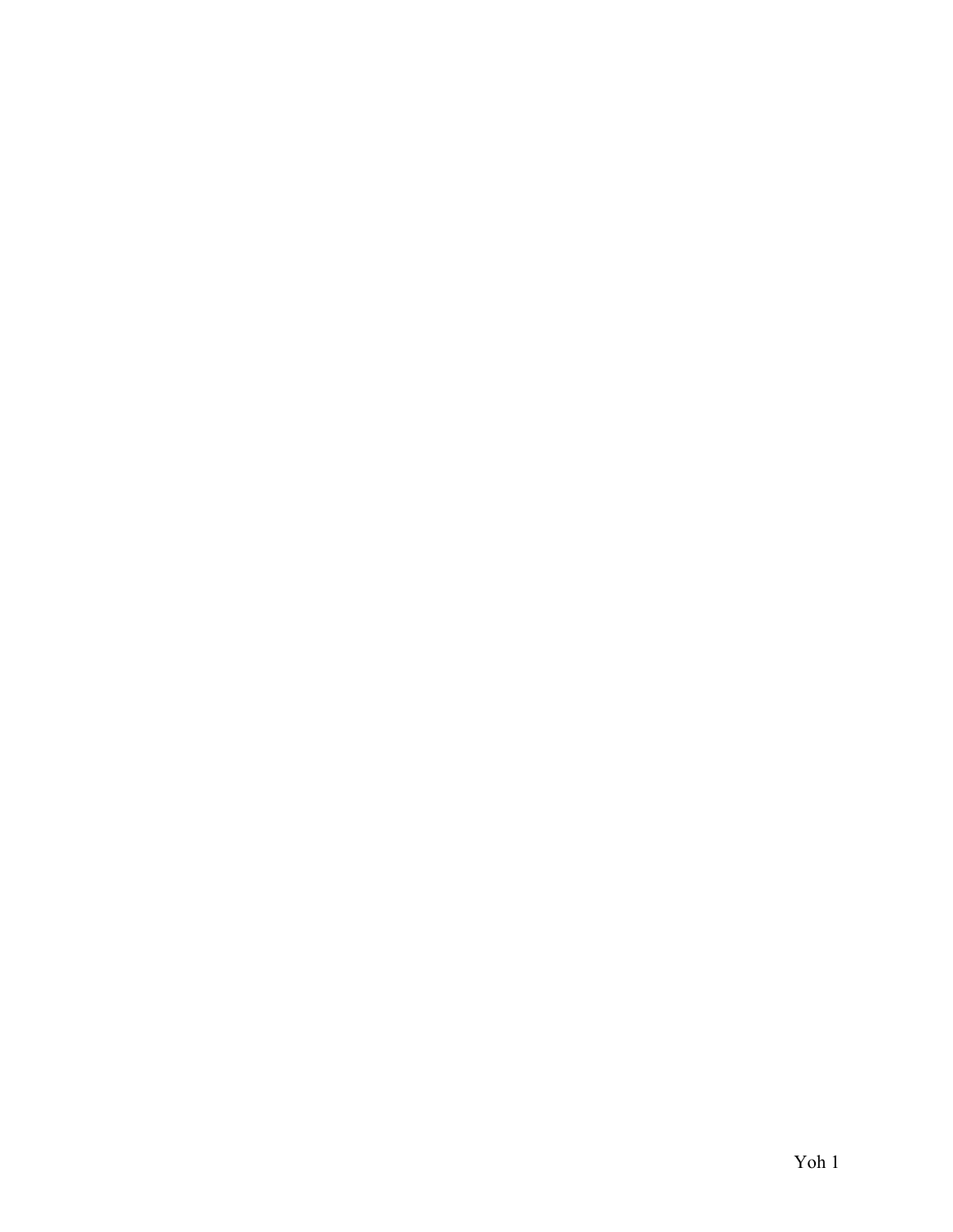# **TABLE OF CONTENTS**

| Chapter 1: Public Interest Groups, NGOs, and the Redemption of Public Interest9 |  |
|---------------------------------------------------------------------------------|--|
|                                                                                 |  |
| Chapter 3: "John Oliver Effect," Cyberactivism, and Limitations under Trump38   |  |
|                                                                                 |  |
|                                                                                 |  |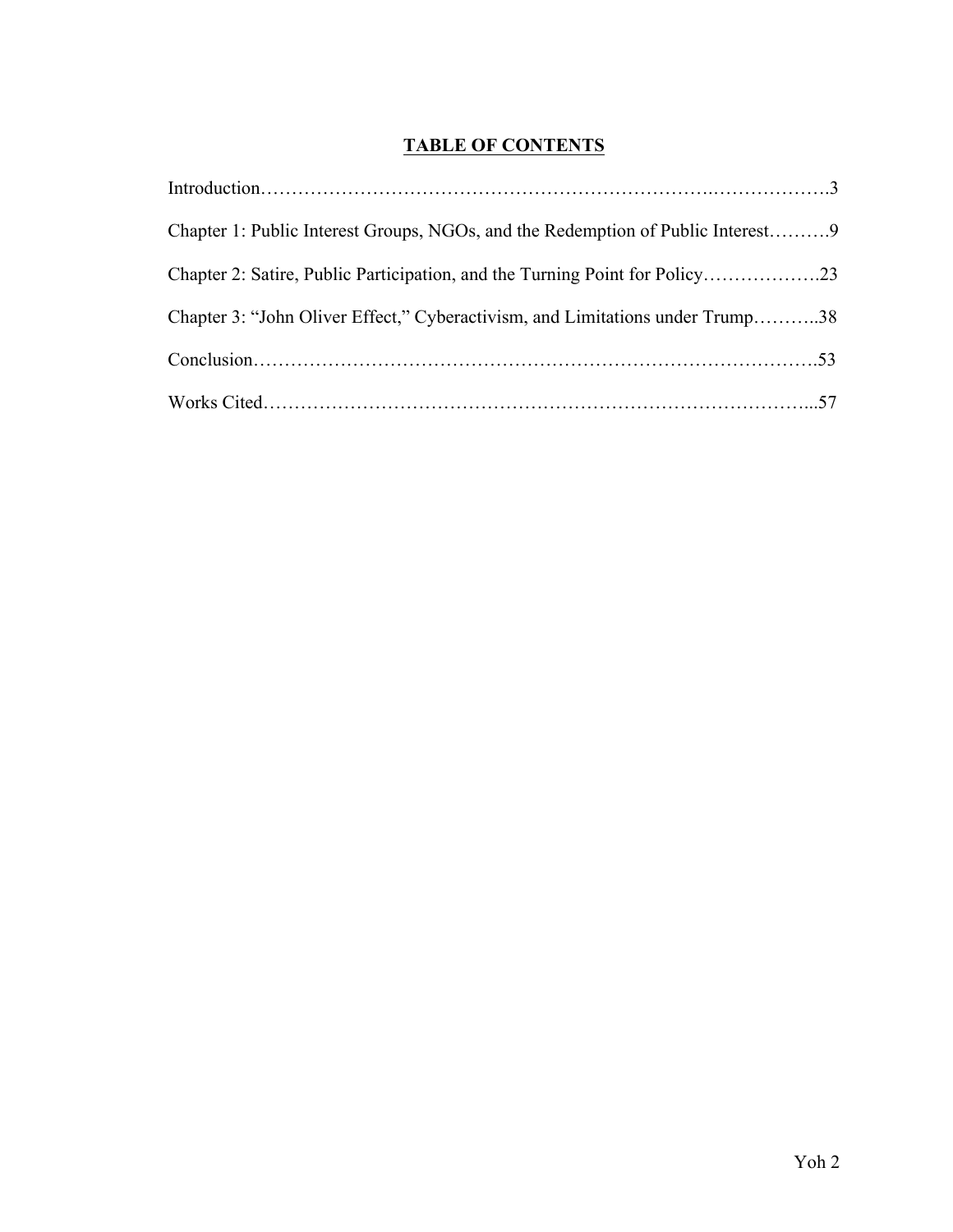#### **INTRODUCTION**

Inventor of the World Wide Web Tim Berners-Lee claims that the decentralized digital platform, which is reliant upon a free and open Internet, is vital to democracy (Berners-Lee, 82). The Web, according to him, hosts the most exceptional practice of the fundamental rights established in the U.S. Constitution adapted to the current network age: freedom of speech, or the "freedom from being snooped on, filtered, censored and disconnected" (Berners-Lee, 82). Though the Internet and Web are separate entities, the former must be neutral for the latter to uphold principles of free speech, promote a competitive market economy, and continue widespread innovation throughout millions of networks (Berners-Lee, 84). Protection of net neutrality is, therefore, necessary for the Internet, Web, and democracy to thrive (Berners-Lee, 84).

Internet neutrality, or net neutrality, has been debated for decades and has recently become heated due to the widespread use of the Internet and various media coverage. The term "net neutrality" was originally coined in 2003 by Columbia Law Professor Tim Wu who defined the term as a network design principle: "The idea is that a maximally useful public information network aspires to treat all content, sites, and platforms equally" (Zelnick, 9). Basically, all broadband providers — also known as, internet service providers (ISPs) — must treat all online content and applications equally, sending data packets of information to users without discrimination (Lyons, 1029). As such, the major principles of net neutrality are the consumers' entitlement to access content and use services of their choice on their device of choice as well as the competition among network providers, application providers, and content providers (Friedlander, 915). The enforcement of these principles depends on the policies of the Federal Communications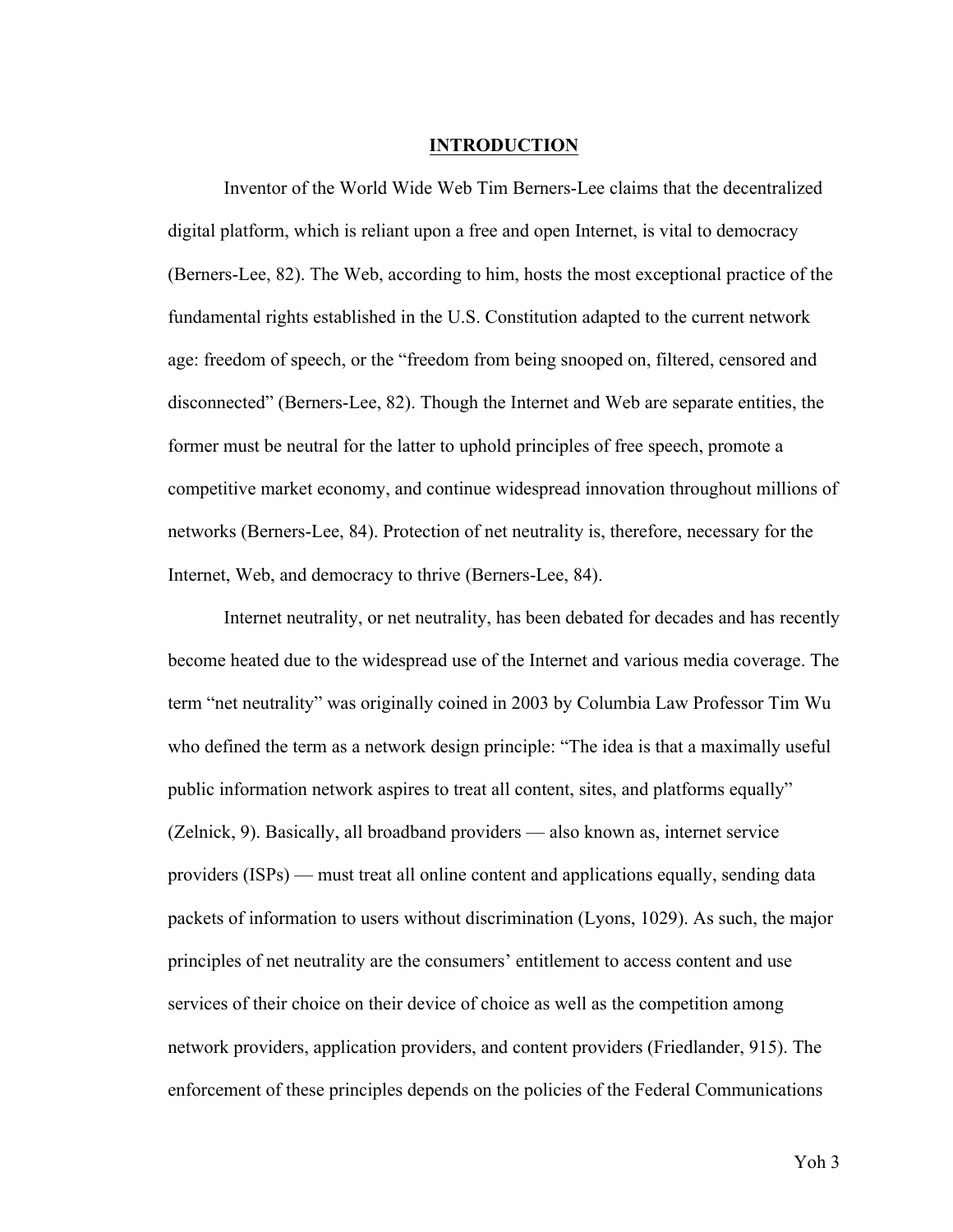Commission and the legislation of Congress, which changes with every turnover of administration.

The FCC's role in net neutrality policy is inherent in the agency's responsibility to regulate "all non-federal use of the radio spectrum (both radio and television broadcast), all international communications that originate or terminate in the United States, and all interstate telecommunications including wire, satellite, and cable" (Zelnick, 15). Since the Communications Act of 1934, the Commission has been the independent government agency assigned the "primary authority for communications law, regulation and technological innovation" ("What We Do"). Among other things, the FCC aims to promote innovation and investment in broadband services, to ensure a competitive framework, and to revise media regulation for new technologies to flourish ("What We Do").

The Communications Act of 1934 defined different types of communication services and gave the FCC guidelines for the enforcement of provisions around each service listed under Titles I to VII. Title II, the most relevant section for the net neutrality debate, addresses "common carrier" provisions in which telecommunications service providers and public utilities are required to meet common carrier regulations set by the FCC for the purpose of advancing the "public interest, convenience, and necessity" (Levi, 247). In Section 230, the legislation briefly mentions the Internet and interactive computer services as a "forum for a true diversity of political discourse" and that they have "flourished...with a minimum of government regulation" (Communications Act, 89). Despite this, the Act did not separate the Internet from telecommunication services; rather, it determined the Internet to also be a common carrier under the technological

Yoh 4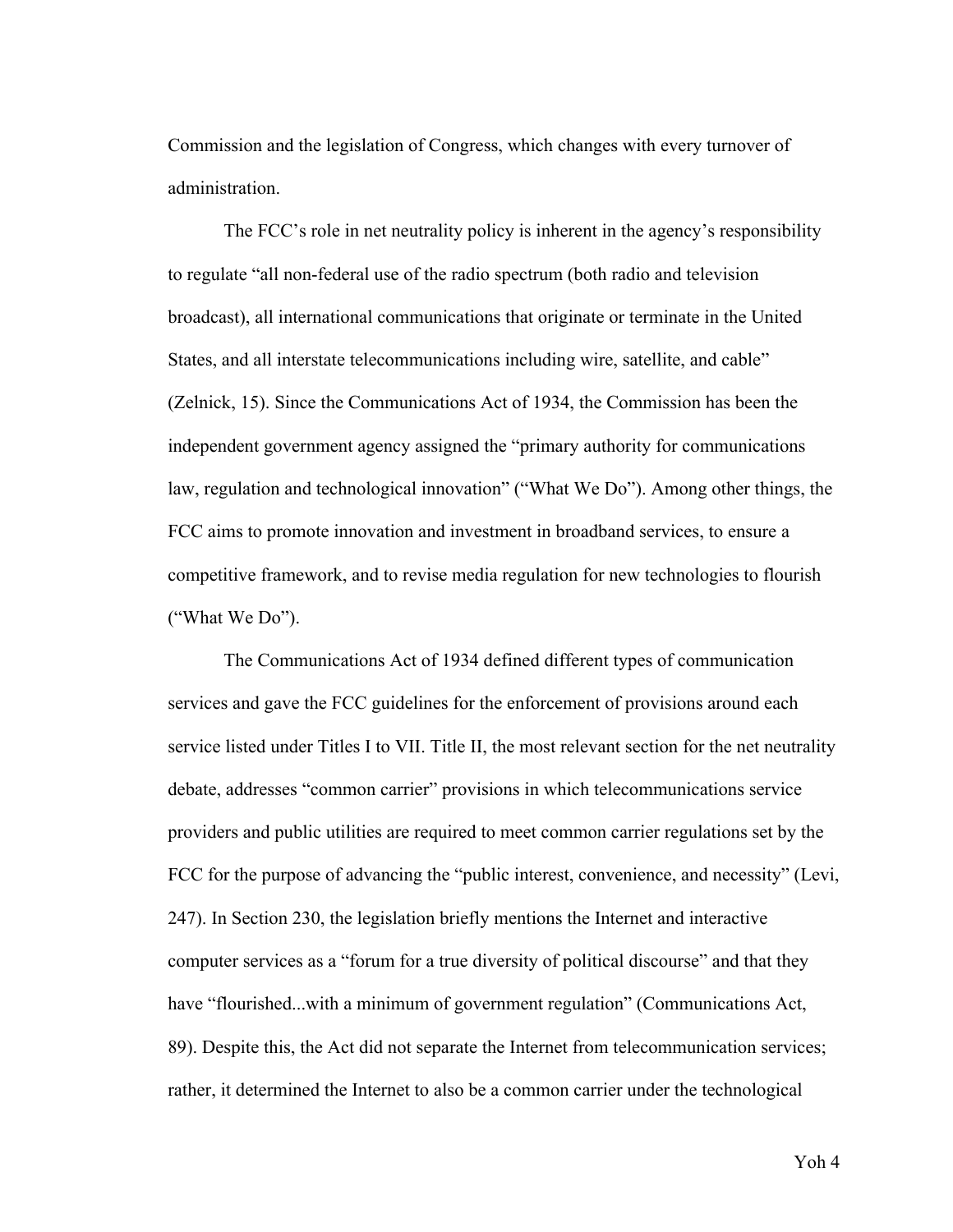standard that internet service providers were companies that transported goods or services from one person to another.

The Telecommunications Act of 1996 was the first effort to update the communications law since 1934 and reshaped the broadcasting industry by loosening broadcast ownership rules as well as the telecommunications industry by removing regulatory barriers (Zhong, 239). In essence, Congress distinguished the regulatory jurisdiction that the FCC had over telecommunication and information services. Telecommunication services, defined as the "offering of telecommunications for a fee directly to the public, or to such classes of users as to be effectively available directly to the public," became classified as public utilities subject to common carrier regulation (Communications Act, 7 & Jacobson, 2014). Information services, on the other hand, became defined as services capable of "generating, acquiring, storing, transforming, processing, retrieving, utilizing, or making available information via telecommunications," not subject to strict regulation (Communications Act, 4).

Since the 1996 Act, the Internet has been interpreted an information service, excusing it from the FCC's jurisdiction (Jacobson, 2014). For example, the 2002 Cable Broadband Order concluded that cable modem services were similar to the Internet, not subject to common carrier regulations (Nunziato, 3). Here, the FCC determined that services should be classified by function, not by facilities; therefore, because cable provides access to a combination of functions, including the Internet, email, the Web, and applications without a separable telecommunications component, it was deemed an information service (Friedlander, 914). In addition, the 2005 *National Cable and Telecommunications Association v. Brand X Internet Services* maintained the stance that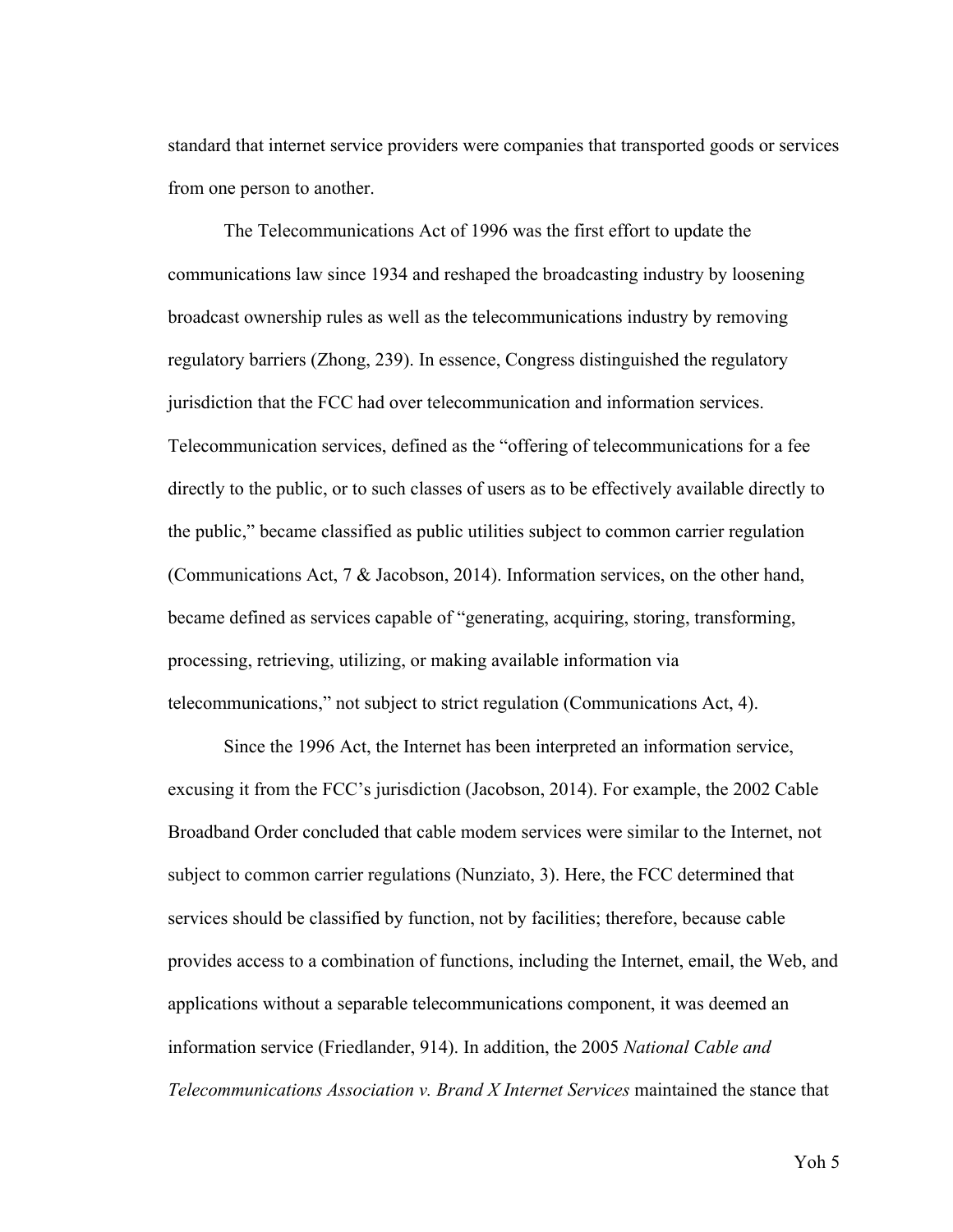Internet access was an information service because provisions in the Act were vague, and the Court deferred to the FCC's interpretation of a telecommunications service, according to Supreme Court Justice Clarence Thomas (Jacobson, 2014).

The recent convergence of telephone, cable, and internet providers has created controversy over the classification of internet service providers and the FCC's regulatory jurisdiction. As a result, court decisions and legislation that followed the 1996 Telecommunications Act — 2008 *Comcast Corp. v. FCC*, 2010 Open Internet Order, 2015 Open Internet Order — revised the telecommunication laws to better meet public interest. "Public interest," however, is a contentious topic. Who should have a stake in establishing what is and isn't in the best interest of the general population? In the debate of net neutrality, what is in the public interest and who keeps service providers in check?

On one side of the argument, opponents of net neutrality, including major internet service providers (AT&T, Comcast, Verizon) and the telecommunications industry, believe that less government regulation leads to more innovation (Ganley, 454). They argue that the quality of their services would decline if they are not allowed to regulate network traffic for the purpose of efficient network management under the oversight of the FCC. The current FCC board is sympathetic to these arguments, insisting that there has been no evidence of broadband providers exploiting their management powers to discriminate or block access to certain sites and dismissing public fears (Lyons, 2017).

On the other side, proponents of net neutrality — content providers, major tech companies, special interest groups, and the general public — find it completely necessary for the FCC to "guarantee that Internet's core values and social utility remain" (Ganley, 454). These groups do not trust ISPs and telecommunication companies to act in favor of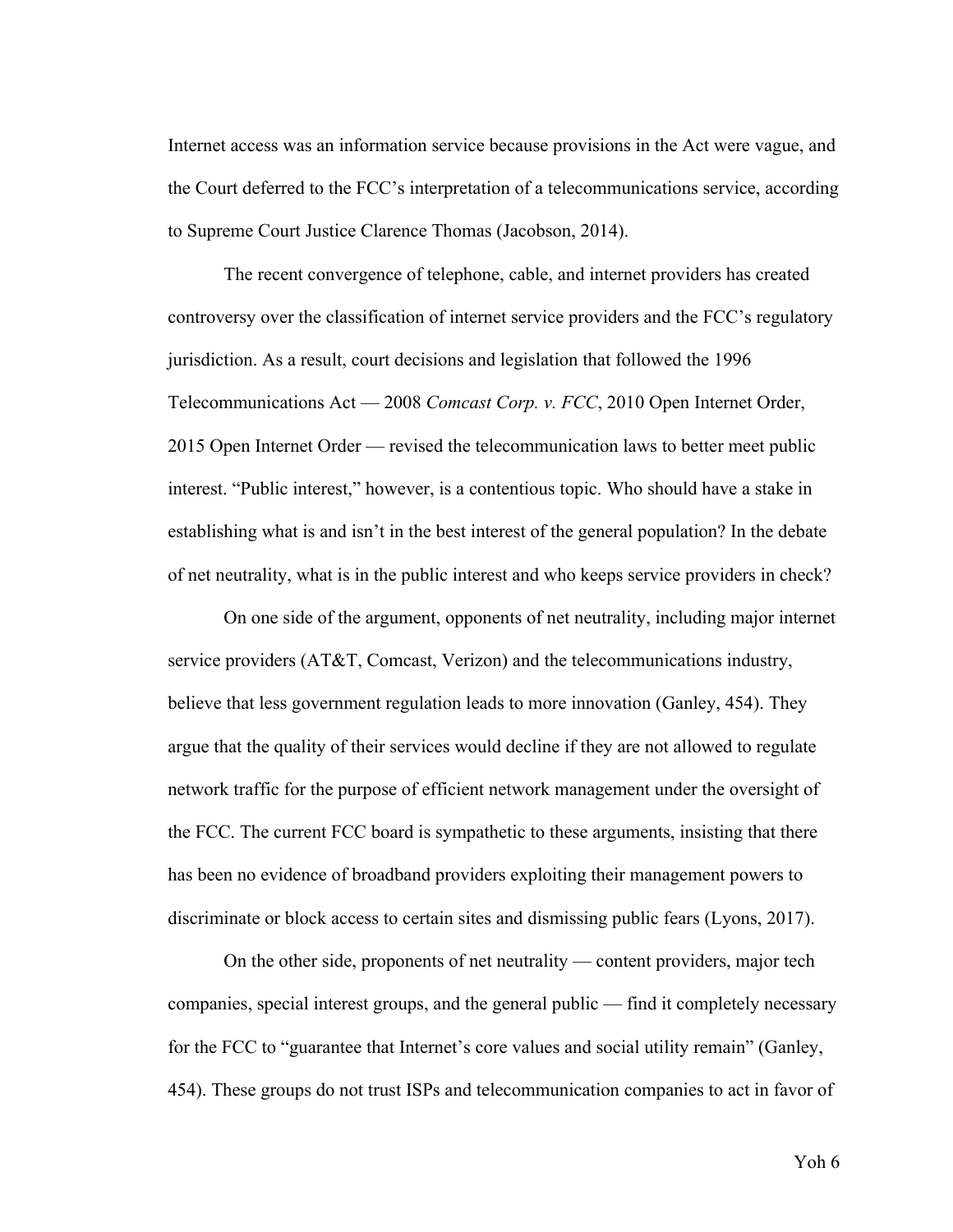public interest. They fear that broadband providers will, at some point, stray from the best efforts principle, prioritize certain packets for corporate interest, and distort the free market of content and applications (Lyons, 1035). To prevent this from happening, supporters of net neutrality argue for government (and FCC) regulation of all telecommunication and information services to ensure a level playing field for all players and to enforce principles of transparency, no-blocking and anti-discrimination among broadband providers (Friedlander, 921)

In this sense, net neutrality covers a range of major issues: classification of the Internet, horizontal integration of service providers, and the conflict of private and public interests. But the part that makes net neutrality a major democratic debate is the interpretation of free speech rights in the context of the Internet. As one of the fundamental rights in the First Amendment, freedom of speech is an integral part of American, democratic, and civic society. Free speech is also a defining characteristic of the Internet which makes everyone a publisher, creator, and participant in the public sphere. In recent years, the U.S. Supreme Court has taken a more negative conception of the First Amendment, applying free speech rights only to government censorship and not to private speech conduits (Nunziato, xv). Broadband providers favor this stance, claiming that net neutrality rules would violate *their* First Amendment rights in that they are forced to permit all speakers to use their networks without consideration of network traffic (Lyons, 2017).

However, proponents of net neutrality find this negative conception not conducive to an effective democracy since it allows speech decisions to be determined by a market dominated by a few powerful, private entities (Nunziato, xv). In the eyes of net neutrality

Yoh 7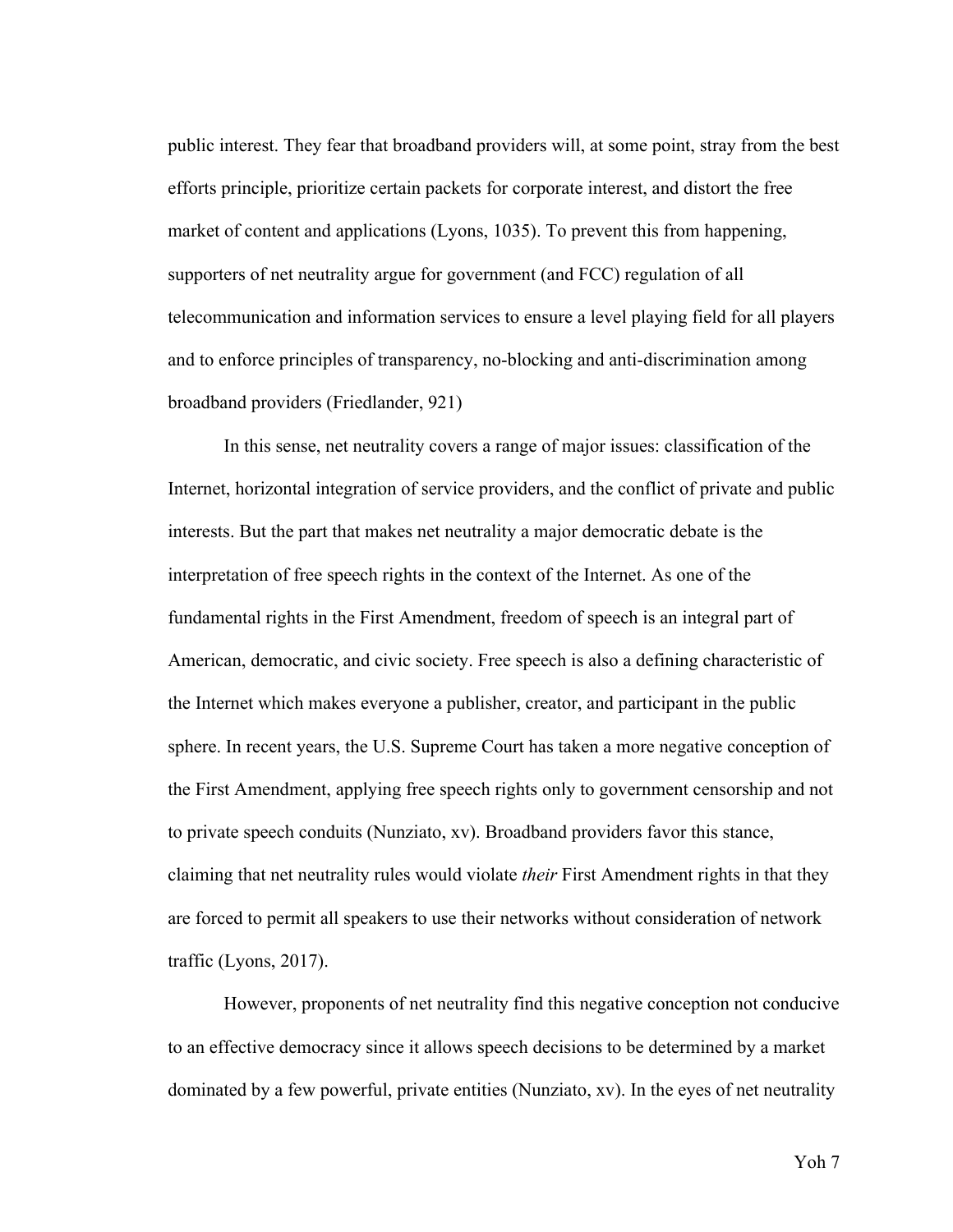proponents, the greatest threat to free speech in the Internet age are these private gatekeepers who are capable of restricting the dissemination of information and limiting individuals' freedoms to communicate and partake in public discussion, which in the long run, damages the creation of a well-informed citizenry (Nunziato, 140-1). And rightfully so. In contrast to ISPs' and the Commission's claims, there have been incidences of broadband providers engaging in acts of blocking and discriminating online content, validating the public's fears and bringing the net neutrality debate to national attention.

In the following paper, I will examine some of these cases which prove the threats to the online regime and demonstrate the successes of the people in reclaiming public interest and protecting free speech. Chapter I covers the *2008 Comcast Corp. v. FCC* case wherein concerns about Comcast's interference with BitTorrent was raised by public interest groups, and the Court sided in favor of net neutrality, punishing Comcast for breaching the basic principles of an open internet and the provisions outlined in the Acts of 1934 and 1996. Chapters II and III address the forces behind net neutrality policy, highlighting the role and influence of regular internet users in the virtual and physical public spheres. These cases show that net neutrality is not only necessary for the success of the Internet, but the debate that followed these cases are also indicative of a strongly democratic society and essential to its development in the future.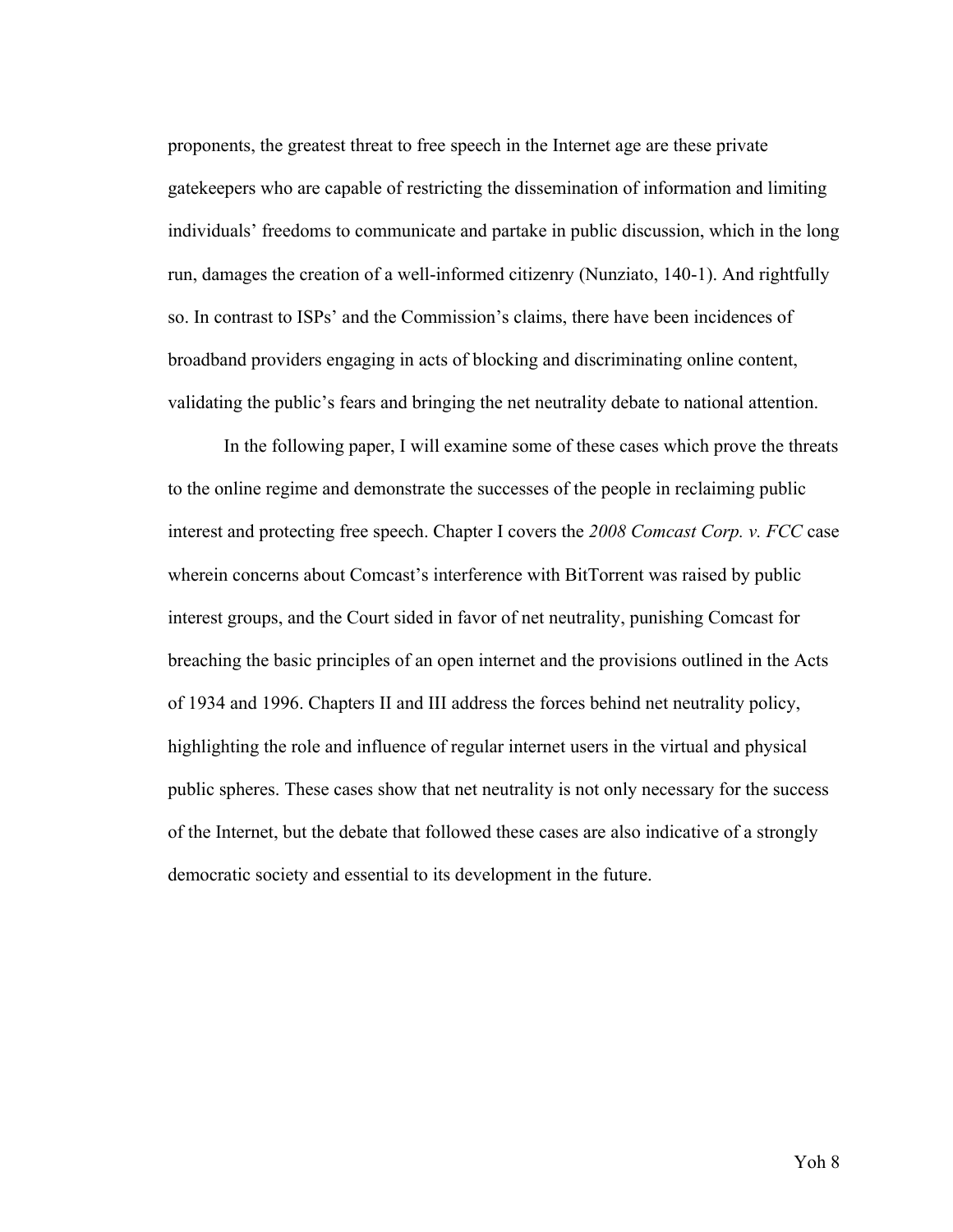#### **CHAPTER 1**

#### **Public Interest Groups, NGOs, and the Redemption of Public Interest**

Since January of this year, the Chairman of the Federal Communications Commission, Ajit Pai, has expressed deep policy interests in rolling back regulation for net neutrality. "It's basic economics," Pai said in his speech at the Newseum in April, "The more heavily you regulate something, the less of it you're likely to get" (Kang, 2017). His plan to reverse recent developments in government oversight of high-speed internet service providers jeopardizes the longheld principles of internet freedom. Consequently, his opinion is met with objection across the board, from huge internet corporations (Google, Facebook, Netflix) to the larger public population. The basis of Pai's argument lies in the false assumption that internet providers such as Verizon Communications Inc., Comcast Corporation, and AT&T Inc. can self regulate and "voluntarily agree in their terms of service to not obstruct or slow consumer access to web content" (Shepardson, 2017). We have seen time and time again in recent years that this is not true; internet providers exist to secure their own competitive advantage and put corporate interests before the public's. In this sense, Pai's perception of net neutrality is inaccurate and partial.

His opinion that the current protocols of internet regulation by the FCC is extensive, strict, and infringing is an exaggeration. For one, there has not been an act passed that seeks full government regulation over the Internet. The Federal Telecommunications Act of 1996, which serves as the backbone to all telecommunications and internet policies today, prioritizes the "promotion of competition and the reduction of regulation in the telecommunications industry" (Newman, 158).

Yoh 9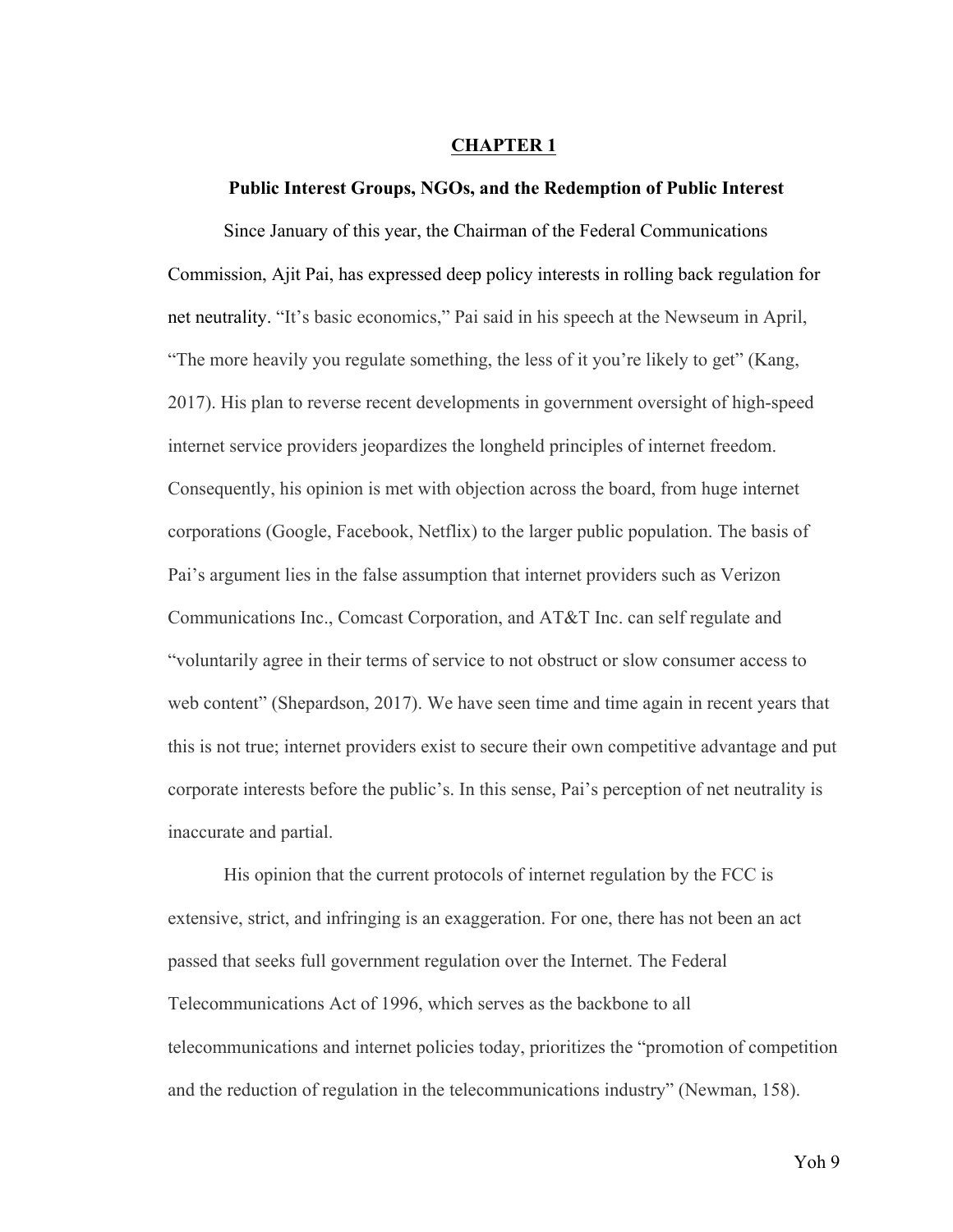Consequently, all following rulings of the Commission have been limited in number, scope, and jurisdiction, minimizing government regulation of the Internet. The FCC's 2005 Internet Policy Statement outlined four internet freedoms that were thought to be important but unenforceable: access to lawful Internet content of choice; ability to run applications and use services of choice; connection to legal devices of choice that do not harm the network; and competition among network, application and services providers, and content providers (Newman, 158). In 2010, the FCC passed the first Open Internet Order which set three general conduct rules of transparency, non-blocking, and antidiscrimination in order to preserve net neutrality. Lastly, the Open Internet Order of 2015, considered the "strongest net neutrality rulemaking in FCC history," echoed the same three principles of the 2010 Order but additionally classified the Internet as a Title II telecommunications service "subject to common carrier regulation and within jurisdiction of the FCC" (Friedlander, 906). Though this most recent policy was significant in that it did enhance the Commission's ability to regulate and set policies for the Internet, it was merely a reversal of the *2005 National Cable & Telecommunications Association v. Brand X Internet Services* decision which sparked the net neutrality debate in the first place (Friedlander, 914 & Jacobson, 2014).

Secondly, the architecture of the Internet itself prohibits full regulation. Even though the 2015 Order gave the FCC jurisdiction over the Internet as a telecommunications service, the Internet cannot truly be subject to full regulation. The Internet is a "loose collection of millions of computers throughout the world that share information and files" and form millions of networks (Krasovec, 1). It is a completely decentralized platform in which "no single entity — academic, corporate, governmental,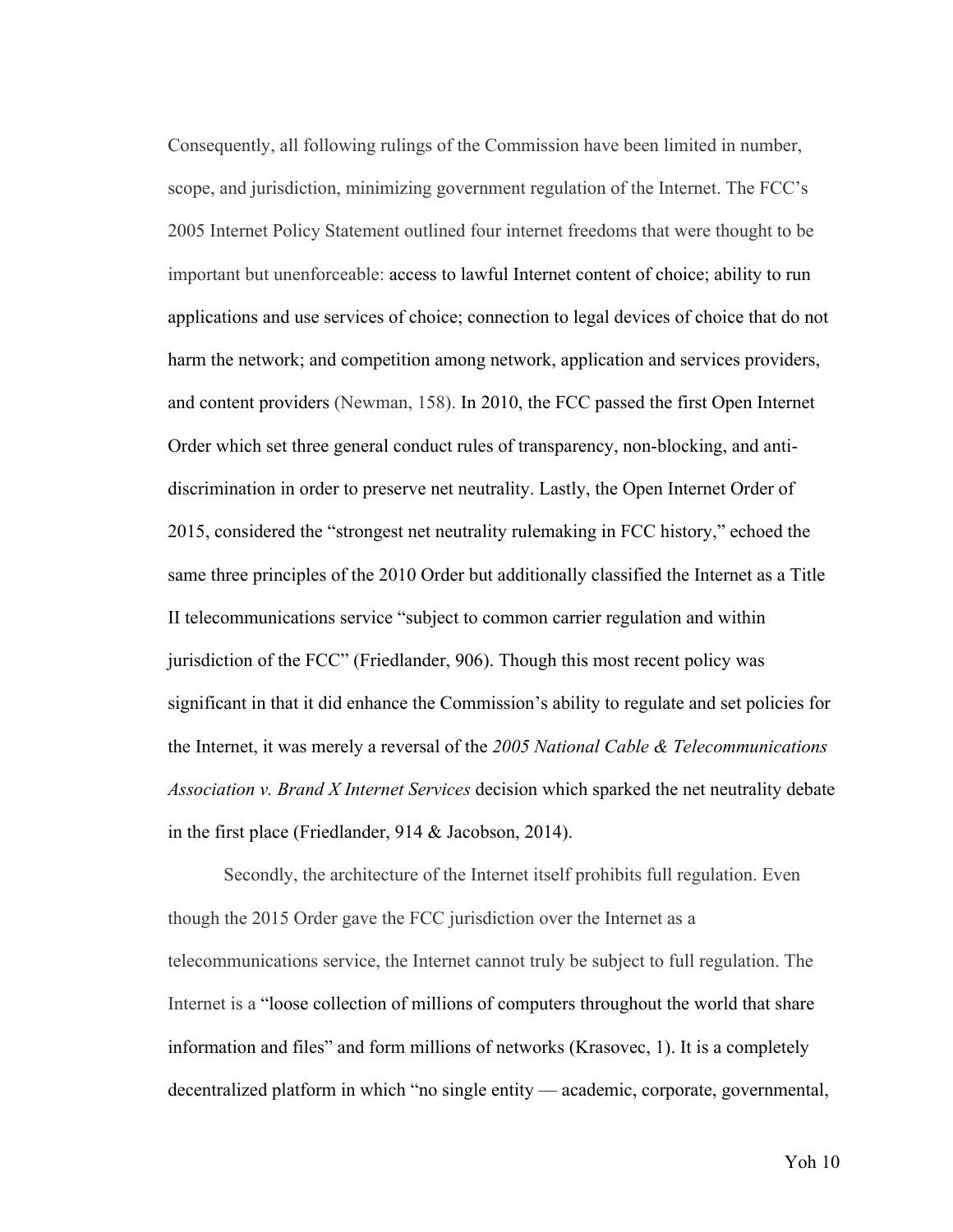or non-profit — administers," allowing for the infinite access and constant exchange of information (Krasovec, 17). Because of its inherent characteristics, the Internet cannot be micromanaged by the government, so no policies of the FCC will truly be intrusive to the extent that Pai worries it may become. The need for regulation does not come from a desire to monitor the Internet itself but it comes from a serious concern around selfinterested internet providers infringing upon individual freedoms.

Chairman Pai argues that the recent development of Internet regulation, the 2015 Order in particular, is unnecessary and created out of irrational fears of problems that don't exist (Fung, 2017). In his op-ed in the *LA Times*, he dismisses the people's fear of a "digital dystopia of fast lanes and slow lanes, where service providers would treat traffic differently based on payments," championing internet providers to uphold authentic and well-meaning network management (Pai, 2017). Again, Pai is misinformed. It is not a digital dystopia that people fear, but it is the loss of "public interest" that both online content providers and consumers fear.

Since the days of cable television, public interest has been difficult to define. The broad intent to give all Americans access to diverse programs, opinions, and channels remains constant, but the integration of this ideal into practice, especially in the continuously developing telecommunications industry, has been inconsistent (Ali, 2017). Cable television was controlled by the big three television networks — American Broadcasting Company (ABC), National Broadcasting Company (NBC), Columbia Broadcasting System (CBS) — just as the Internet is largely serviced by Verizon, Comcast, and AT&T. The concentration of power among television networks back then gave rise to a conflict between corporate and public interests: "media and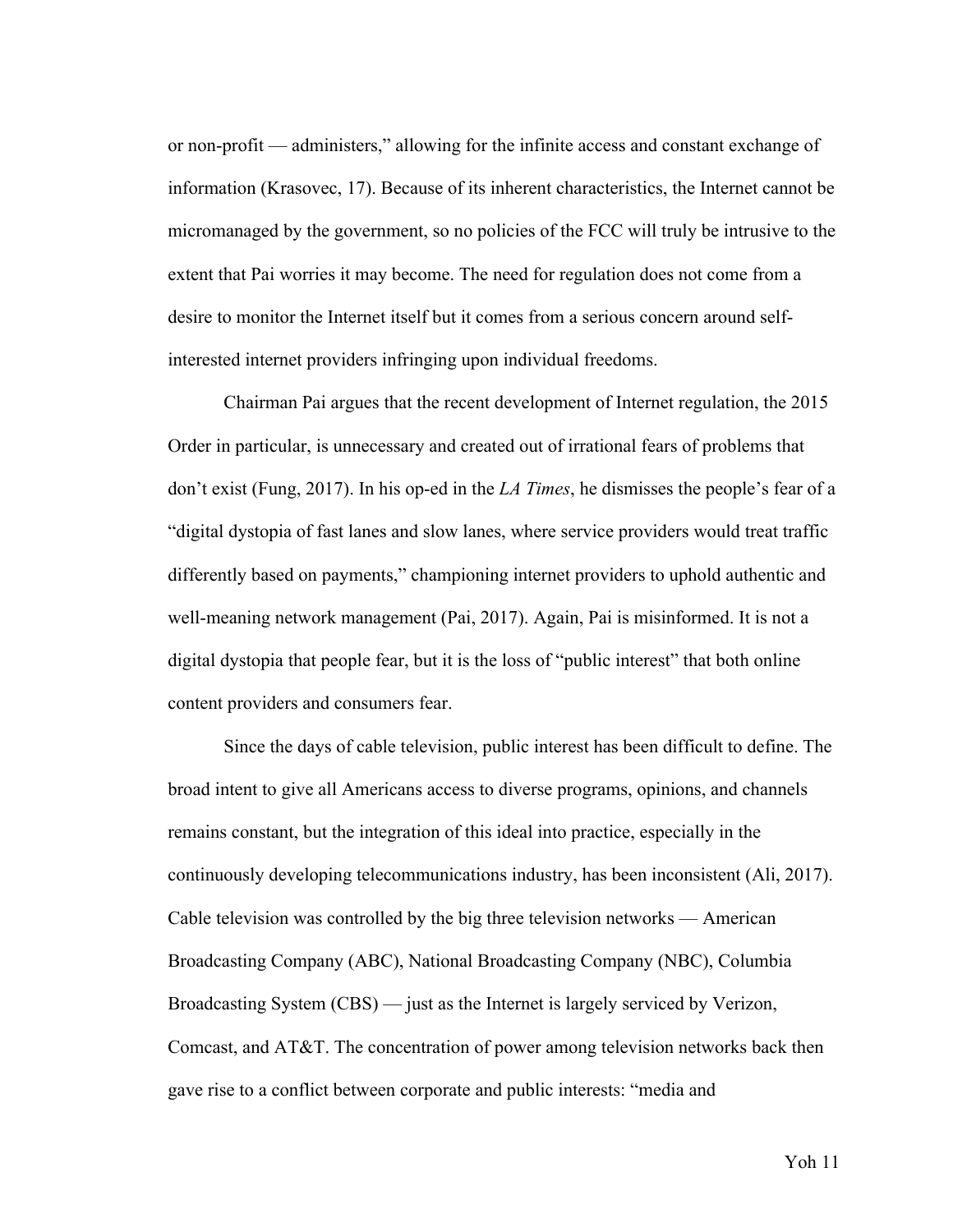telecommunication companies [make] money and [acquire] more properties, while the public receives less and less in return" (Ali, 2017). In the same way, ISPs, if given the opportunity, could make the Internet (a public forum) into a "private shopping mall" (Curtis, 2004). The right for Internet users to be in control of the content they view is an issue of public interest with which the FCC was tasked to protect. Accordingly, the Commission's policies should prioritize what is best for the people and give them the full "opportunity to 'speak, create, and engage' with one another online" (Newman, 164). Not only did Pai misunderstand the fear of the people, but he also failed to recognize the legitimacy of their fears. The "fear that ISPs will impinge upon the democratic nature of the Internet by redirecting or blocking certain kinds of content" has already manifested into a reality (Brauer-Rieke, 596).

In 2007, Comcast Corporation, the nation's largest cable television operator and second largest internet provider, was found guilty of interfering with peer-to-peer (P2P) applications, falsifying network traffic, and slowing the transfer of files on BitTorrent (Svensson, 2007 & Kang, 2008). Though Comcast denied such actions, Associated Press, a multinational nonprofit news agency, and Electronic Frontier Foundation, a non-profit digital rights group, used nationwide tests to confirm the intentional jamming of P2P traffic (Brauer-Rieke, 605). The conflict of interest was clear: Comcast, which offered its own high-quality video content on cable television, felt the threat of BitTorrent and attempted to bolster its own service by obstructing the accessibility and speed of users of competing applications (Gioia, 520). By slowing the transfer of video and other content on BitTorrent, Comcast stifled and undermined competition, one of the primary principles of net neutrality (Gioia, 536). Moreover, Comcast carried out data

Yoh 12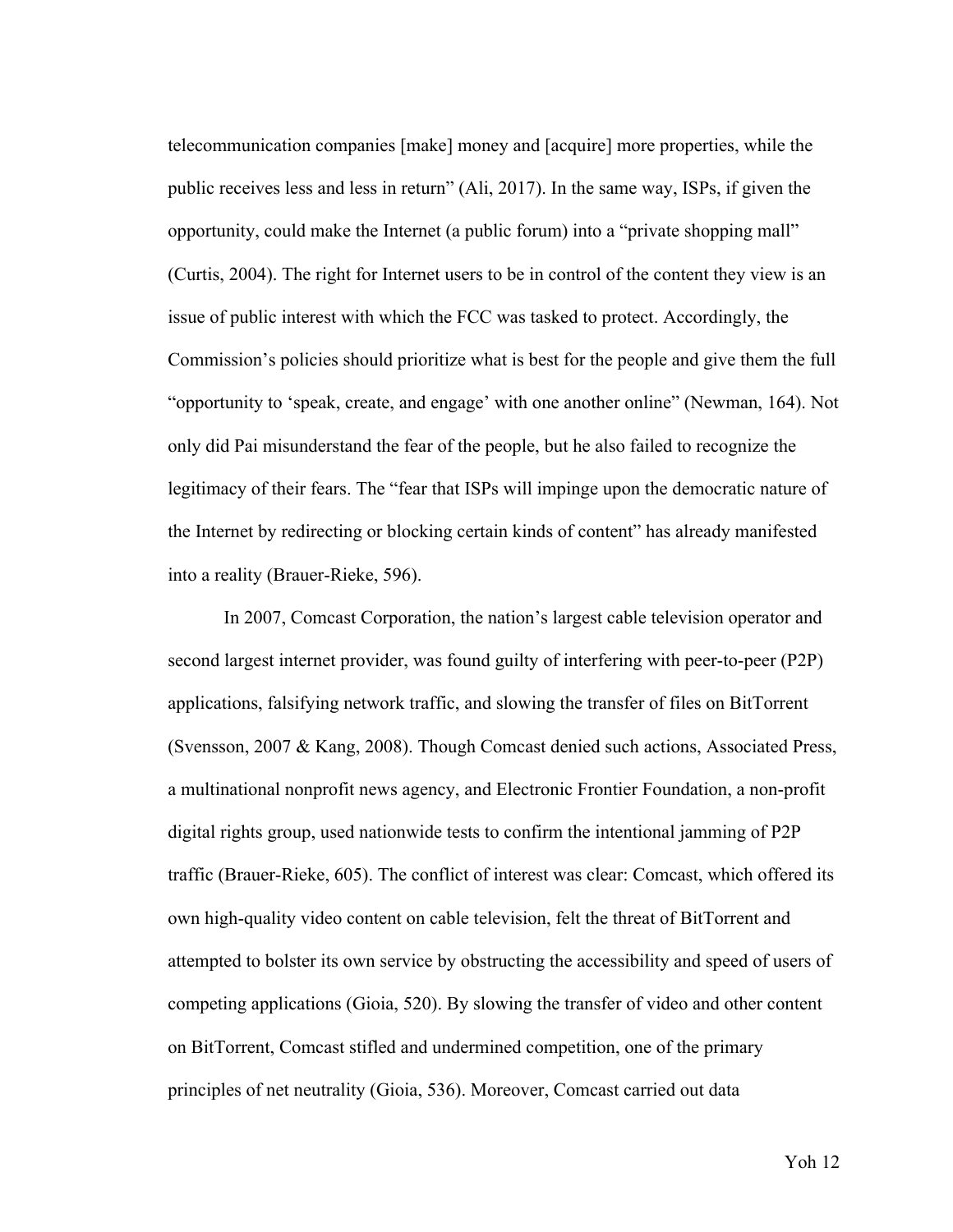discrimination, which violates all FCC policies dating back to the Communications Act

of 1934. Section 202 of the Act states the following:

It shall be unlawful for any common carrier to make any unjust or unreasonable discrimination in charges, practices, classifications, regulations, facilities, or services for or in connection with like communication service, directly or indirectly, by any means of device, or to make or give any undue or unreasonable preference or advantage to any particular person, class of persons, or locality, or to subject any particular person, class of persons, or locality to any undue or unreasonable prejudice or disadvantage. (Lyons, 1046)

In addition to stifling competition and discriminating access to certain sites, Comcast practiced deceptive network management. Comcast's defense centered around the fact that file-sharing traffic was "swallowing too much bandwidth and affecting the Internet speeds of other subscribers" (Svensson, 2007). The company stated that it was merely managing its network. Though P2P applications do take up 50 to 90 percent of overall Internet traffic, the Internet has an underlying mechanism (called the Transmission Control Protocol) to automatically regulate data flow based on congestion (Svensson, 2007 & Brauer-Rieke, 598). In other words, Comcast should not have taken it upon themselves to interfere with traffic for their users.

The significance of this case rests both in the means that the issue was brought to the attention of the Commission as well as the ends of the decision. After AP and EFF released the reports, a coalition of public interest groups, NGOs, and academics filed complaints with the FCC (Newman, 162). Free Press (a media NGO), Vuze, Inc. (an application to download and view video content over BitTorrent protocol), and Public Knowledge were among the few who led the campaign (Gioia, 521). The influence of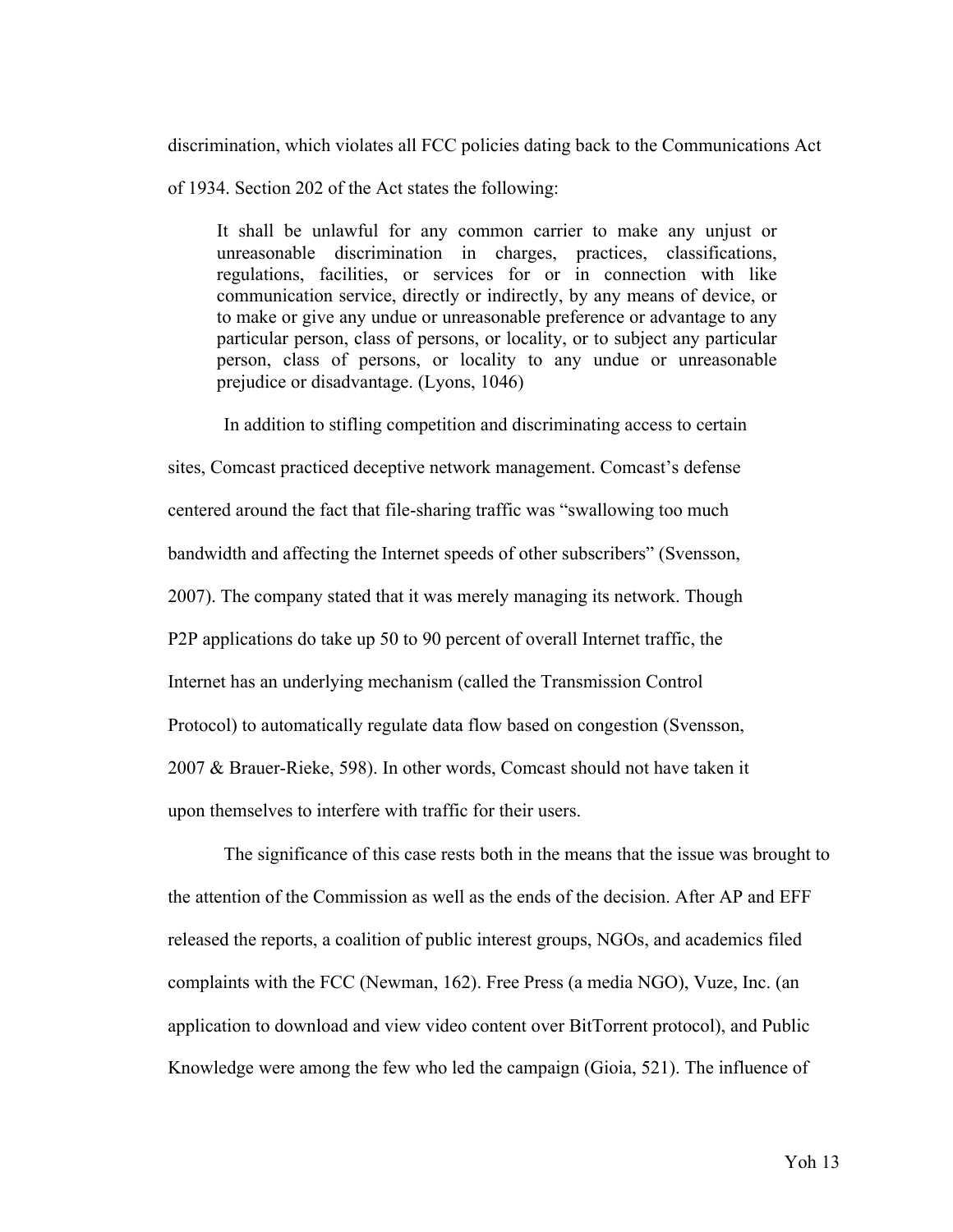these public groups and individuals was unprecedented. They participated in numerous public hearings and collected over 200,000 customer complaints and comments, which caught the attention of the FCC, then a Republican-controlled agency, and helped accuse Comcast of violating the principles of Internet Freedoms (Gioia, 521 & Puzzanghera, 2017). The company's infringement of net neutrality was made clear by the proof submitted by the public, and as a result, it was the people that "pushed the FCC and the U.S. Congress to adopt so-called net neutrality rules" (Gross, 2008).

In accordance to its findings, the FCC published a final order and opinion on the case, requiring Comcast to discontinue its blocking practices by the end of the year, to disclose its network management policies within thirty days, and to submit a plan for intended future practices (Brauer-Rieke, 594). Free Press requested an additional declaratory statement from the FCC clarifying that when ISPs intentionally degrade a specific Internet application, it is a direct violation of the FCC's Internet Policy Statement (Brauer-Rieke, 606). This decision made the Commission responsible for the preservation of net neutrality and the prohibition of broadband providers from blocking or slowing content of competitors (Gross, 2008). Congress confirmed this authority of the FCC after Representatives Ed Markey and Chip Pickering proposed the Internet Freedom Preservation Act in 2008, hoping to encourage "openness, competition, innovation, and affordable, ubiquitous broadband service" (Newman, 159). The legislation amended the Communications Act of 1934, tasking the FCC to examine and assess the practices, pricing policies, and network management of broadband networks and report back to congressional committees (Newman, 160).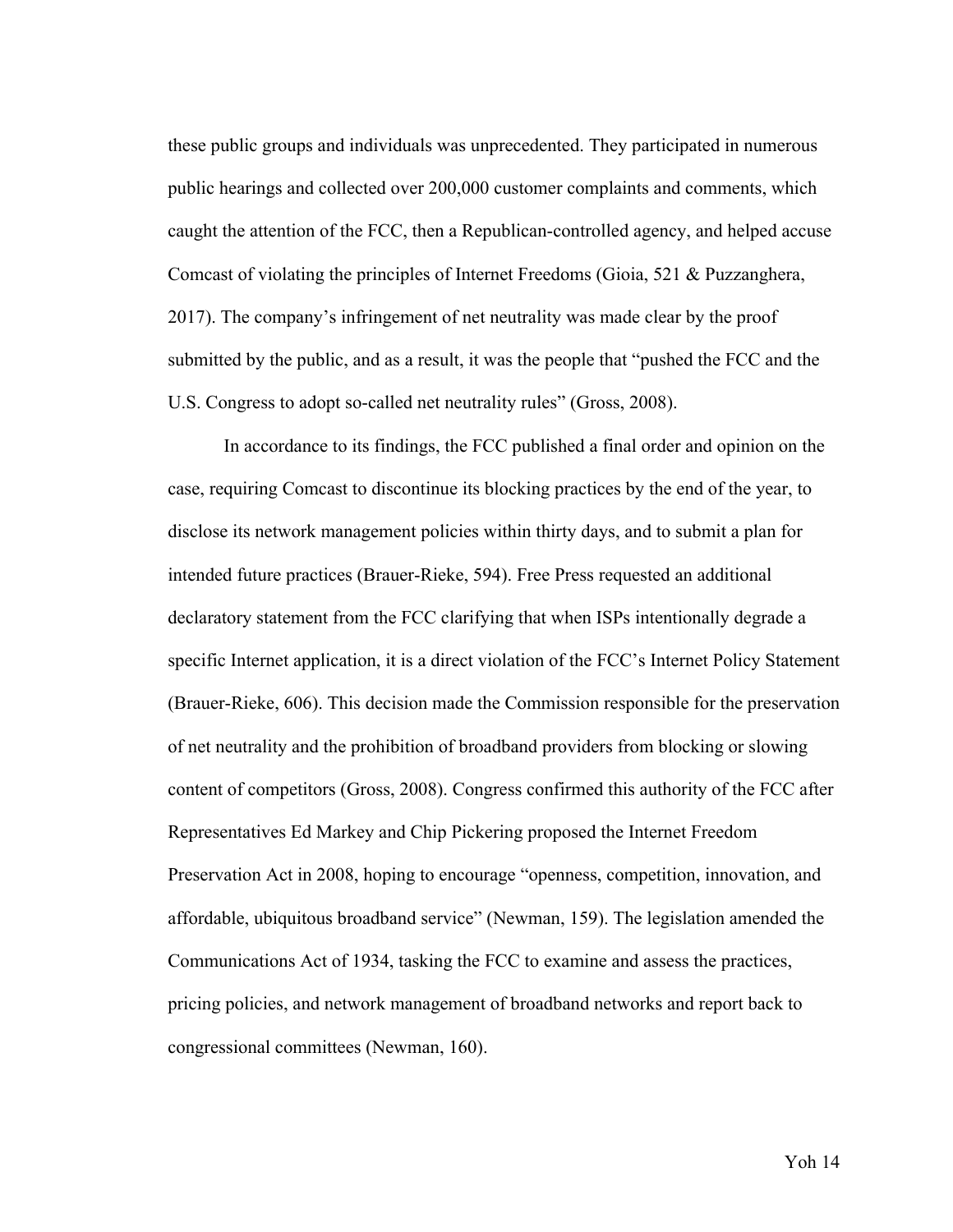Despite these early victories, the decision was not upheld to its highest degree in the end. Comcast said they would comply with the Commission's order but took the case to the Court of Appeals for the D.C. Circuit on September 4, 2008 (Brauer-Rieke, 610). As mentioned before, the 2005 *Brand X Internet Services* decision classified the Internet as an information service, not subject to common carrier regulations under the FCC jurisdiction (Jacobson, 2014). Comcast used this interpretation to their advantage, questioning the Commission's lack of jurisdiction to adjudicate dispute. David Cohen, then-Vice President of Comcast, explained in the filing, "We filed this appeal in order to protect our legal rights and to challenge the basis on which the commission found that Comcast violated federal policy in the absence of pre-existing legally enforceable standards or rules" (Brauer-Rieke, 610). The categorization between telecommunications and information services is defined in the Communications Acts of 1934 (and amended in the Telecommunications Act of 1996). Both documents granted the FCC "regulatory power over all forms of electrical communication, whether by telephone, telegraph, cable, or radio,' and which is, for this purpose, given sufficiently 'broad authority'" (Gioia, 522).

In the 1934 Act, there were seven titles or sections in total, but in the debate of net neutrality, only Titles I and II are relevant. Title I addresses General Provisions, which includes information services, defined as the "offering of a capability for generating, acquiring, storing, transforming, processing, retrieving, utilizing, or making available information via telecommunications" (Communications Act, 4). Title II addresses Common Carriers, which includes telecommunication services, defined as the "offering of telecommunications for a fee directly to the public, or to such classes of users as to be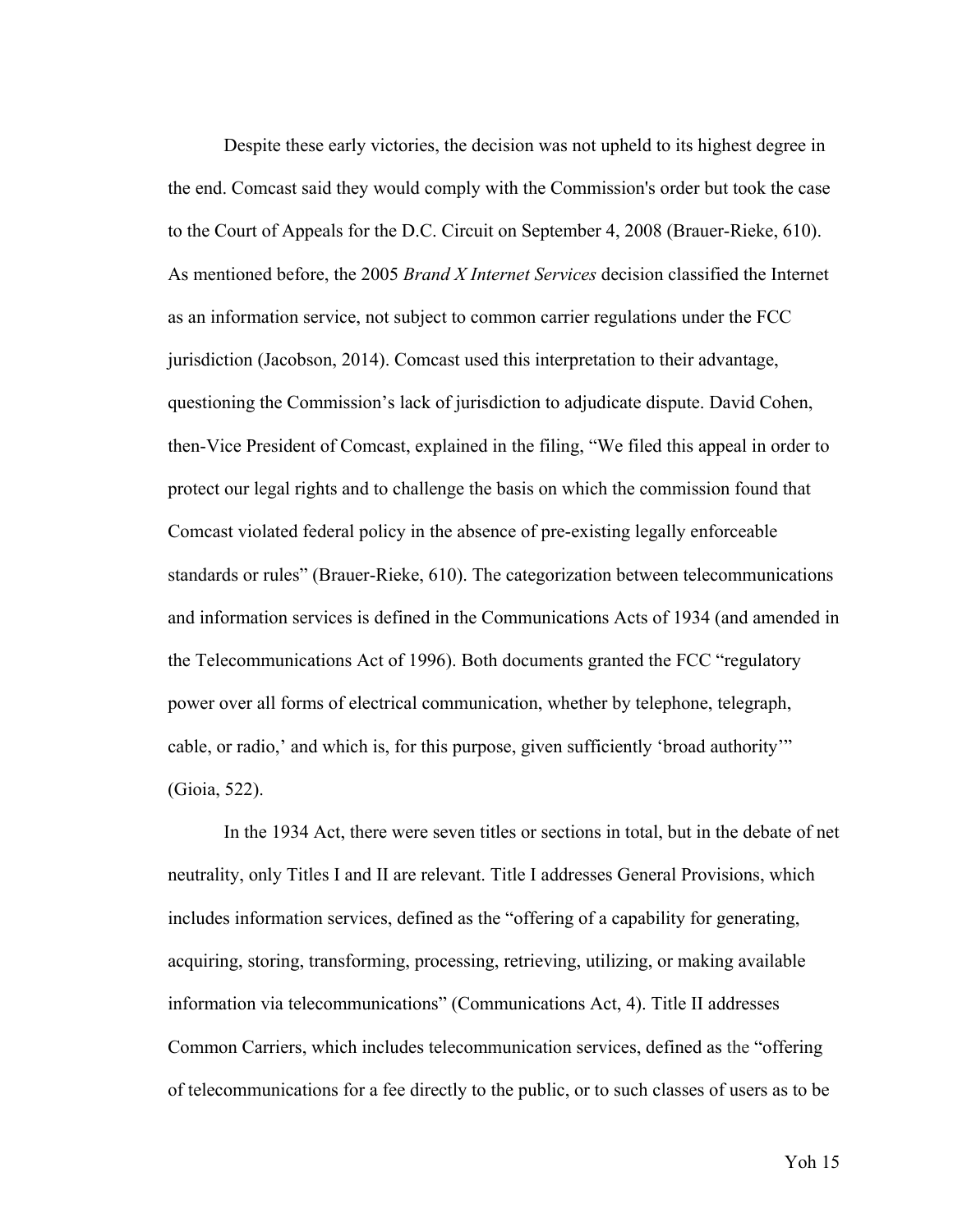effectively available directly to the public, regardless of the facilities used"

(Communications Act, 7). Title II services were subject to common carrier regulations to ensure that public interest is upheld at utmost priority.

In 2002, cable modem services were classified as Title I information services because the Courth interpreted by function, not facilities (Friedlander, 914-5). The Supreme Court affirmed that the "integrated nature of Internet access and the high-speed wire used to provide Internet access [confirms] that cable companies providing Internet access are...information-service providers." (Gioia, 523). As a result, the Internet was also categorized as an information service which the FCC could not make binding legislation or adjudicate disputes (Gioia, 523).

However, Section 154(i) did grant a "necessary and proper" provision in which the FCC has housekeeping authority and "ancillary jurisdiction" over new forms of communications, authorized by the Supreme Court (Gioia, 524). As long as the FCC grounds the case as a means to reach a congressional policy or goal, regardless of whether it is related to the Act's grants of statutory authority, the Supreme Court grants the Commission the authority and ancillary jurisdiction over discriminatory and anticompetitive Internet practices, which include unreasonable broadband Internet throttling (Gioia, 541). This expansive interpretation was practiced in the *Southwestern Cable* and *Midwest I* decisions in the late 1960s and early 1970s and the *Computer* inquiries in the 1980s.

In *1968 United States v. Southwestern Cable Co.*, the concern was whether or not the FCC could prohibit cable companies from importing "distant signals" of broadcast companies and retransmit them through the cable system (Gioia, 526). Congress did not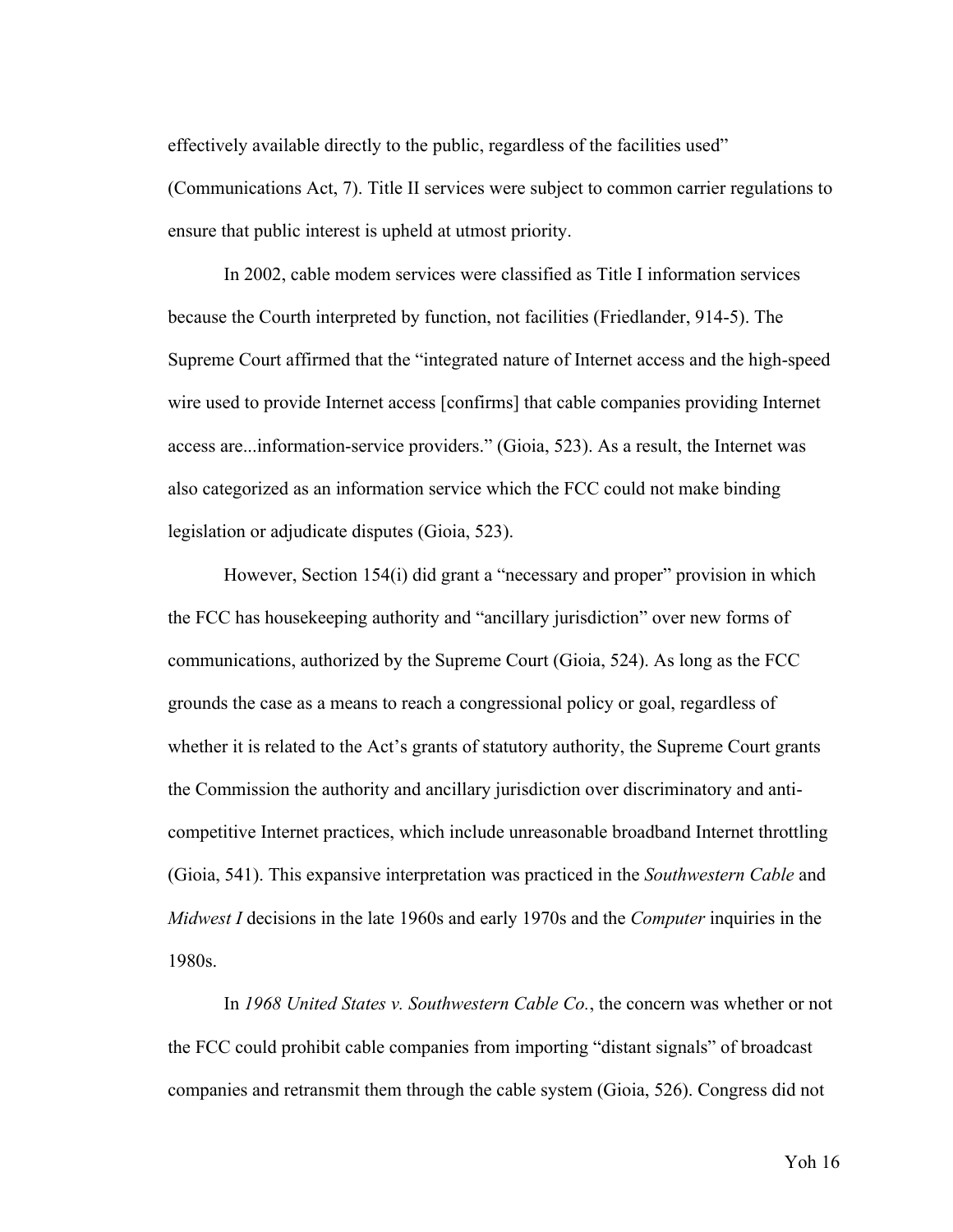offer assistance on this issue, so the FCC, knowing that it did not have primary jurisdiction over cable systems under Title I, filed a ruling for their broad authority and ordered Southwestern not to expand (Gioia, 527). The Court approved of the Commission's actions, citing Section 152(a) as justification of the FCC's regulatory power over *all* forms of electrical communication. By this decision, the Court set a precedent that allowed the FCC to employ ancillary jurisdiction if two standards were met: the subject of regulation is covered by Title I, and the assertion of jurisdiction is "reasonably ancillary to the effective performance of [the FCC's] various responsibilities" (Michlin, 916). The decision was taken one step further when the Court also considered the rapid "evolution of broadcasting" and expanded the FCC's administration to cover recently developed wire and radio communications (Gioia, 527). Congress agreed with this verdict, finding that the statutory leeway and expansive powers of the FCC would put the agency in "a better position to understand new technologies and respond accordingly" (Gioia, 527-8).

Four years later, in the *1972 United States v. Midwest Video Corp. (Midwest I)*  attempted to affirm the FCC's jurisdiction over cable television and its order for some cable systems to originate their own programming (Gioia, 528). The Court once again interpreted Section 152(a) to have more broadly defined exceptions for the exercise of ancillary jurisdiction under Title I. In summary, it was deemed appropriate for the FCC to use jurisdiction under Title I when the Commission found the regulation imperative to effectively perform its intended responsibilities, to carry out Congress' regulatory policies, or to uphold the goals of the Telecommunications Act of 1996 (Gioia, 528). Based on the belief that this would increase the number of outlets for "community self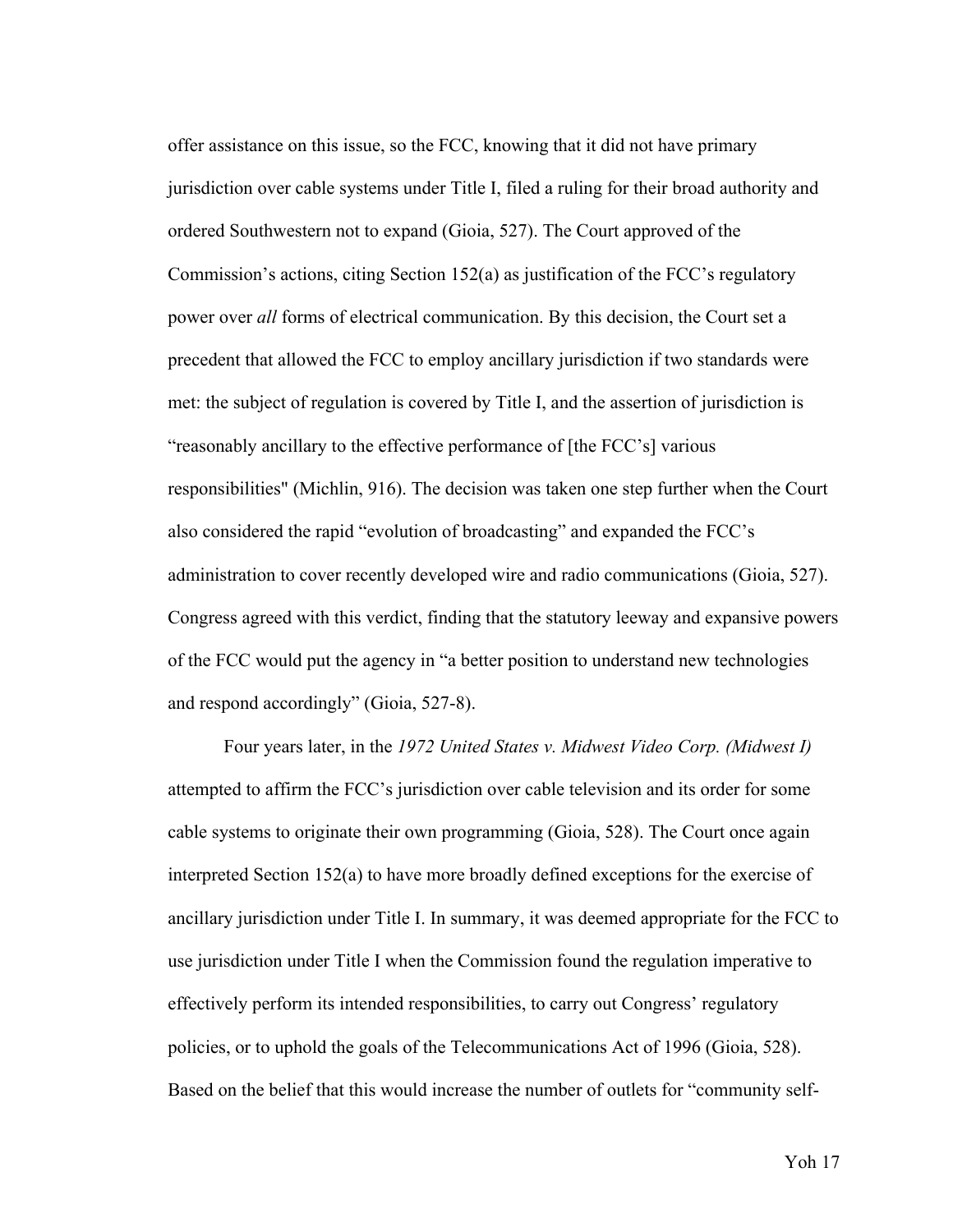expression" and the "public's choice of programs and types of services," the Supreme Court relaxed the definition of "ancillary jurisdiction" (Michlin, 916).

The same kind of reasoning was used in the inquiries regarding computers in the 80s. Enhanced services, including computers and data processing platforms, had been classified under Title I ancillary jurisdiction; Congress thought that this would allow the FCC to "respond to and promote the important market forces central to those technologies" (Gioia, 531). The *Computers II* inquiry led to the conclusion that the Commission can regulate the information-services sector of AT&T and like sources "if it determines that the market is either 'not sufficiently competitive,' or that there are no 'other adequate consumer safeguards, to ensure that consumers receive reasonably nondiscriminatory access to the Internet" (Gioia, 531). This justified the FCC's imposition of a structural regulation scheme for AT&T, which required a separate subsidiary, so as to protect public interest and prevent cross-subsidization, monopoly, and unfair advantage (Gioia, 531). Title I authority has, in these cases, been interpreted expansively and permitted the FCC to regulate effectively over new forms of communications and possible harms. So the question is, why didn't this apply to broadband Internet services like Comcast?

Proponents of net neutrality believe that the same reasoning should be applied, giving the FCC ancillary jurisdiction over ISPs. The Comcast case passes the *Southwestern Cable* two-part test: the subject was under Title I jurisdiction as an information service, and the FCC's action (admonishing Comcast) was necessary to preserve the legitimacy and purpose of the Commission. Moreover, Comcast's practice of network throttling created an anti-competitive market and eliminated safeguards for

Yoh 18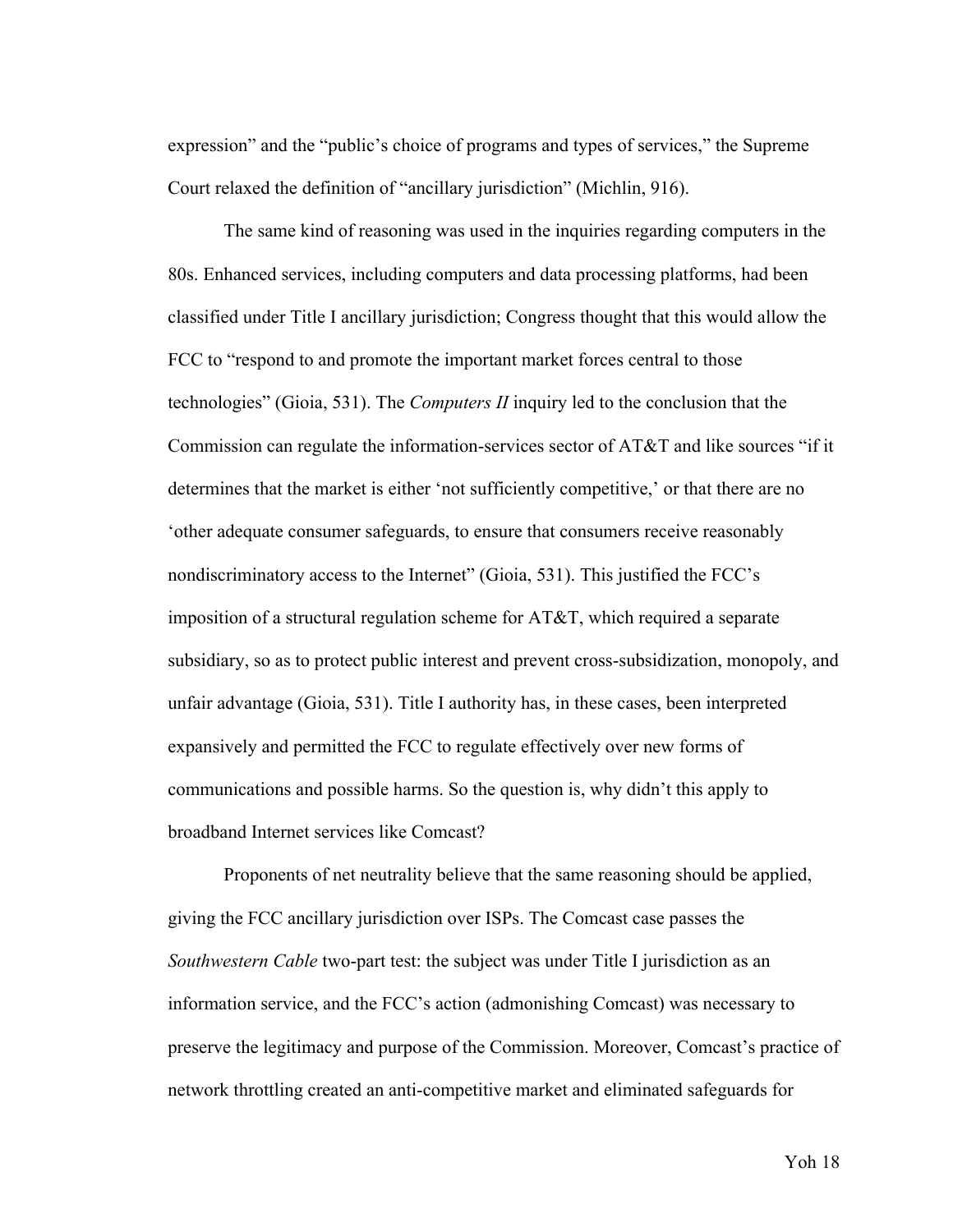future discriminatory practices which, based on the *Computer II* inquiry, is reasonable grounds for the FCC to regulate information services. Especially considering that the Act of 1996 does not explicitly prevent the FCC from exercising ancillary jurisdiction over unreasonable network management, the FCC's decision in the Comcast Order should have been effective (Gioia, 541). With its mission of championing public interest in all forms of electronic communication, the FCC can and should have been able to regulate issues like that of Comcast: "such regulation is ancillary to the congressional policies of ensuring a competitive market, promoting the continued development of the Internet, and allowing users to control the information they receive with the applications they chose" (Gioia, 538).

Despite these precedents and arguments made by net neutrality proponents, the *Comcast Corp. v. FCC* decision ruled in favor of Comcast in 2010. The Court acknowledged that the case passed the first prong of the *Southwestern Cable* two-part test — in that Comcast was under Title I ancillary jurisdiction — but the FCC failed to show how the barring of Comcast's interference of P2P networks was necessary for the Commission's "effective performance in statutorily mandated responsibilities" (United States Court of Appeals, 2010). In the end, the Court decided that the FCC lacked the power to create and enforce rules of net neutrality among ISPs. This decision, however, didn't stop the Commission from fighting back and reasserting its commitment to net neutrality with the backing of public support. Later that year, the FCC passed the 2010 Open Internet Order, renewing its mild yet existing efforts to prohibit discriminatory delivery, blocking, and pricing by ISPs (Lyons, 1029).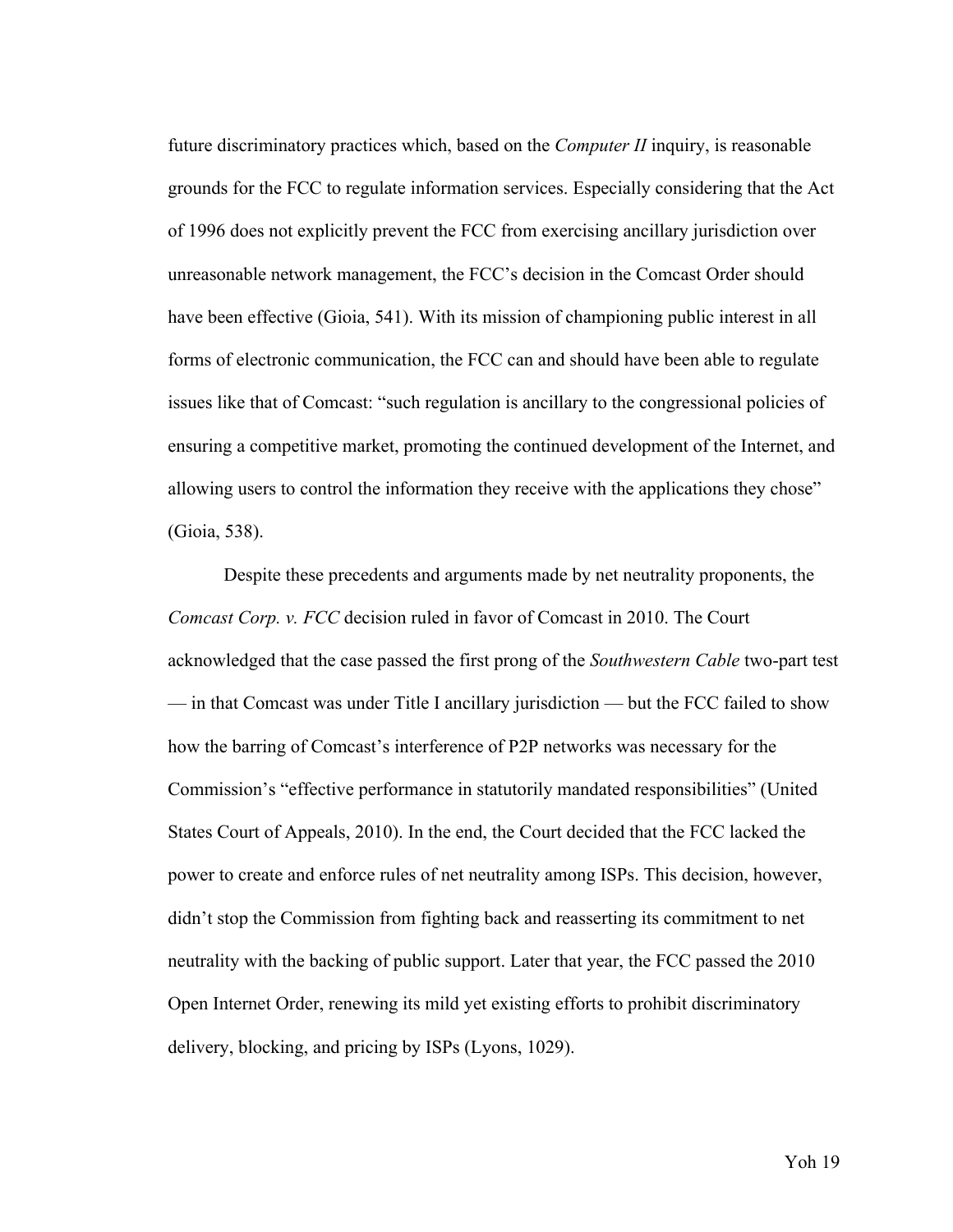Public participation in the 2007-2008 Comcast Order and Opinion was crucial: it pushed the Commission to reach a decision that was considered beyond its predisposed powers, made Comcast aware of and renounce its violations, and caused some sort of net neutrality legislation to be proposed in Congress. The people must continue to ensure that the public interest is being served just as Free Press and other democratic institutions the FCC, media, NGOs, public policy groups — fought against Comcast for the redemption of public interest. "Companies like Comcast and Verizon have shown repeatedly that they can't be trusted," Policy Director of Free Press, Ben Scott, expressed, "Without quick and decisive action, they'll keep blocking, manipulating and interfering" (Gross, 2008). By emphasizing basic net neutrality principles of transparency, nonblocking, and anti-discrimination, the Comcast case became the first Internet network management decision of its kind (Brauer-Rieke, 594). It set out a road map for returning online consumer rights and control of the internet to the consumers (Gross, 2008).

Like all public issues, the issue of net neutrality can only move forward with further sustained, uninhibited, and robust public debate (Newman, 154). The steady increase in online political activism and in Congressional hearings shows promising efforts to advancing the redemption of public interest (Newman, 169). Advocacy democracy, found in industrial democracies, has expanded so that more individual citizens and public groups play a role in the policy processes of government, from providing congressional testimony to swaying votes of congressional members (Kim, 322). As expected, industry representative witnesses outnumber advocacy groups in Congressional hearings, but because these hearings are, by nature, "more likely to be influenced by interest groups," the rising amount of participation — public advocacy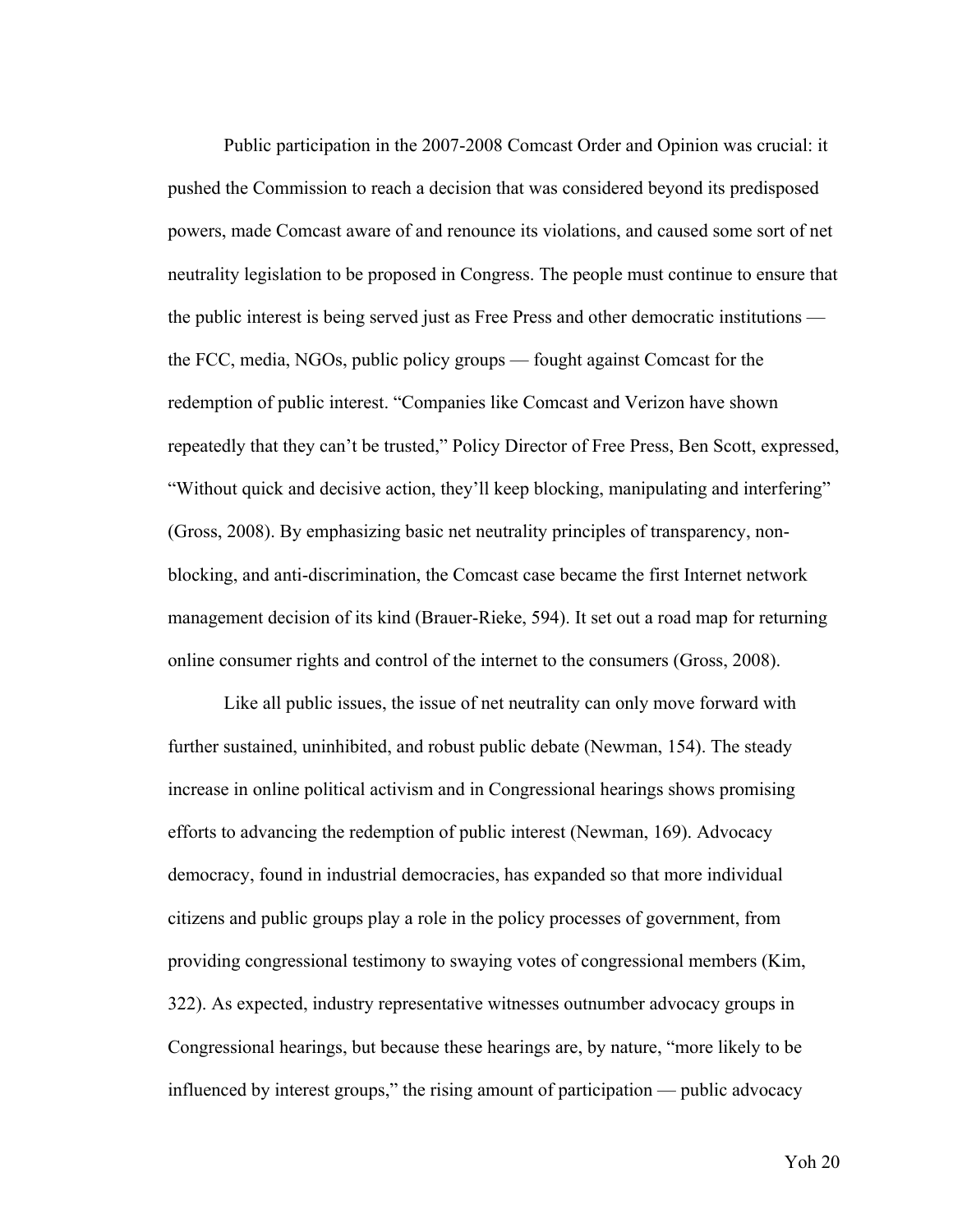groups formed about 15 percent of Congressional hearing witnesses in 2011 — is becoming a threat to industry lobbyists (Kim, 323). Since the Comcast case, Congress has maintained its support for and interest in preserving the Internet as "a forum for a true diversity of political discourse, unique opportunities for cultural development, and myriad avenues for intellectual activity" (Gioia, 527). Advocacy groups and individual citizens should capitalize on this overlap of interests and continue weighing in on the debate around net neutrality, especially under the current government.

Not only is there a need for persistent involvement in government policymaking processes, but there also needs to be an effort to engage with and empower the FCC. At the end of the day, the Commission is the most suitable independent federal agency to address ISPs for unreasonable and discriminatory practices, to ensure an open and competitive broadband Internet network, and to preserve public interest (in forms of convenience, accessibility, diversity) in broadcasting and telecommunications systems (Gioia, 518 & Ali, 2017). Now that the Internet has been reclassified under Title II common carrier jurisdiction via 2015 Open Internet Order, the FCC must maintain its authority and effectively ensure that networks and telecommunications systems abide by regulations and that decisions like *Comcast vs. FCC* does not happen again (Ali, 2017). The Commission, up until this year, had been backed by Congress and the Supreme Court which both grant the FCC full jurisdiction over remedies and regulation for new technologies like the Internet (Gioia, 536). Under Chairman Pai, however, efforts to preserve net neutrality and maintain public interest could face possible pushback. But the people won't sit back and let this happen, especially considering the democratic nature of the issue and the power of the individual online consumer. In the following chapters, I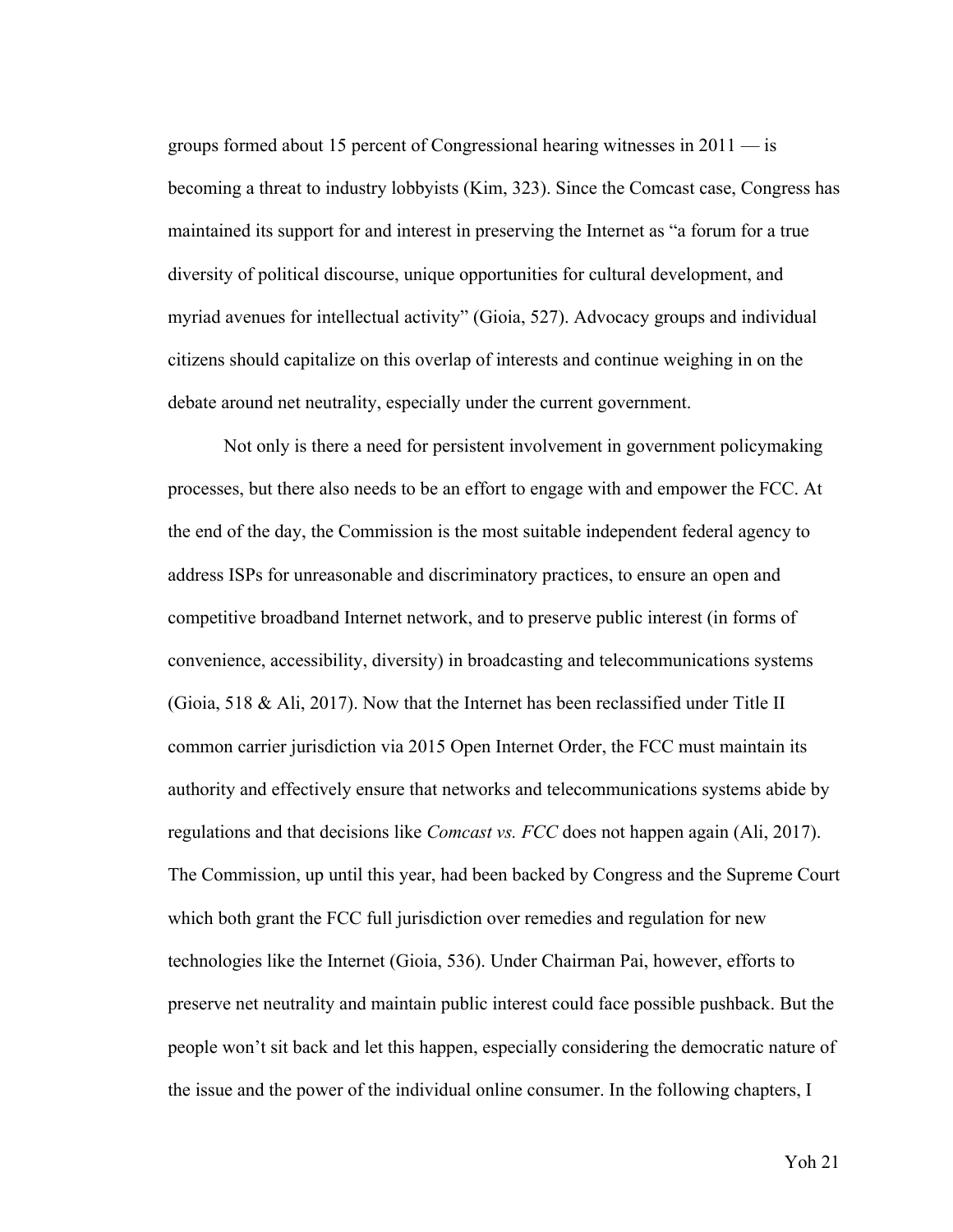will discuss how the public has been empowered to respond to Pai's plans and how the interaction between the people and the FCC have played out on the Internet itself to influence policy in Washington.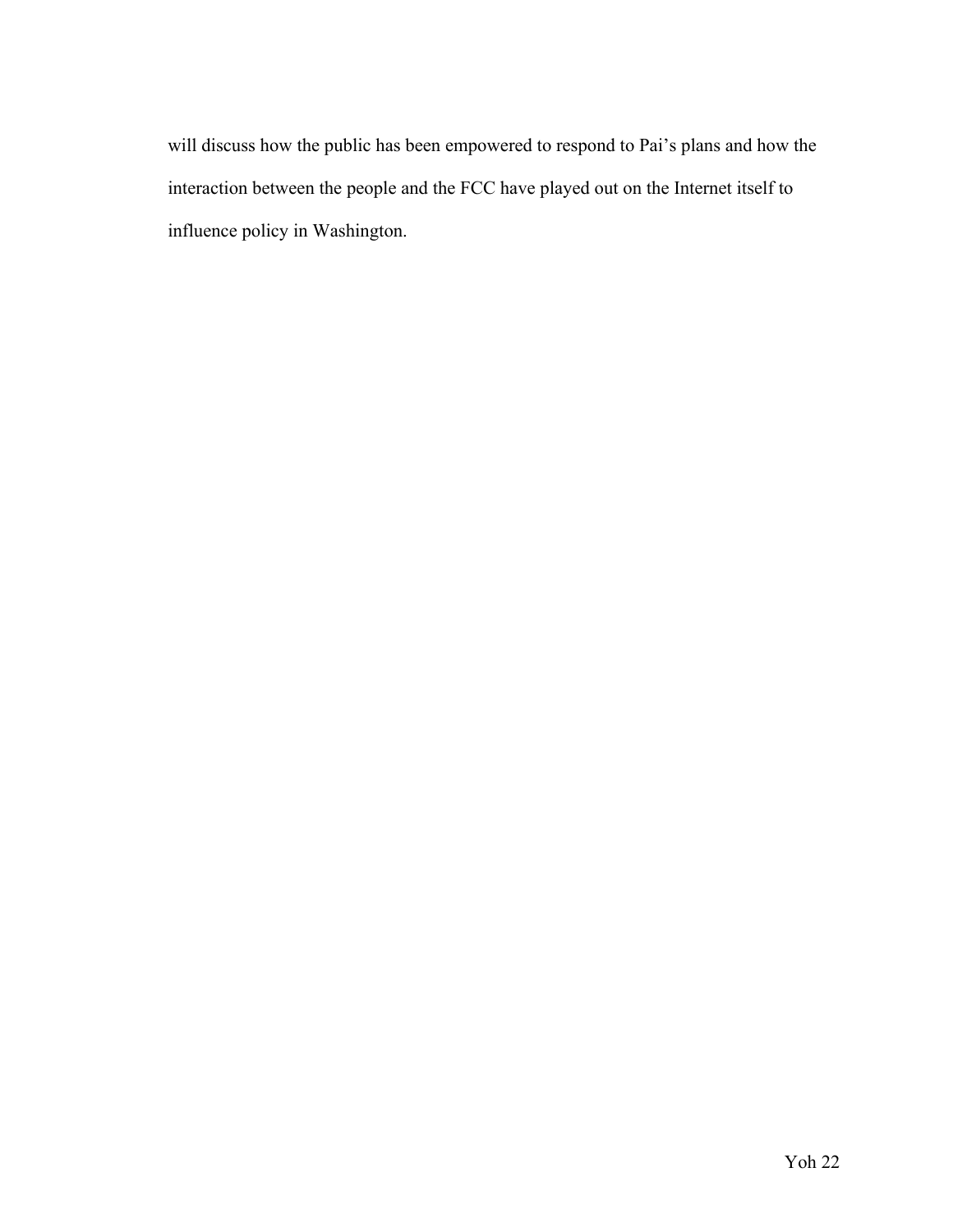#### **CHAPTER 2**

#### **Satire, Public Participation, and the Turning Point for Policy**

After the Comcast Order, the net neutrality policy seemed to be moving in the right direction. Due to the significant amount of pressure of public interest groups and the proactivity of the common people in 2008, the Federal Communications Commission recognized the weight of the issue, and legislation was passed with the intent to return public interest to its rightful owners — the consumers. The consequent 2010 Open Internet Order set rules on phone and cable companies, forbidding them from blocking and discriminating Internet sites and programs (Ammori, 266). Internet service providers were also forced to meet higher transparency and good governance standards.

In 2014, the ruline was challenged. Verizon sued the FCC over the 2010 Order for exceeding its statutory authority under Title I regulations. Verizon argued that the Order infringed upon its right to "editorial freedom," or their right to edit the delivery of packages, and essentially, its First Amendment (Ammori, 266). The basis of their argument lay in the decision made in the *1997 Turner Broadcasting System, Inc. v. FCC* case which required the government to prove the specific purpose of regulating a communication network *before* imposing content-neutral regulation; otherwise, regulation was null and inappropriate (Ammori, 266-7). By rejecting the 2010 Order, Verizon essentially prioritized its corporate or private interests ahead of the public interest and seeked to "impose a gatekeeper business model on content — anything that allows Internet service providers to squeeze more profit out of the rush of data" (Aaron, 103).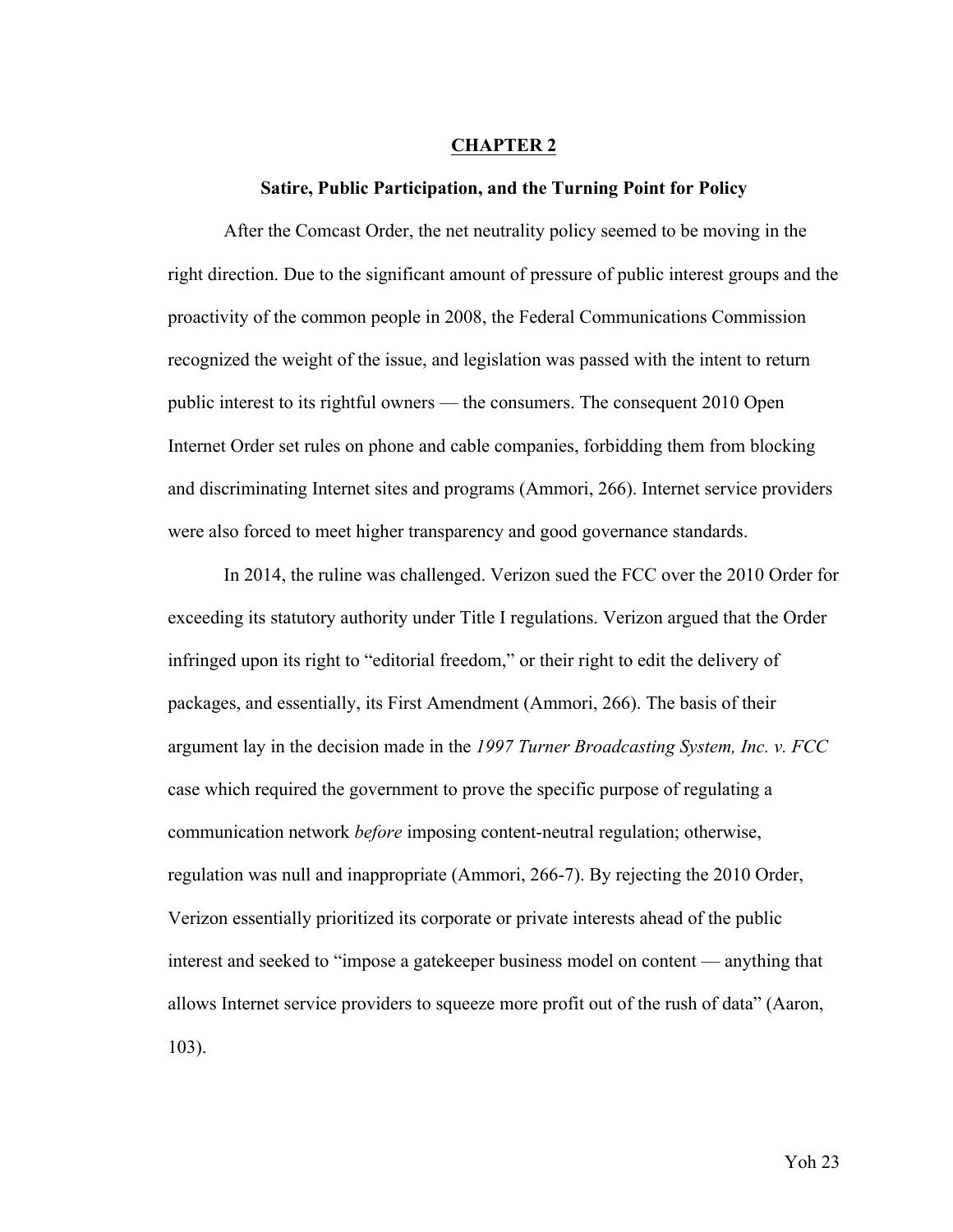The D.C. Circuit Court failed to see this and sided with Verizon, striking down the 2010 Order and the specific "guidelines that prevented broadband providers from the creation of 'fast lanes' and prohibited selected blocking of traffic" (Faris, 11). The decision forced the FCC to step back and reconsider its net neutrality rules, whether that meant redrafting the rules to be less stringent or reclassifying broadband providers as common carriers subject to regulation under Title II of the Telecommunications Act (Faris, 11). Though the second option seemed politically impossible at the time, the response to the *Verizon v. FCC* decision — in the forms of political satire and the FCC's online commenting process — made it possible, and net neutrality rules were reintroduced in full force in 2015. In this chapter, I will discuss how satire and the networked public sphere influenced the FCC's proceedings on net neutrality and how a civil society is essential to the proper functioning of a democracy (Faris, 4 & 32).

Compared to other government agencies, the Commission never received much attention. The issues that the FCC dealt with never got people worked up the same way that the issues of the Department of Education did (McDonald, 2014). For example, there was and continues to be a heated national controversy against the implementation of Common Core, a new, higher standard for English and math proficiency, and standardized testing in school districts across the country (Resmovits, 2015). Especially because of the lack of traditional media coverage on net neutrality and the consequent lack of understanding among consumers of its political and technical complications, the FCC and the issue itself had very little traction (Becker, 5). In fact, the only increase in media coverage on the issue came in 2014 as a result of the *Verizon v. FCC* decision and the *We the People* website, a petition for the reclassification of Internet service providers,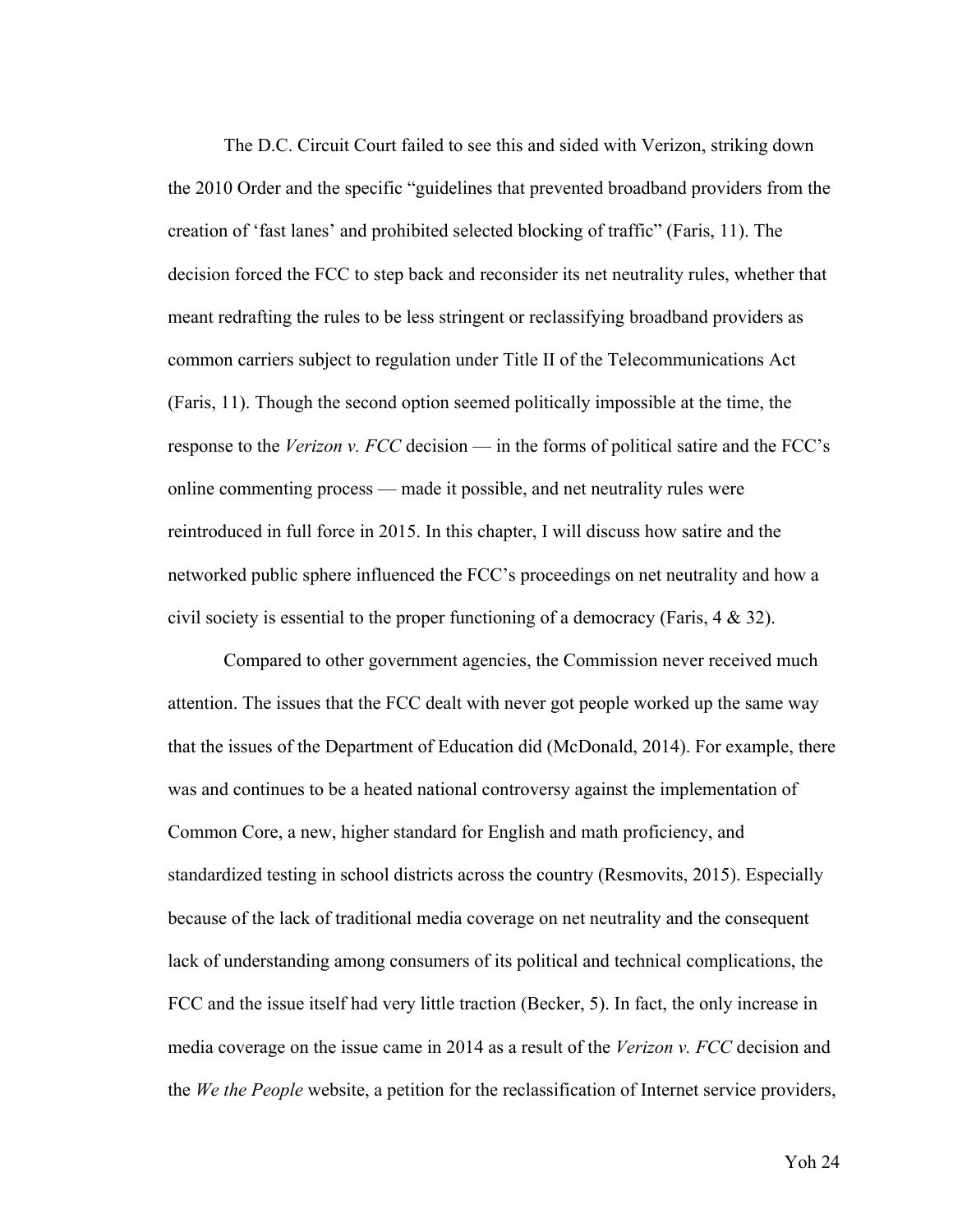that received over 100,000 signature (Faris, 13). Still, the issue still hadn't captured the full attention and concern of the average citizen. That is, until an episode of *Last Week Tonight with John Oliver*, a late-night political satire television program on HBO, brought the FCC to the center of public scrutiny and allowed people to recognize ISP's violation of public interest (Becker, 5).

On June 1, 2014, not even two months into the show's premiere, John Oliver covered the entire concept of net neutrality in just 13 minutes on his half-hour-long show. He antagonized cable companies, describing the advantaged positions of these large corporations in relation to those of startups and the common consumer, and even commented on the slow pace of U.S. Internet speeds compared to other countries around the world (Becker, 5). Oliver's jokes in this episode, now with over 13 million views on Youtube, were spot on. He called the Internet the "electronic cat database" and emphasized how lackluster the debate of net neutrality is: "The cable companies have figured out the great truth of America," Oliver said, "If you want to do something evil, put it inside something boring" (*Last Week Tonight*, 2014). These satirical touches, however, did not overshadow the weight of the issue. In a more serious tone, Oliver claimed that the Internet was a "level playing field" and that the FCC, by retracting net neutrality rules, was trying to fix a problem that doesn't exist (*Last Week Tonight,* 2014). He framed the issue simply: the agenda of the FCC would create a self-serving, two-tier system wherein ISPs could charge big tech companies to buy into fast lanes and leave other content in slow lanes, killing competition (*Last Week Tonight,* 2014). To ironically demonstrate the power of the free Internet, Oliver ended the segment by calling upon online trolls and all consumers to take action and have their opinions heard: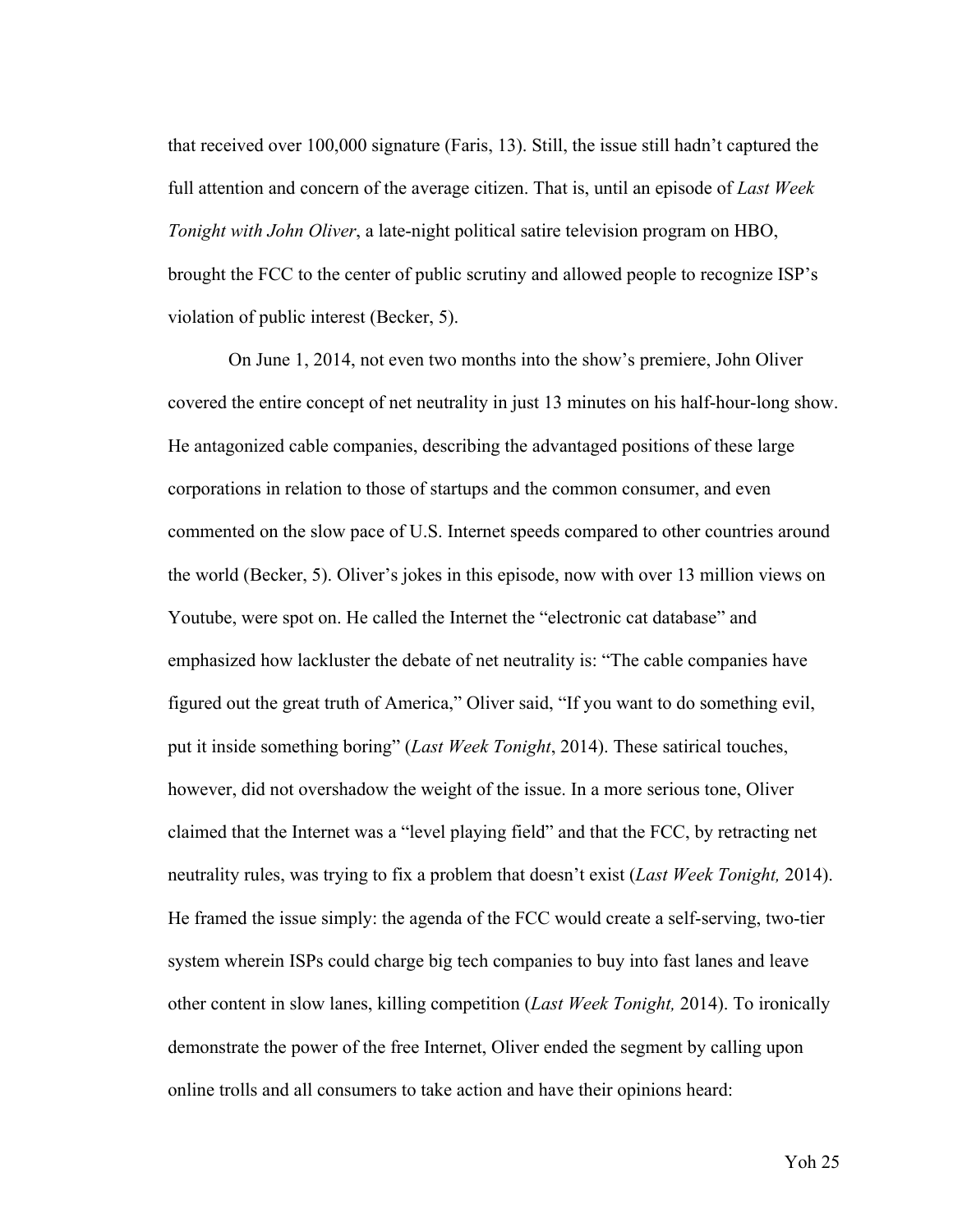Good evening, monsters. This may be the moment you've spent your whole lives training for … for once in your life, we need you to channel that anger, that badly spelled bile that you normally reserve for unforgivable attacks on actresses you seem to think have put on weight, or politicians that you disagree with, or photos of your ex-girlfriend getting on with her life, or non-white actors being cast as fictional characters…We need you to get out there and, for once in your life, focus your indiscriminate rage in a useful direction. Seize your moment, my lovely trolls, turn on caps lock, and fly my pretties! Fly! Fly! (*Last Week Tonight,* 2014)

In February, the FCC opened an online formal comments on proceedings page on its site to receive feedback for its proposal, "Protecting and Promoting Open Internet" (Holpuch, 2014). Anyone with access to the Internet could submit comments, concerns, and suggestions on the suggested net neutrality policy the Commission, under Chairman Tom Wheeler, was aiming to create. The FCC also set up alternative systems to receive public opinion via email (openinternet $@$ fcc.gov) and added a higher capacity to the Electronic Comment Filing System (ECFS) in April (Puzzanghera, 2014). Oliver's call to action in June, however, overwhelmed these systems and eventually caused a malfunction in the ECFS and a shutdown of the FCC website. One day after the episode aired, the Commission released the following tweet to address the website's technical issues:

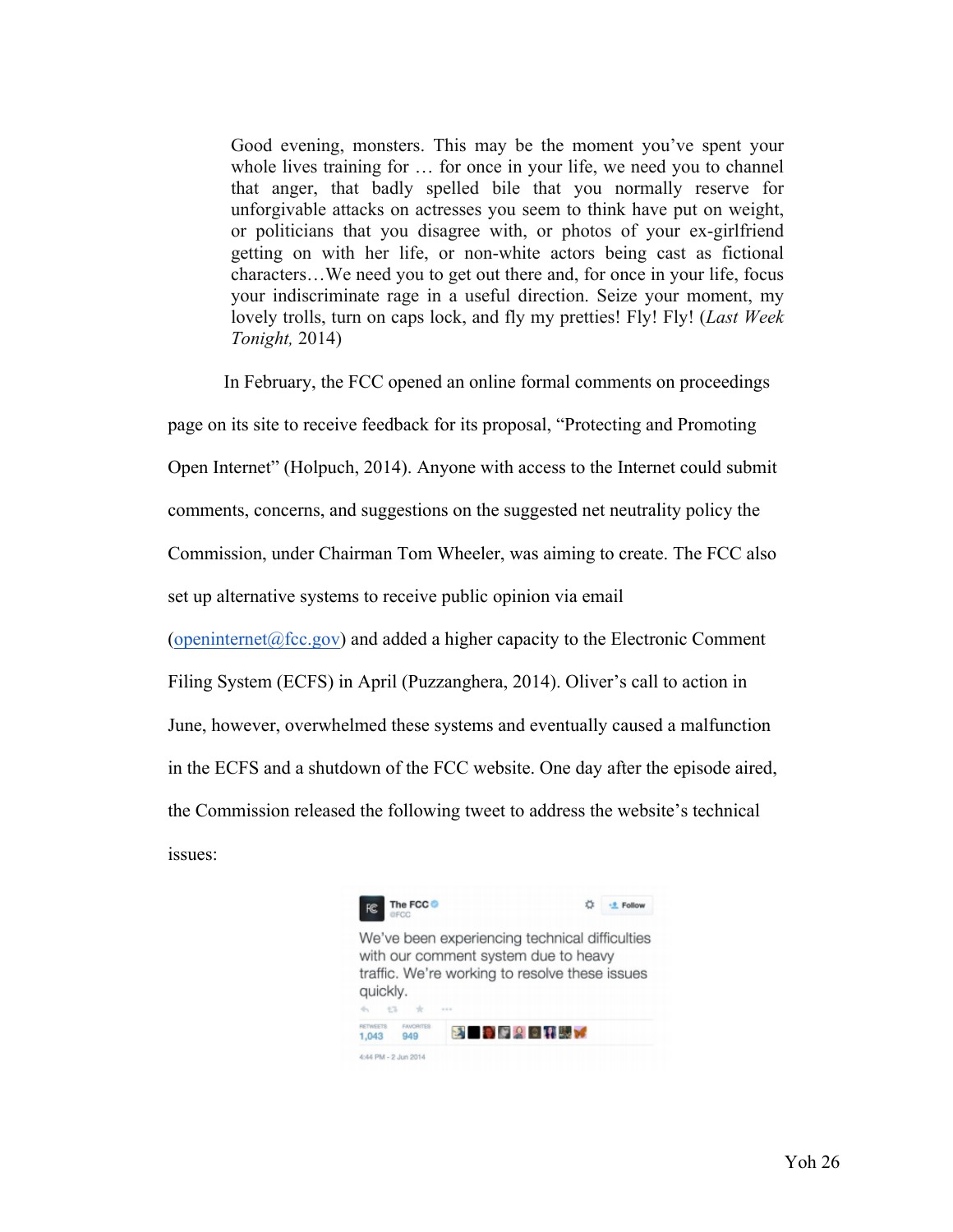In the next few days, net neutrality became the "most commented issue in agency history with a total of approximately 3.7 million replies" (Kastrenakes, 2014). Thousands of comments on the website urged the FCC to preserve net neutrality and criticized Chairman Wheeler's proposal (Lohr, 2014). The Sunlight Foundation, a nongovernmental organization, analyzed over 800,000 comments and found that almost two-thirds of the initial comments supported net neutrality principles (Kastrenakes, 2014). Due to the large inflow of public opinion, the commenting period, which was originally 120 days, was extended to a five-month time frame (Kastrenakes, 2014).

Not only did the *Last Week Tonight* episode cause a spike in comments on the FCC website, but it also led to further and more effective forms of media coverage that mediated the discussion of net neutrality in the public sphere (Becker, 5). The episode had been viewed nearly 800,000 times within two days, and coverage of the episode and net neutrality exceeded 700 stories in the first week of June (Holpuch, 2014 & Faris, 21). John Oliver's performance successfully opened up the debate of net neutrality to core Internet users, gave them the equipment to fight against ISPs and lobbyists, and instigated a public response that would have lasting policy implications in the form of the 2015 Open Internet Order.

John Oliver's take on net neutrality provided a rare instance in which political satire had a "government-stopping effect" (Schwartz, 155). It was the unique characteristics of the program that allowed the episode to have the influence that it did: a simple breakdown of an unfamiliar issue, a reliance on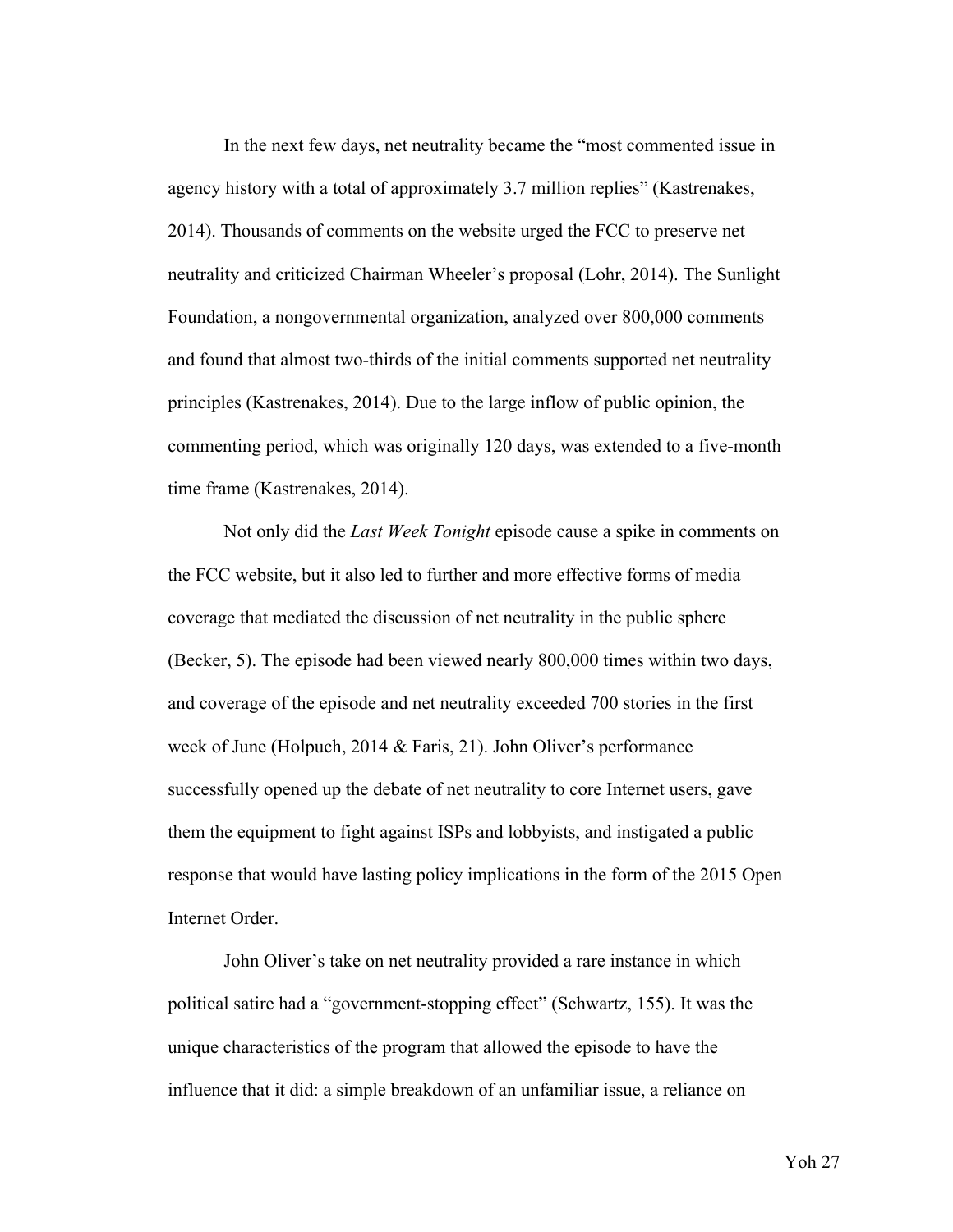comedic assurance, and the shareability of the platform. Firstly, the segment explained the complex policy of net neutrality in laymen's terms. The 13-minute video helped millions of people understand the issue by employing the perspective of an average person: "Plans are expensive, service is inexplicably spotty and you have little choice. Clearly, the network owners are the bad guys" (Pagliery, 2015).

In addition, Oliver framed net neutrality as a straightforward "people versus corporations" debate to garner anger among the people. He emphasized the evident "old-fashioned cronyism" that exists within the FCC and government: former lobbyists and corporate workers, including Chairman Wheeler, used a revolving door mechanism to get seats in government and to act in favor of corporate interests (McDonald, 2014). Between the years of 1980 and 2012, 21 out of the 26 commissioners and chairs that served in the FCC had been or later became "an employee, consultant, lobbyist, lawyer, or paid board member for corporations in industries they were in office to regulate" (Aaron, 102). This included Michael Powell, who served as Chairman from 1997 to 2005 and later became the CEO of the National Cable and Telecommunications Association in 2011 (Feinberg, 2014). Likewise, Meredith Baker, a former FCC commissioner, cut her four-year term short to become Comcast's senior vice president of government affairs in 2011 (Feinberg, 2014). These players sided with the telecommunications industry and with powerful corporations before, during, and after their terms in office.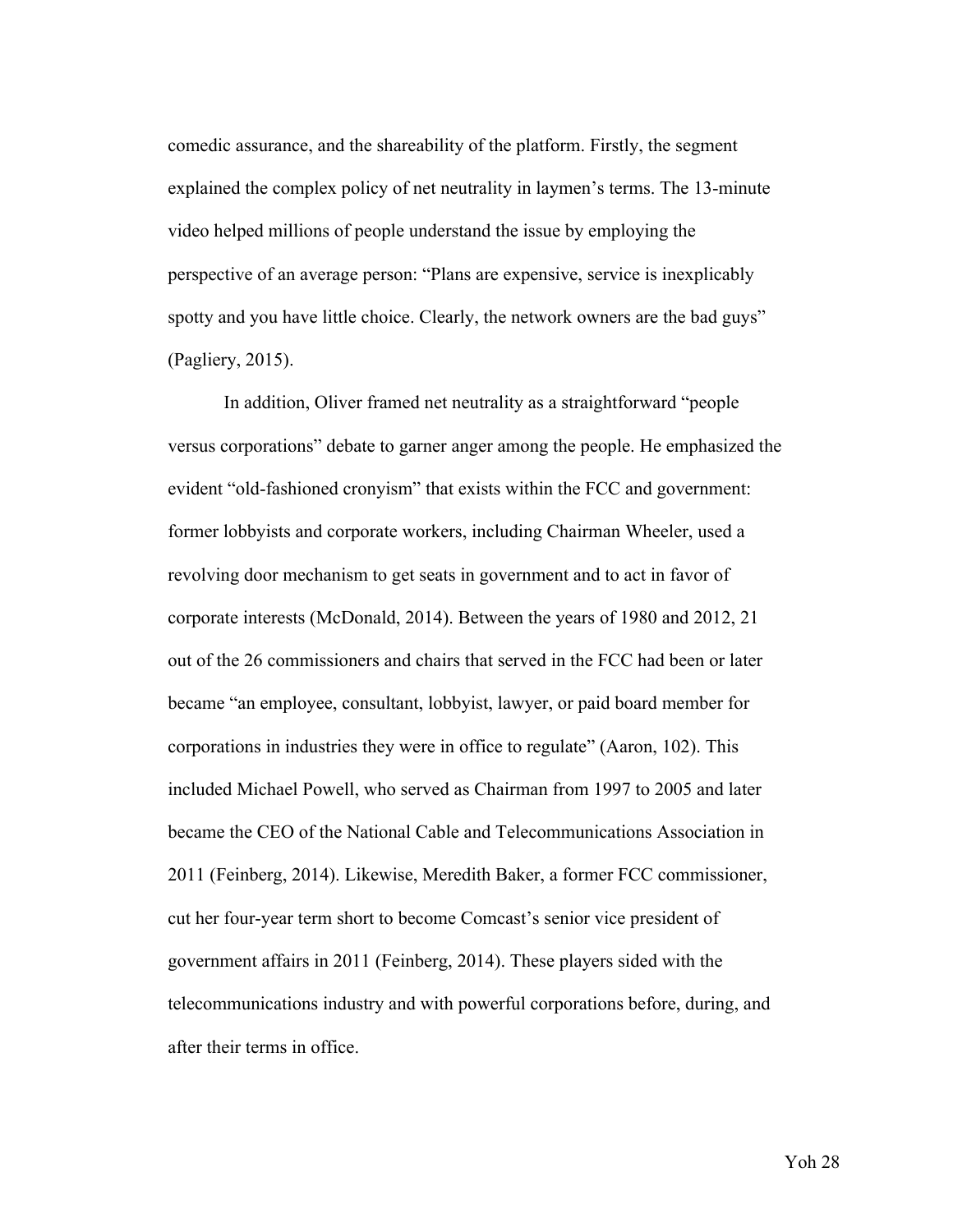Oliver simply offered these facts and proceeded to shape net neutrality as a political battle between Internet users and the "wealthy and politically influential corporate elites" (Aaron, 103). It was a compelling argument, and consequently, it reached a wide audience and inspired them more than most other advocacy campaigns before then (Carr, 2014). Because of the unlimited and constant availability of information in the age of the Internet, it's easy for people to get away with civic disengagement. It "takes time and energy to seek out, interpret, and remember political information" that individuals just don't have or the personal will to spend (DiMaggio, 320). Satirical news shows like *Last Week Tonight* lower these behavioral costs and make political information personally relevant, convenient, and easy to understand (DiMaggio, 320). In essence, political satire presents a "second-hand reality" of the the political world on a silver platter to viewers that refines the facts, makes information easier to swallow, and aids the political cognitions of people (Hoffman, 5).

Secondly, the kind of humor in these shows — often referred to as "infotainment" — raises the level of engagement people have with current events and policy issues. By poking fun at political actors and the weaknesses of the federal system, satire itself makes politics and other complicated topics easier to approach and learn about (Becker, 4). Comedy, by requiring more active processing and recognition — not recall — of political facts, aids in the creation of more attentive citizens (Hoffman, 8 & Becker, 2). In the net neutrality episode, Oliver recognizes how dull the issue of net neutrality is right off the bat; he jokes that he'd rather "read a book by Thomas Friedman" or "listen to a pair of dockers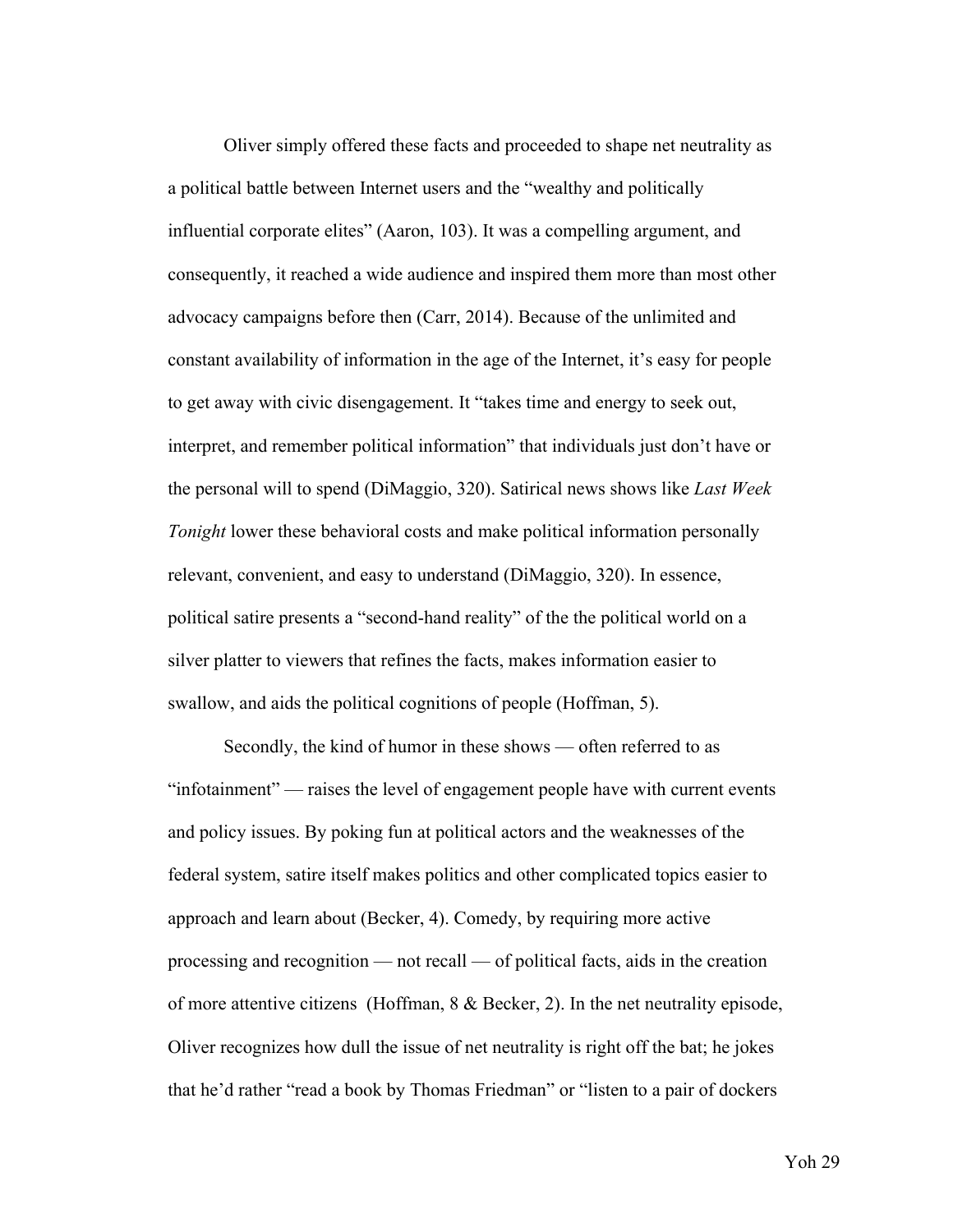tell me about the weird dream it had" than sit through a net neutrality hearing (*Last Week Tonight*, 2014). In this way, he agrees with popular opinion. His exaggeration of how boring the issue is entertains viewers and validates their disengagement, but he then goes on to dismiss such attitudes and suggest easy courses of action. Comedy, in this case, opened a gate to higher understanding and empowerment of viewers.

Several studies show that "...an increase in perceived learning from latenight comedy television [is] associated with an increase in learning from other forms of television news" (Hoffman, 6). Those who watched late-night television were more likely to turn to other traditional sources of political information and news content, which explained the high-knowledge evaluation of these groups (Hoffman, 9). A growing population of people, especially adolescents, get their news from mass media or online sources (Hoffman, 16). A survey taken in 2000 found that 46 percent of US adults under thirty go online for news at least once a week, compared to the 20 percent in 1998; currently, there's a hunger for a new medium of news among younger audiences who also seek out traditional sources of political information (DiMaggio, 320). Perhaps it's because satire is more engaging or that the online component of it allows people to participate in the political discussion and see the "viability, meaningfulness, and diversity of the public sphere," but people are more aware and more politically engaged (DiMaggio, 320).

Political satire, especially pertaining to certain issues such as campaign finance reform, was even found to be "more effective at promoting issue-specific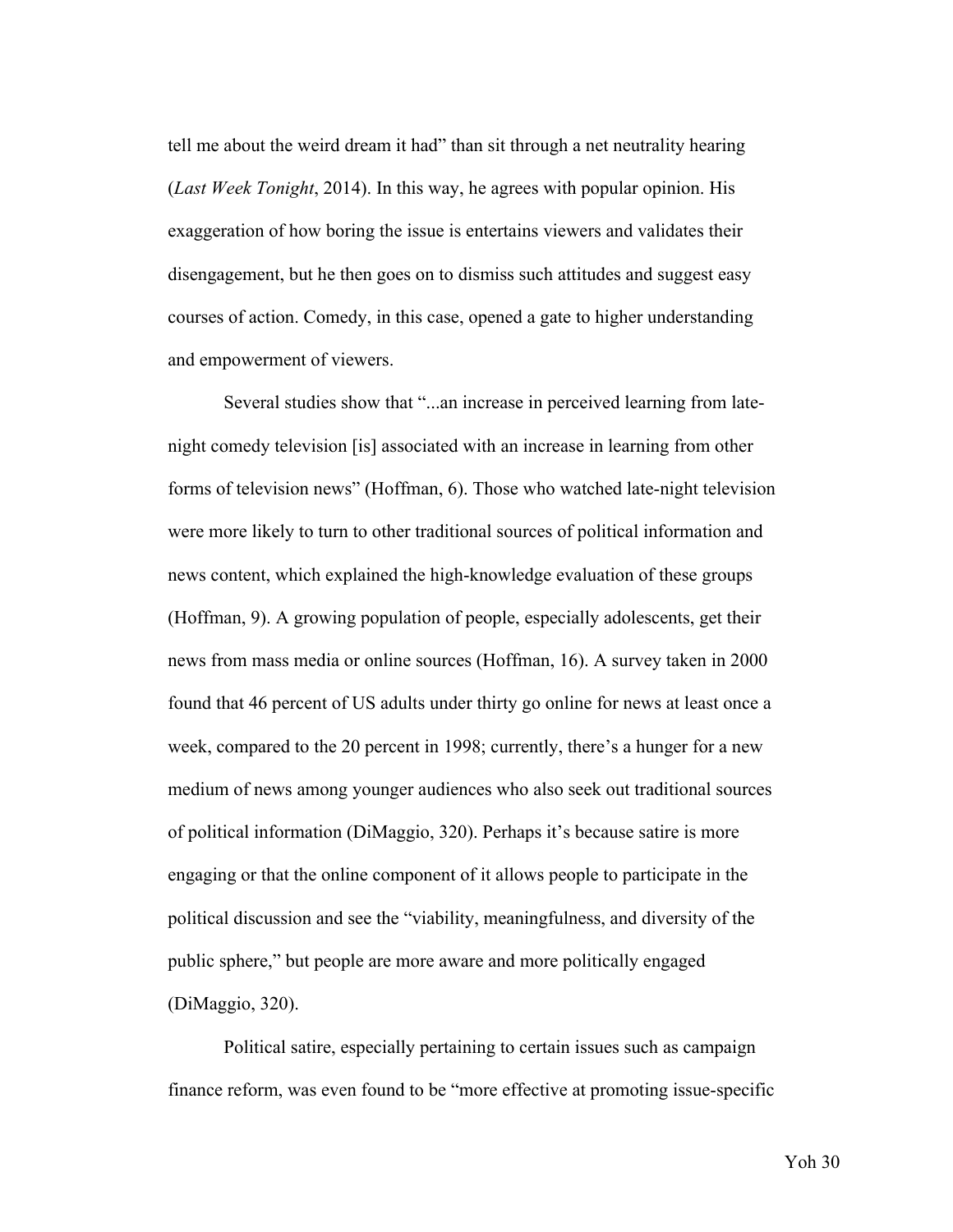knowledge gain and enhancing viewers' perceptions of their own knowledgeability on the issue than exposure to traditional news content" (Becker, 2). Good satire alters previously held conceptions, provides an appropriate language to talk about issues, and urges people to fix whatever's wrong with the system (Schwartz, 155). Because viewers of these kinds of shows expose themselves to more news and have more internal efficacy, or confidence, in their own knowledge abilities, they are also more likely to be politically oriented and civically engaged (DiMaggio, 320). The net neutrality episode, therefore, targeted the right audience with its comedy and call to action.

Lastly, *Last Week Tonight* airs 30-minute episodes once a week rather than every day like other late-night satirical television programs such as *The Daily Show with Trevor Noah* and *The Stephen Colbert Show*. As a result, the producers and writers of the show — many of whom were former journalists for the *New York Times Magazine* and *ProPublica* — are able to spend more time researching, writing, and creating these segments (Becker, 4). This makes *Last Week Tonight*  segments "longer and richer in information than prior political satire offerings" (Becker, 4). In addition, people are compelled to take advantage of the show's online format. The show releases full episodes on Comedy Central's website and on a separate Youtube channel, allowing viewers to share such comprehensive, reliable, and entertaining content both horizontally and interpersonally on their own social media sites (DiMaggio, 320). The design of the show itself allows for an increase in the capacity for discussion by handing the responsibility to the public.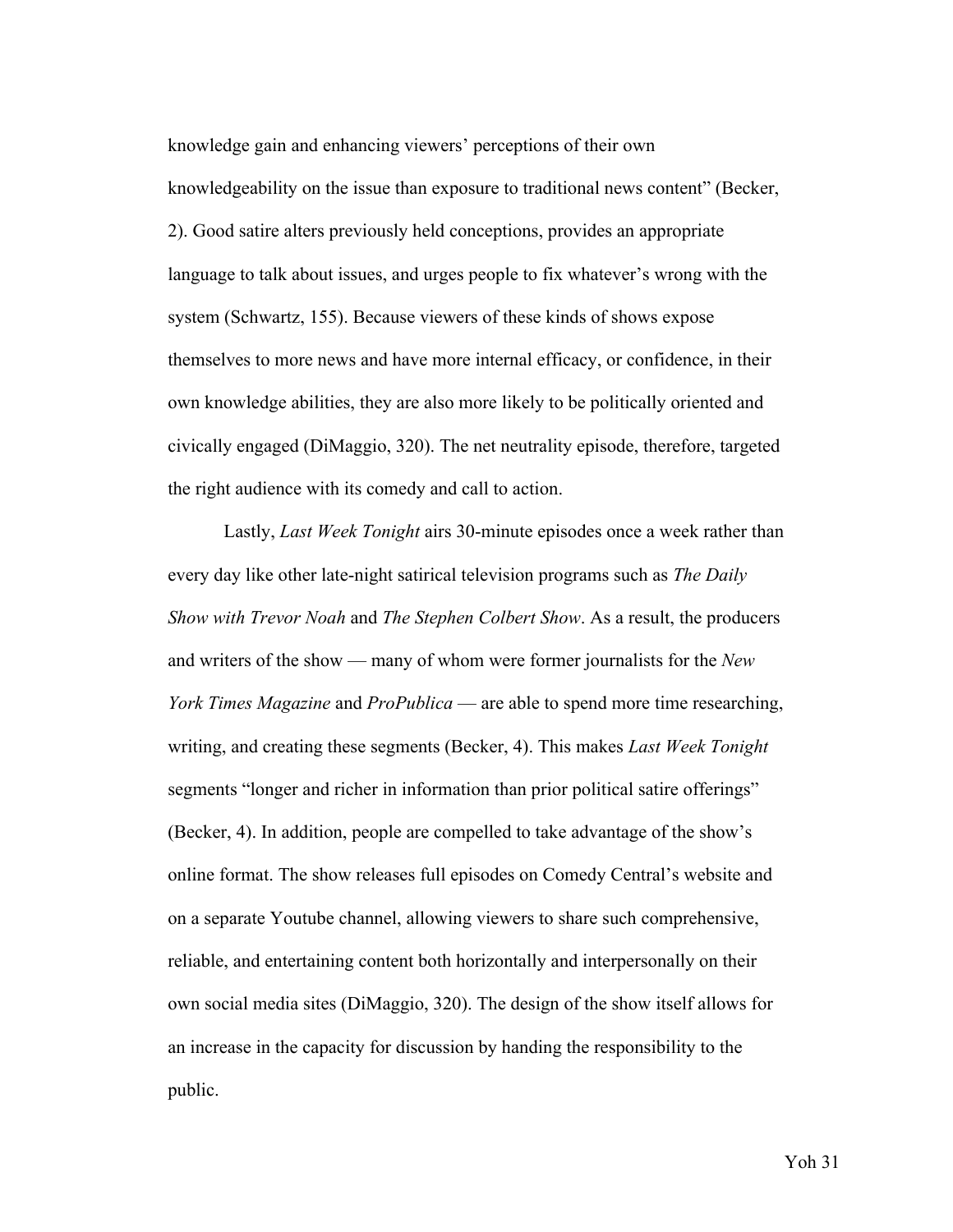John Oliver's argument and call to action in the net neutrality episode raised self-confidence and the sense of responsibility among its viewers. Because citizens who feel informed and confident in their knowledge are more likely to get involved in public affairs, the episode not only increased the quality of discussion around the issue but also pushed viewers to do something about it (Pinkleton, 330 & Hoffman, 10). Oliver, by providing a "language to answer and describe what we see going wrong," altered people's perception and approach to an issue that previously had little buzz (Schwartz, 155). He reminded viewers that the Internet, with its low access barriers to meaningful public speech, empowers every user to be an active publisher and contributor to the political discussion (DiMaggio, 321). Civil society listened and responded appropriately with its most powerful instrument of free speech: the Internet. Certain attributes of satire and the show enabled this early episode of *Last Week Tonight* to be effective in kickstarting public engagement with the net neutrality issue; however, it is the public response that followed which truly caused a government-stopping effect.

Like the Comcast case in 2008, public interest groups played a large role in the debate on net neutrality. Free Press once again used the expertise of its lawyers, researchers, and advocates to conduct independent research and analysis and revealed how the abandonment of net neutrality could harm Internet users and small businesses (Aaron, 104). Despite being outnumbered on Capitol Hill, the organization relied on a small group of advocates and civil liberties allies to represent them in Washington and to connect with congressional staffers (Aaron, 203-4). This type of public outreach was optimized by means of other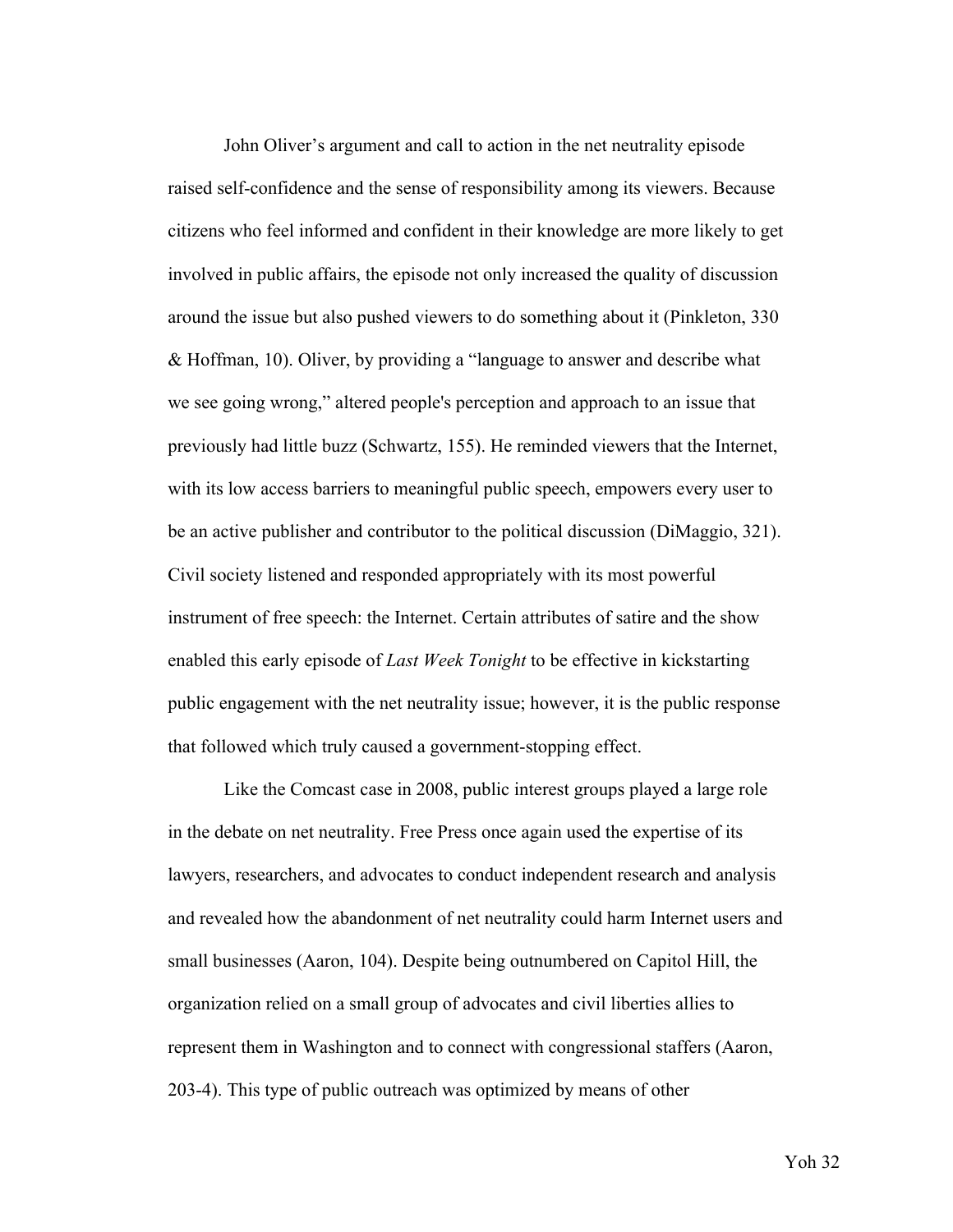organizational allies such as CREDO Action, Demand Progress, and Fight for the Future who helped influence and mobilize millions of activists (Aaron, 104). Many of them provided online forms that made it easy for people to express their opinions to the FCC (Faris, 19). Their efforts in mid-July resulted in a number of comments several times higher than in June, suggesting that advocacy groups had even more success than John Oliver's call to action (Faris, 19). In fact, a Sunlight Foundation analysis of comments concluded that advocacy group efforts accounted for almost half of the comments received in the first submission window (Faris, 20). Around 40 percent of these comments and campaign letters from advocacy organizations managed to emphasize consumer choice or public interest (Lannon, 2014). By pushing for a return to public interest defined by the local public, these organizations reached an audience that was receptive and invested in the fight for net neutrality.

These individuals signed petitions, called congressional representatives, and attended FCC hearings and local rallies (Aaron, 103). Advocates of the net neutrality campaign site *BattleforNet* sent over two million emails, made more than 300,000 phone calls to senators and representatives, and submitted close to 800,000 comments to the FCC (Faris, 21). Offline, people rallied repeatedly outside the Commission's headquarters in Washington, D.C. and participated in public hearings across the country from Minneapolis to Mountain View (Aaron, 104). Advocacy organizations such as the Electronic Frontier Foundation, Public Knowledge, and BattlefortheNet covered these events like traditional media and became some of the "most linked-to sites throughout the controversy" (Faris, 8).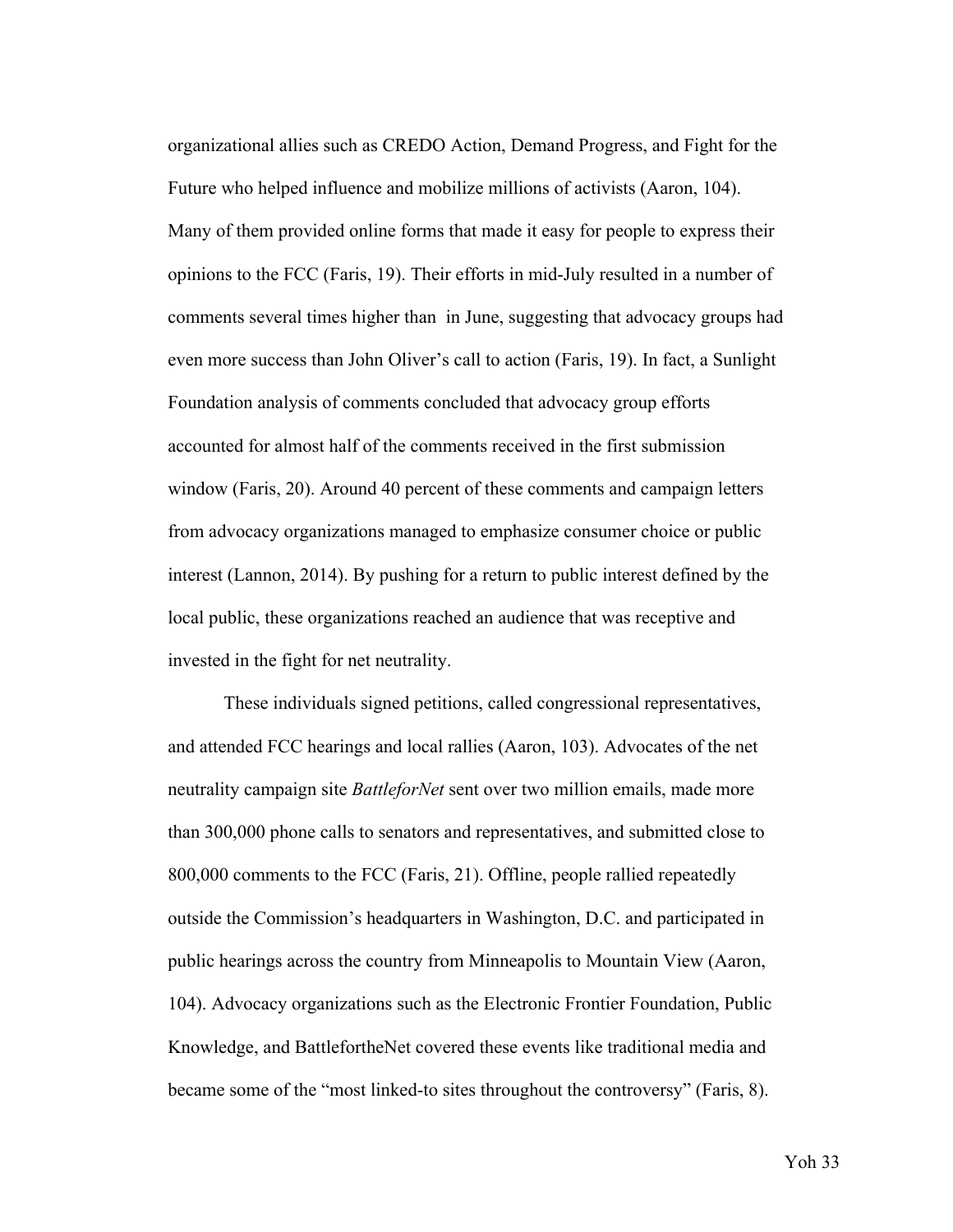The amount of public activism in government agencies was so great that it even outweighed the extensive lobbying power that Internet service providers had on Capitol Hill. In 2013, Comcast spent more than \$18.8 million on its presence in Washington and became the sixth-highest spender on federal lobbying (Feinberg, 2014). Comcast, Verizon and AT&T combined have spent more than \$500 million on lobbyists and another \$185 million in campaign contributions within the past twenty-five years (Aaron, 101). These efforts explain the continuation of the "revolving door" effect as well as the "growing consolidation of media power into the hands of a very few" in the early ages of the Internet (Aaron, 101). But the outpouring of public comments in 2014 contested these lobbying efforts; the networked public sphere felt empowered and equipped ironically by the free Internet — to take power back (Faris, 31).

In the fight for net neutrality, the public managed to demonstrate the strengths of the Internet itself. Each individual citizen took action, whether it was leaving comments or reaching out to congress, proving that even the smaller players had a place and a fighting chance against big, powerful corporations. Tim Wu, a professor at Columbia Law School who coined the term "net neutrality," said that the debate was about "the fear of the Internet becoming too corporatized — no longer this place where even if you start small, you do have a fighting chance" (Lohr, 2014). It was clear on every measure public activism, social media, comments on the FCC site — that popular sentiment was in favor of governmental action to preserve net neutrality (Faris, 30).

Interestingly enough, Internet companies including Facebook, Netflix, Amazon, and Google also stood alongside advocacy groups and supported pro-net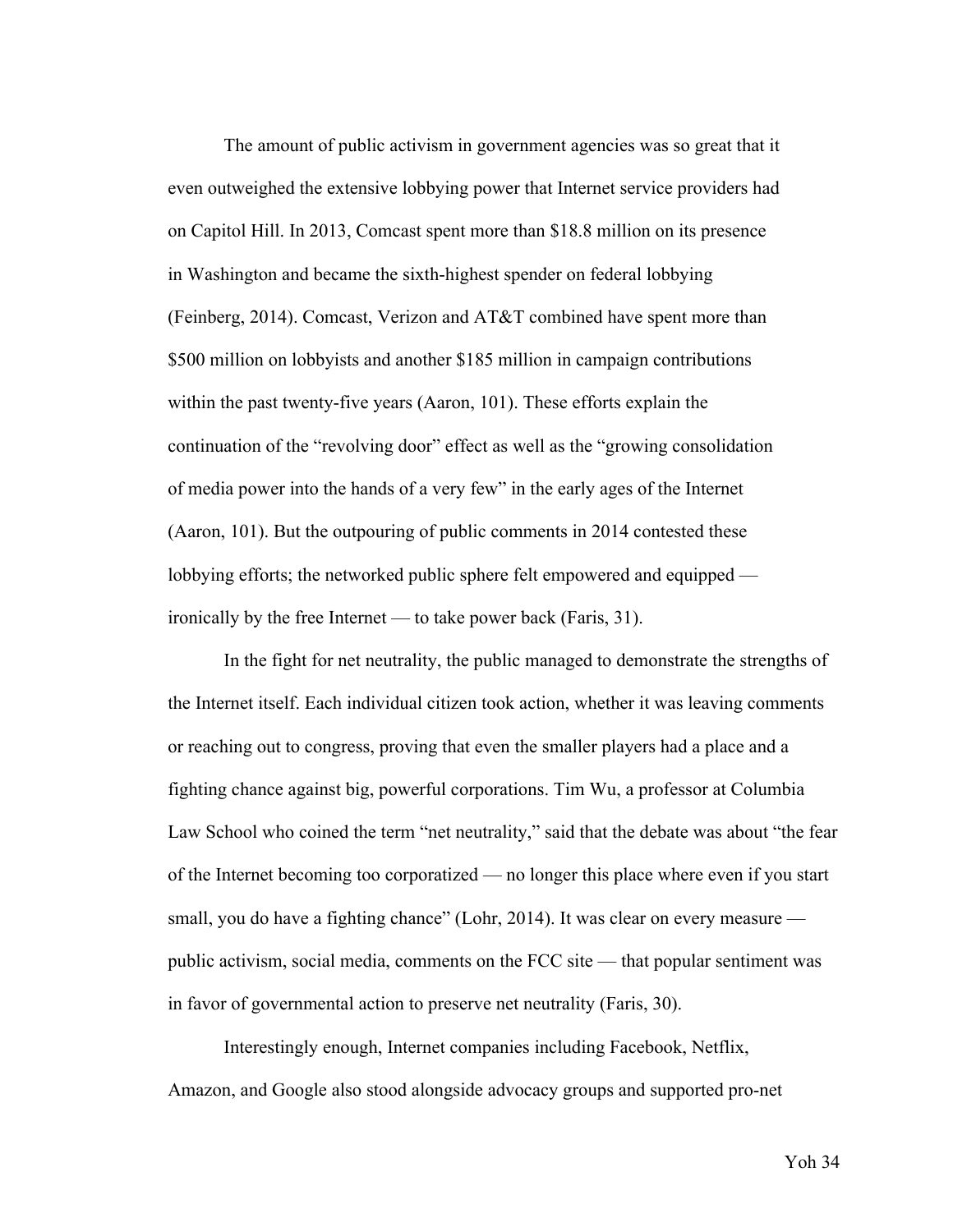neutrality regulation. In May 2014, 150 companies wrote and signed a letter to the FCC expressing their support for net neutrality on the basis that these companies aim to provide "basic speech platforms that people [can] use to find out news and share information" (Ammori, 268). The Internet Association, a lobbying organization representing these web companies, also stated its support for enforceable net neutrality rules because the Internet's success as an "engine of economic growth, innovation and democratic values" should not lie in the hands of a few select broadband Internet access providers (Lohr, 2014). These companies took action to demonstrate their commitment to the movement. In September, Twitter, Netflix and Reddit took part in an "Internet Slowdown" protest in which sites displayed the spinning wheel, "an icon for slow loading speed," and linked different ways that users could take action to defend net neutrality (Rawlinson, 2014). Firms including WordPress, American Civil Liberties Union, Vimeo, Urban Dictionary, Foursquare, and several others also joined the campaign (Rawlinson, 2014).

These efforts didn't go unnoticed. The collective forces of non-traditional media (political satire, in this case) and the efforts of advocacy groups, public activists, and large Internet companies caused a "digitally-mediated social mobilization" that changed the course of government policy (Faris, 4). On November 10, 2014, then-President Barack Obama spoke out in favor of strong net neutrality rules and the reclassification of broadband providers under a Title II utility-like regulation in a two-page White House Press statement and an online video (Puzzanghera, 2017). Obama had been an early supporter of net neutrality;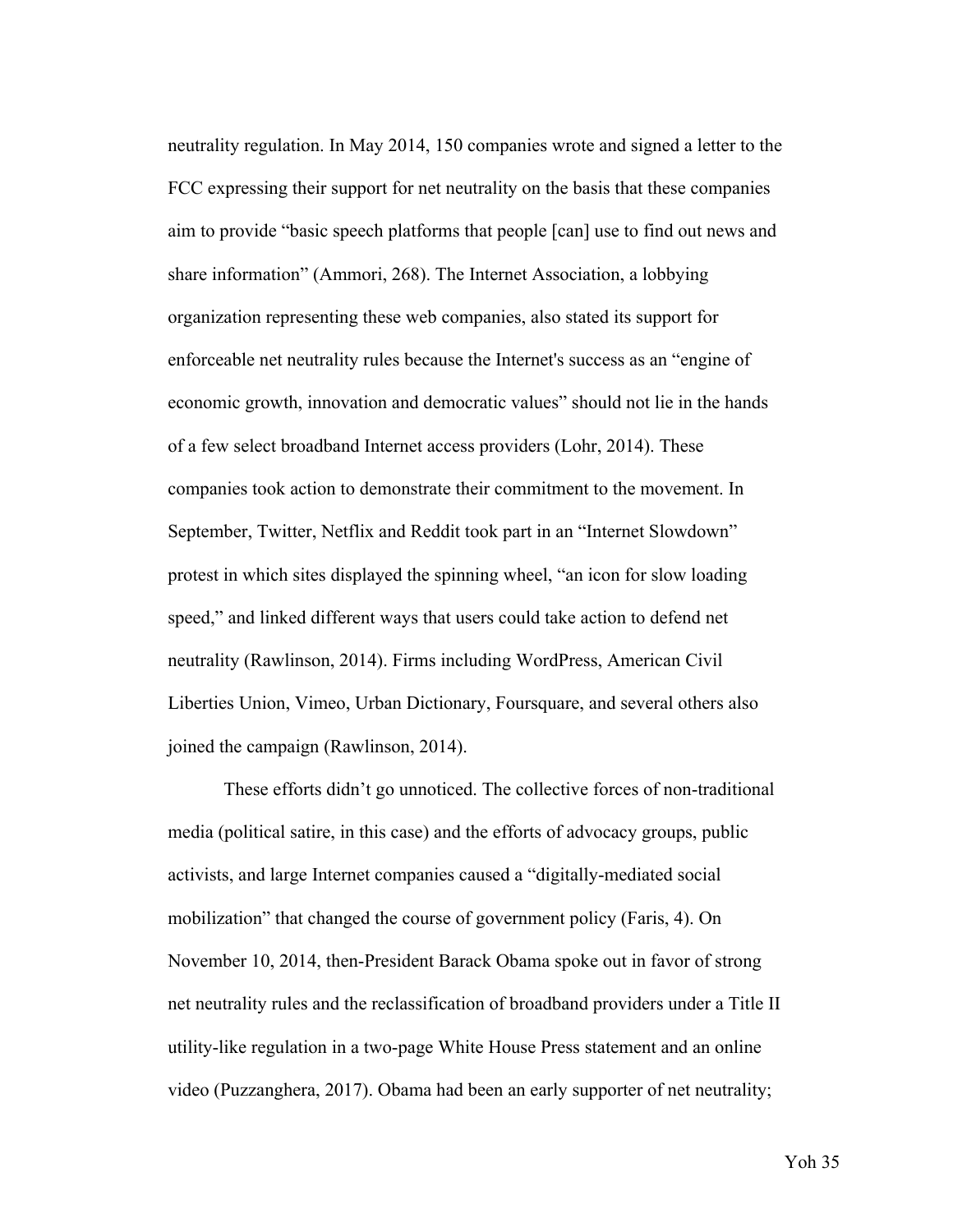as a senator, he signed the 2007 bill to write net neutrality protection rules into federal law (Puzzanghera, 2017). His public declaration in 2014 came at a critical time; it was assertive, went against the original proposal of his own agency, and pushed the FCC to enact tougher regulations. As a result, it caused the highest surge of media attention in that year (Faris, 22).

It was clear that Obama's stance was a response to the activism brought forth by John Oliver and civic society. As president, he heard the online and offline outcries and recognized the dedication of the millions of citizens who were "willing to call their Senators and Representatives, file comments with the FCC Commissioners, sign petitions, and argue their case publicly" (Faris, 31). He needed to stick to his commitment to net neutrality and to the American people.

Not only did the social mobilization of the public create a political space and impetus for the President to take a strong stance on net neutrality, but it also changed the mind of FCC Chairman Tom Wheeler (Aaron, 104). The Democratic-led Commission, under Wheeler, passed the 2015 Open Internet Order, approved 3-to-2, which asserted higher government authority over the Internet (Pagliery, 2015). Though split along party lines, the FCC voted to reclassify broadband and the Internet under Title II of the Communications Act, subjecting such sources to common carrier regulations (Aaron, 104-5). The Order protected net neutrality; it gave the Commission full jurisdiction over monopolistic, self-interested network companies and their desire to create a twolane system that favored a few privileged, rich companies (Pagliery, 2015). The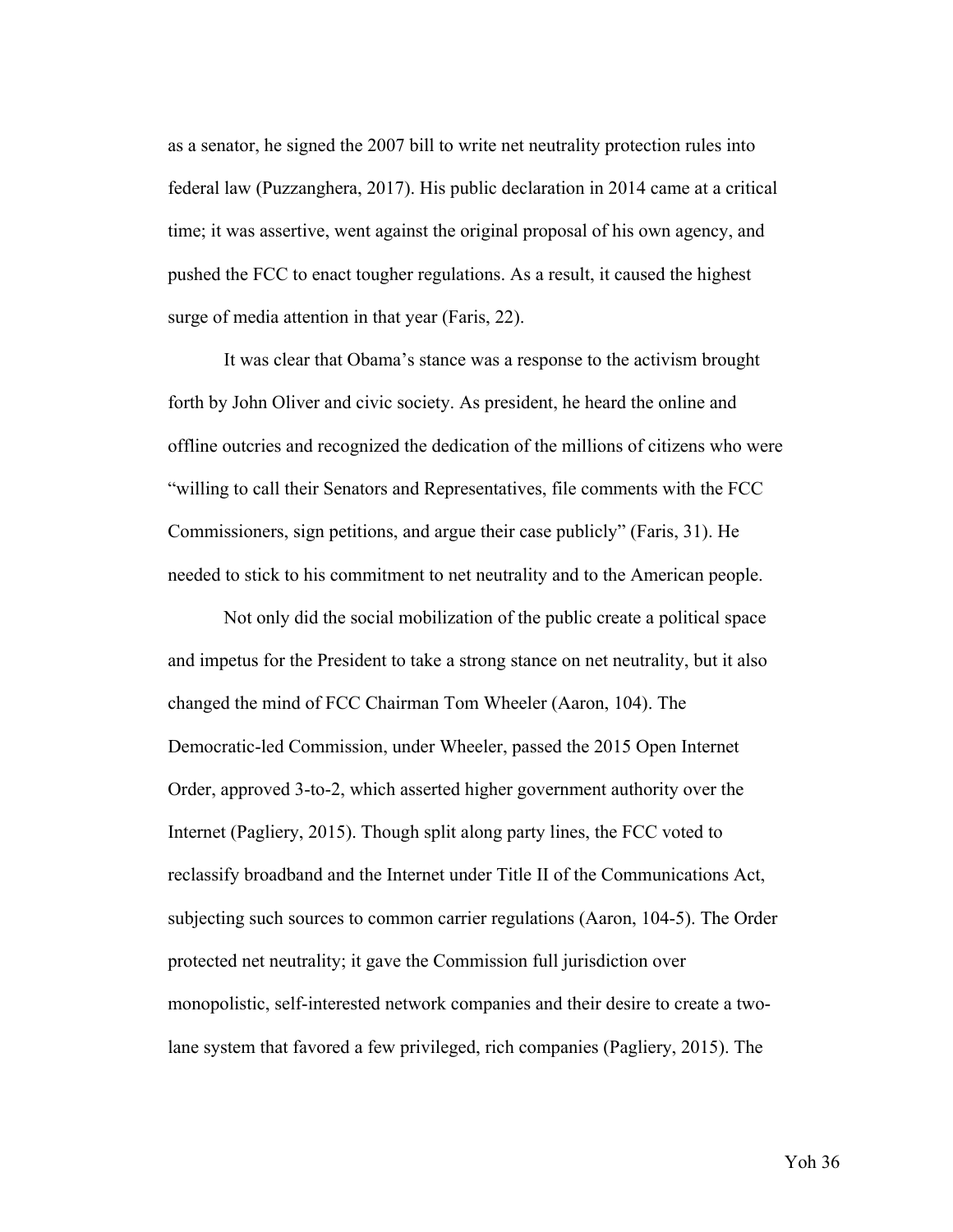policy "marks the biggest win ever for the public interest at the FCC" (Aaron, 105).

It's difficult to pinpoint the exact incentives for individuals to write letters to their political representatives, post comments on the FCC website, and actively participate in public spheres to push for net neutrality (Lannon, 2014). But some credit must be given to the *Last Week Tonight* episode on net neutrality for instilling a higher level of public engagement with the issue, advocacy groups for offering easy channels of involvement, and the support of Internet companies for verifying the importance of net neutrality. Because of the Internet and the consequent networked public sphere, it has become easier to inform, empower, and mobilize members of society and, hence, promote public interest within a democracy.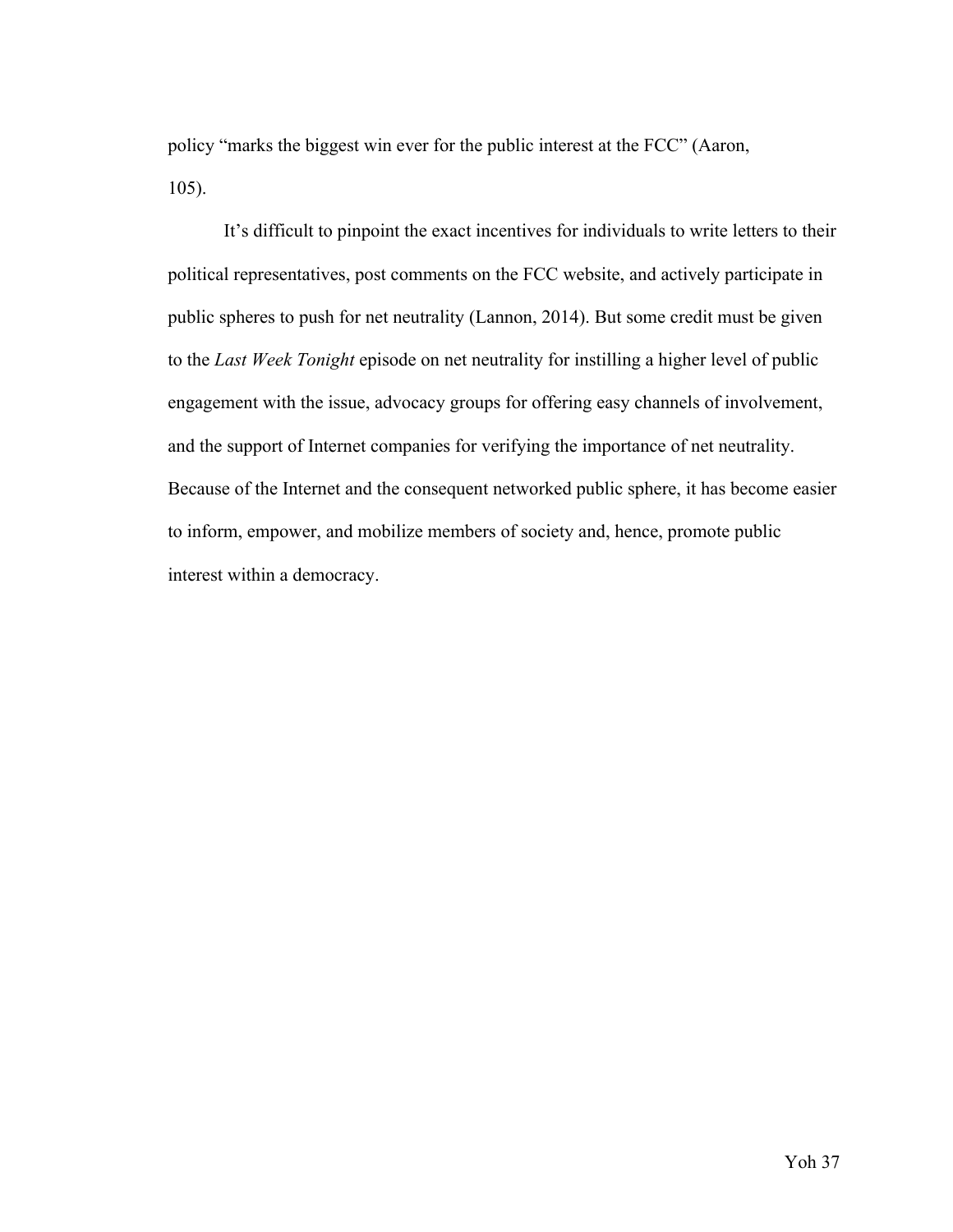#### **CHAPTER 3**

#### **"John Oliver Effect," Cyberactivism, and Limitations under Trump**

By reclassifying ISPs (and the Internet) entirely under Title II, the 2015 Open Internet Order seemed to have set in stone the core principles of net neutrality — no blocking, no throttling, anti-discrimination, and transparency. It promoted an free and open internet with success. The regulation has resulted in an increase in investment and profitability for the telecom industry or has had no effect on business, despite criticism from large ISP companies (Coldewey, 2017). Moreover, the bill delineated clear responsibilities of the FCC and gave it a range of flexibility within its jurisdiction; the FCC is to continue policing ISP practices, follow antitrust laws, and if need be, use its administrative courts and judges on case-by-case proceedings for violations (Downes, 2015). Not only that, but the 2015 Order also avoided a double standard and set an international example. The United States has always been critical of countries that limit access to online content and interfere with the development of the Internet, such as China, Russia and Iran. The bill demonstrated to the International forum that the U.S. was devoted to the idea of free Internet, information, and speech (Downes, 2015).

As mentioned in Chapter I, since January 2017, this legislation and the principles of net neutrality have been under threat of the new FCC Chairman Ajit Pai. Pai, a former lawyer of Verizon, is yet another representative guilty of using the revolving door to get a seat in the agency and change policy regulations from the inside (Guerrasio, 2017). His objection to the 2015 Order is well-known as he repeatedly expressed his desire to overturn the Title II ruling in his interviews, tweets, and policy proposal, claiming the regulation too "burdensome to providers" (Snider, 2017). As soon as he approved for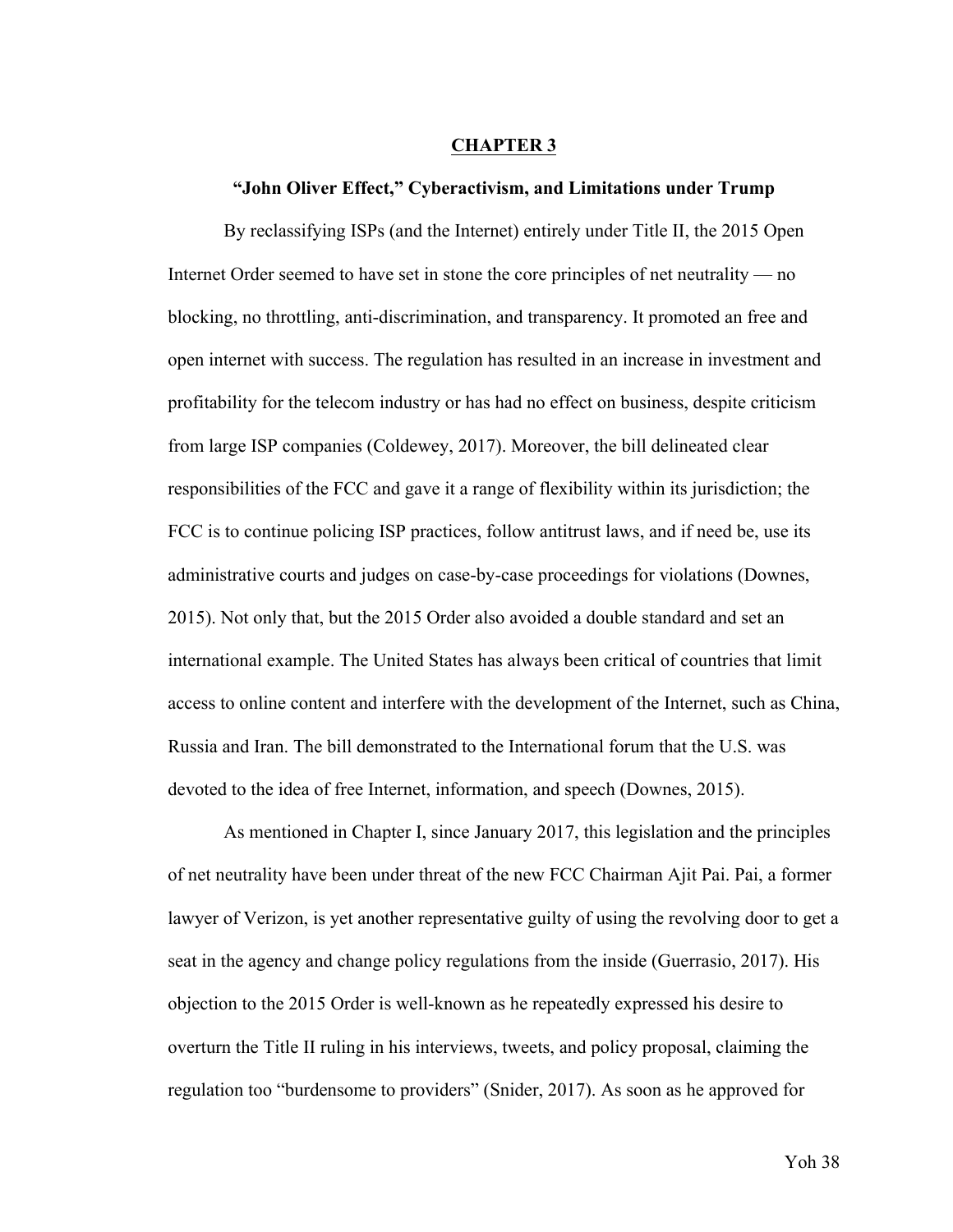office, Pai proposed a new plan called "Restoring Internet Freedom," which would repeal the 2015 Order and reclassify broadband Internet under Title I information service (McGill, 2017). It was scheduled for a vote on May 18, and the FCC once again opened up a site and time period to receive comments and suggestions on the new policy. Like in 2014, John Oliver jumped on this opportunity once again and incited the Internet community to take action. What resulted was a clear example of the influence and limitations of "satiractivism," civil society, and cyberactivism, which culminated into a general understanding that the Internet is an entity owned by the people and that regulation around it should first and foremost serve public interest.

On Sunday, May 7, 2017, John Oliver devoted 20 minutes of his HBO show to address net neutrality for the second time. He began by refreshing the audience's memory on the issue, letting a 30 second clip of YouTube star Tay Zonday (known for his viral video, "Chocolate Rain") describe what net neutrality is: "[those] pipeline[s] to the Internet is not allowed to arbitrarily pick favorites in terms of the content that you consume" (*Last Week Tonight,* 2017). Oliver then makes jibes at Chairman Pai for his fun-loving, down-to-earth character marked by his giant Reese's Peanut Butter mug which juxtaposes his "serial killer" rhetoric — Pai had said that he would take a "weedwhacker" to current regulation and that net neutrality's "days are numbered" (*Last Week Tonight, 2017*). Oliver reels in the audience with these jokes but quickly changes tone when he explains the actual threat that Pai poses to the Obama-era regulations. He calls Pai's argument — that there is no evidence of cable companies engaging in rampant wrongdoing — "deeply ingenuous" and goes on to utterly repudiate the claim; for example, Verizon, AT&T, and T-Mobile blocked Google Wallet on their phones to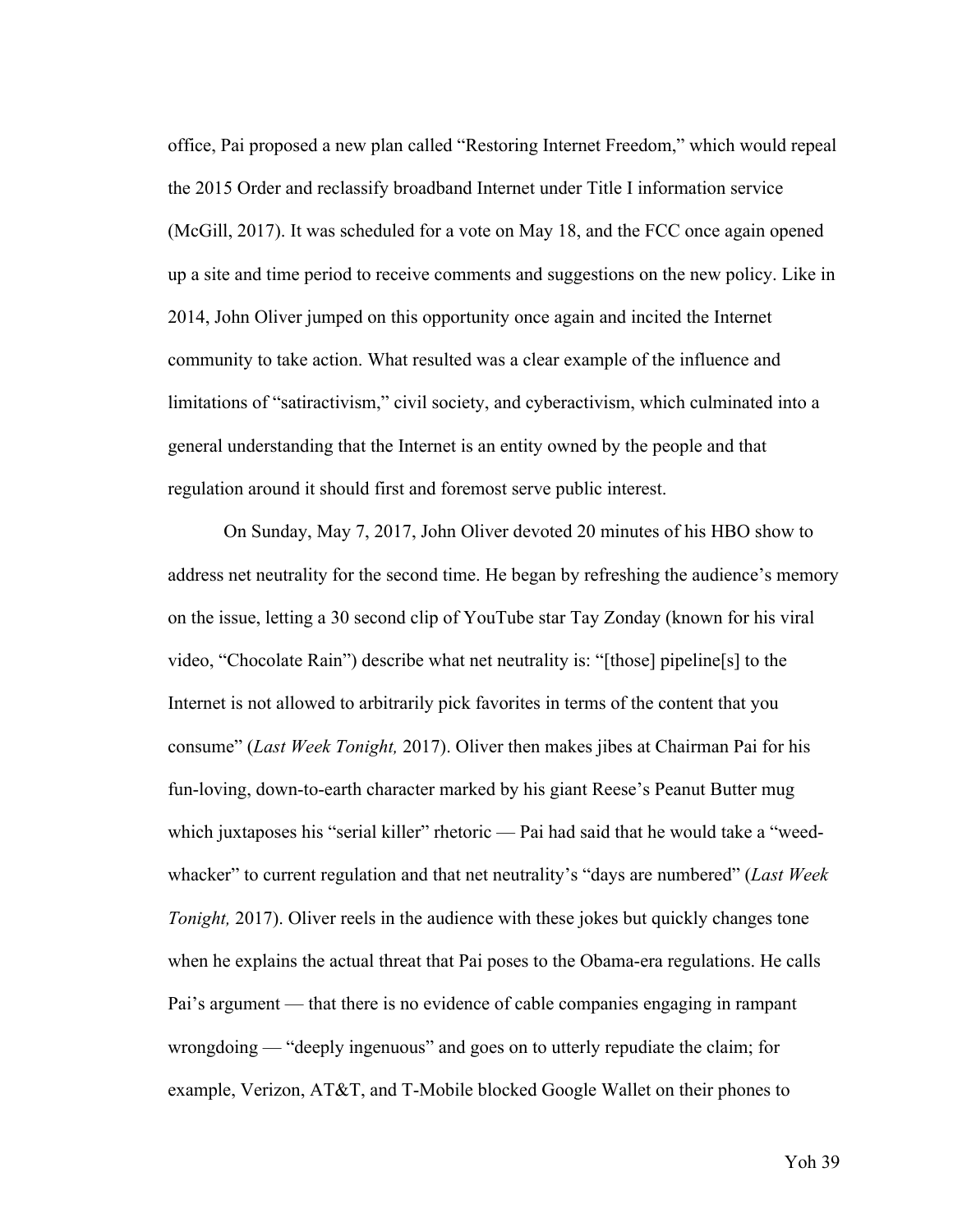promote their own mobile payment application in 2013 (Milian, 2013). Oliver then ridicules Pai's plans for being as laxed as a proposal on *The Bachelor* as well as President Donald Trump's tweet in 2014, which compared net neutrality to the Fairness Doctrine, for being completely inappropriate (*Last Week Tonight,* 2017).

Because of this lack of trust in the abilities of the FCC and Congress under the current administration, Oliver made another call to action: "Every Internet group has to come together like you successfully did three years ago" (*Last Week Tonight,* 2017). He urged viewers to visit the site "GoFCCYourself.com," which was directly linked to the comments section of the FCC's "Restoring Internet Freedom" proceedings, and to express their opinions (Roberts, "John Oliver," 2017). Despite the FCC's attempt to complicate the procedure to leave a comment, Oliver's short URL allowed the number of comments to surpass the record set in 2014 and to breach the FCC site's capacity yet again. The influx of comments this time around came quicker than it had in 2014, and by August, a total of nearly 22 million comments had been submitted — almost six times more than in 2014 (Snider, 2017 & Kastrenakes, 2017). The day after the episode aired, the comment page loaded intermittently with delays, and the site even went down for a while (Roberts, "John Oliver," 2017). The FCC's efforts to upgrade its systems, increase capacity, and create an additional Box.com account for comment filings failed in the face of cyberactivism (McGill, 2017 & Snider, 2017).

The FCC blamed the site's issues on a series of denial-of-service (DDoS) attacks in which random hackers created fake traffic to force it offline (McGill, 2017). FCC's Chief Information Officer David Bray expressed in a statement later that day that "external actors" bombarded the FCC's comment system to make it "difficult for

Yoh 40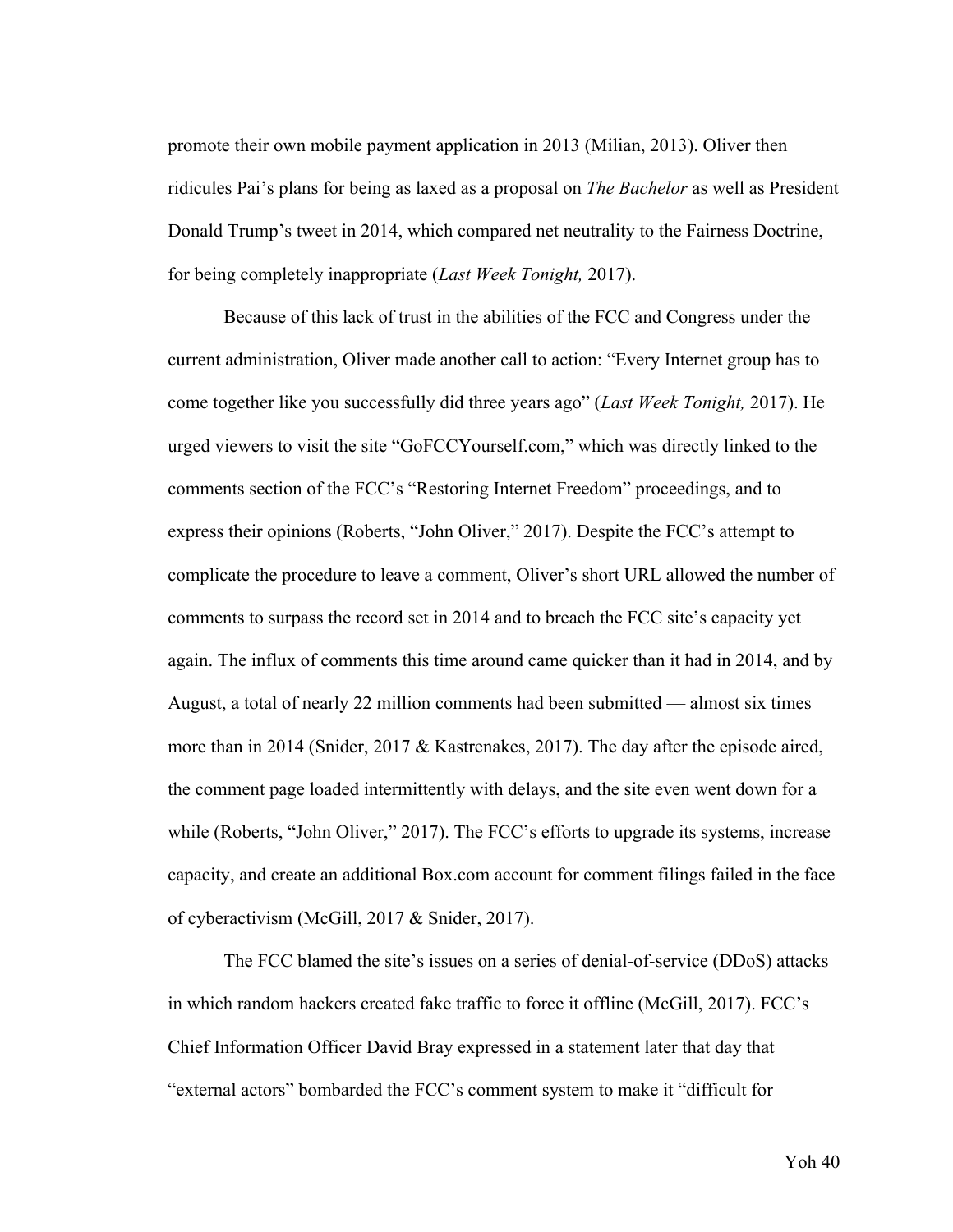legitimate commenters to access and file with the FCC" (Izadi, 2017). The agency did not provide any proof of this claim, and security experts found the timing too coincidental and unlikely, especially because the FCC site is hosted by Akamai, a content delivery and cloud provider that prevents and mitigates DDoS (Snider, 2017). All things considered, the most likely cause of the FCC site's capacity failure is the sheer number of comments that was submitted in response to the *Last Week Tonight* episode.

So what was different about this episode from its predecessor in 2014? What instigated such as far-reaching response from individual citizens? One possible explanation is the strong development and establishment of John Oliver's character and the growing status of his show *Last Week Tonight* on HBO. The fact that the show airs on HBO itself allows freedom that can't be seen on other late-night television programs. As a "subscription-based" business model, HBO has no sponsors to answer to; rather, they cater to loyal customers (Pattani, 2016). Oliver crosses lines that other satirists and latenight comedians don't (or can't) because he doesn't have to fear corporate criticism and advertising concerns (Ross, 2014). "The exciting thing is that [HBO] let[s] you do whatever you want," Oliver said in an interview with *National Public Radio*, "They don't say anything. They're amazing. It's almost a confusing amount of freedom" ("John Oliver," 2014). In this way, Oliver can honestly criticize all corporate players in-depth. What's more, the show only airs once a week and doesn't have any commercial breaks which allows Oliver to extensively cover topics, including those that are not time sensitive, without interruption. The show's platform, being on HBO, essential frees Oliver "from the pressures that lead others to produce superficial, quick-hit coverage" (Ross, 2014).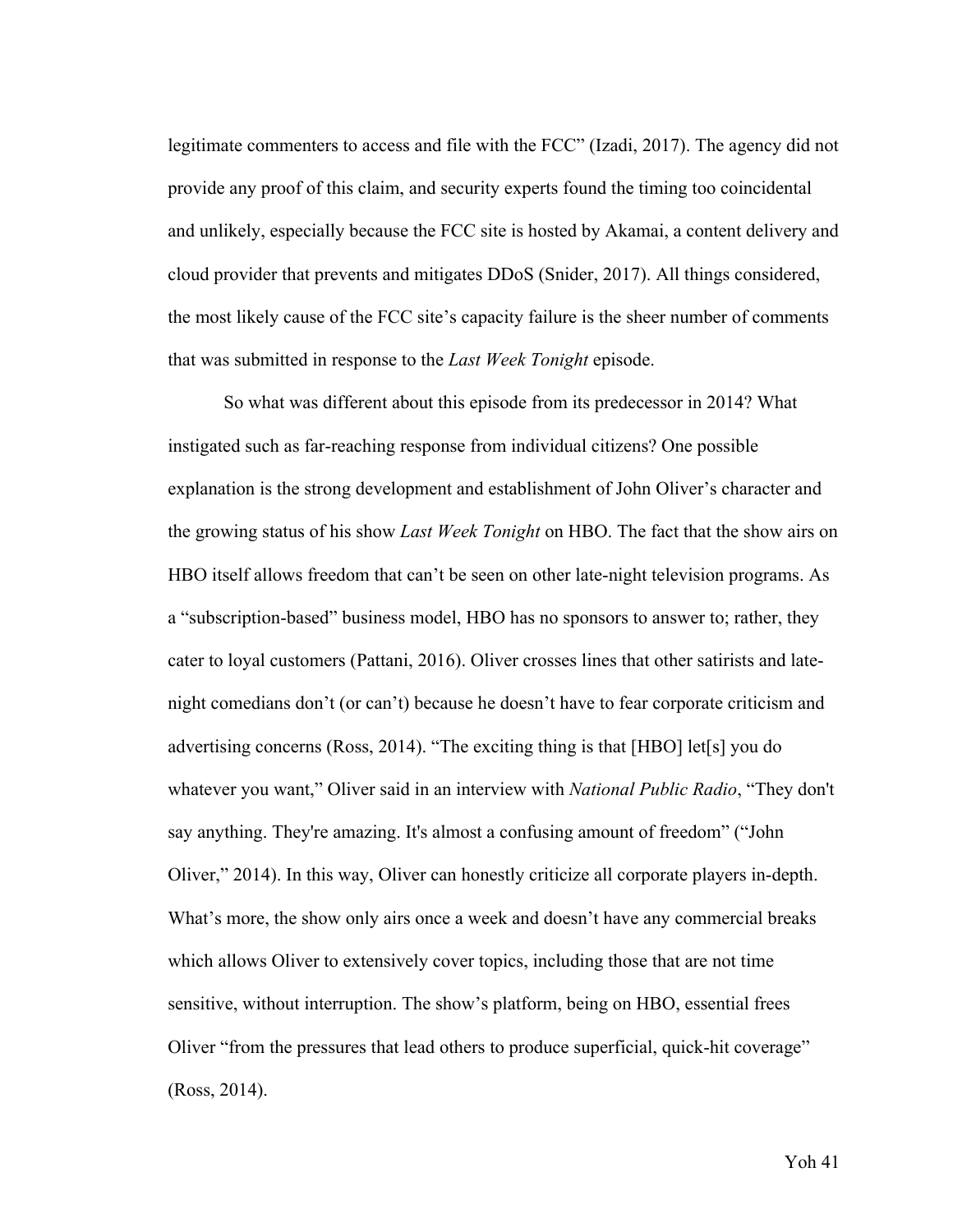Since his last episode on net neutrality, Oliver has also developed his persona of a "half-outsider, half-insider," and his show has, consequently, grown in viewership. Oliver's first take on net neutrality, which aired June 1, 2014, was only the show's fifth episode. Though the episode had been successful in increasing public participation in the net neutrality debate, it was too early for Oliver to have established a lasting, charismatic, and influential character to make a lasting change on the debate and government policy. Now in its fourth season, Oliver, an Englishman, is known to have a "viewpoint of an outsider sneakily peering over the hill (in this case across the pond) with his binoculars" which is "refreshing" to American audiences (Ross, 2014). The host — as a foreigner and a comedian — provides a moral compass and an honest takedown of ideas unquestioned by most. Audiences are compelled to hear what he has to say not only because of his outsider logic but also because of his insider ethos. Having married a former U.S. combat medic and received a green card for U.S. residency, he plays to a patriotic advantage by using "I" and "we" language when talking about things that should make the average person angry (Carr, 2017). Currently, the show maintains an average audience of four million people (Carr, 2017). Not to mention, clips of the show are released on YouTube every week which receive an upwards of 13 million views (Carr, 2017).

In addition to the effectiveness of Oliver's platform and character on the show, another reason for the explosive response in May was in Oliver's messaging and the timing of such rhetoric. Oliver (and his writers) clearly knew his audience and directed the medium toward these specific groups of internet communities, bestowing them the challenge to come together and take action: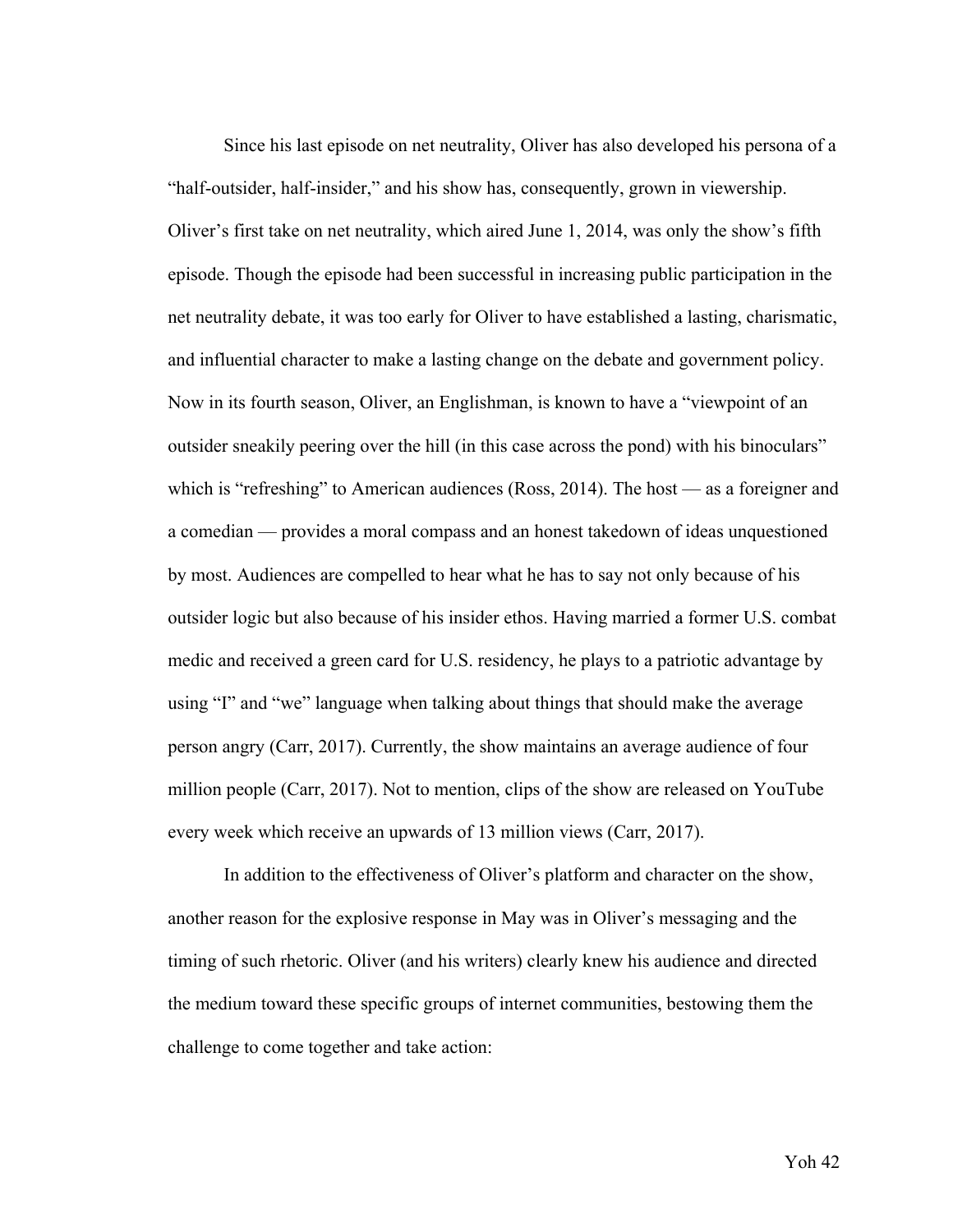Every subculture must join as one: gamers, YouTube celebrities, Instagram models, Tom from MySpace, if you're still alive. We need all of you — and I cannot believe I'm saying this, but Donald Trump's internet fans on sites like 4chan and Reddit, the most powerful online trolls of all. (*Last Week Tonight,* 2017)

Right from the beginning, when the segment began with a viral video of a goat singing Taylor Swift's "I Knew You Were Trouble," it is clear that the target audience are those who are "in-the-know" or are frequent users of online media. Once he catches the attention of these audiences, he effectively persuades them to take action by respective mediums; he features a YouTube celebrity, calls out Beyonce's Instagram followers, and ridicules reviewers on Yelp. In this way, he makes individuals feel a sense of community, collective responsibility, and individual capability to influence change.

Oliver's messaging reached a large audience via Internet, but the timing also aligned with timely trends that pushed people to follow his directions and contribute to the debate of net neutrality. In the current day and age, the younger generation is more hungry for slow news, or infotainment, and more receptive to satire (Carr, 2017). Oliver denies that his show is true journalism. Instead, he insists that the research and effort that his team puts into understanding complex issues is all for the sake of comedy (Carr, 2017). And that's what makes the show resonate with its audience: it's funny, but it also presents a reality that is both daunting and flawed. The humor in how boring the issue of net neutrality is and how ridiculous Pai's giant Reese's Peanut Butter Cup mug is draws people in, but the fact that ISPs can control the apps on personal phones and the speed of access to Google doesn't settle well with an audience that especially values and practices such freedoms every day. That's where satiractivism comes in. As satire, the show "promotes the possibility of change," sparks curiosity and reflection on an issue, and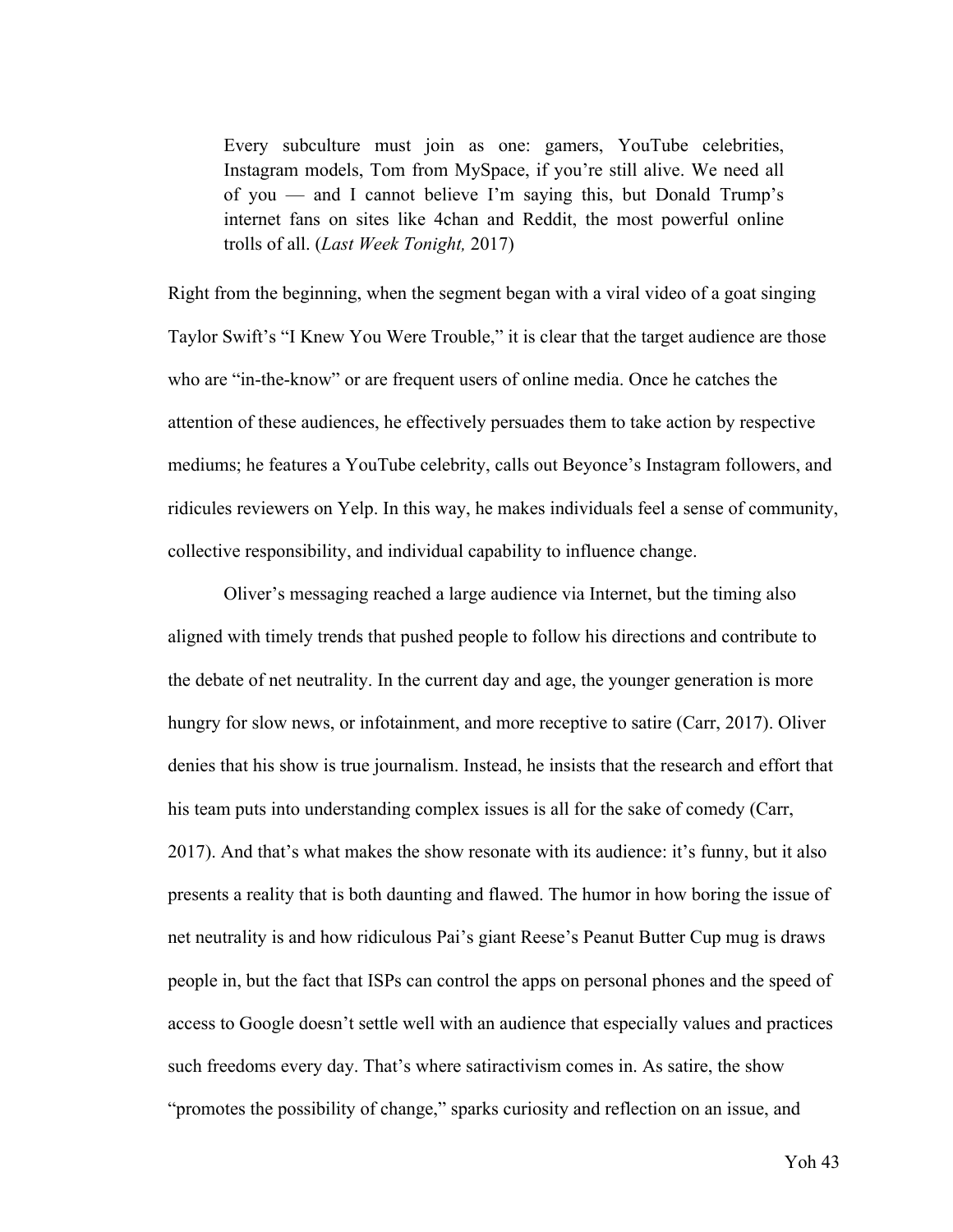leads to "eventual action, civic or otherwise" (Harrison, 25-6). Both episodes of *Last Week Tonight* on net neutrality educated people, gave them a reason to be upset, and handed them the right tools to make a change (Harrison, 30).

Much like in 2014, public advocacy groups were highly active in the movement that John Oliver started. Activist groups similarly built alternative platforms for people to submit comments to the FCC in case the website crashed (McGill, 2017). For instance, Free Press, Demand Progress, and Fight for the Future relaunched BattleForTheNet.com, the same site that was used in 2014, for consistency and simplicity for supporters to get reinvolved (McGill, 2017). This kind of activity by consumer advocacy groups accounted for millions — up to 85 percent of comments defending net neutrality — of "form letter" submissions, or pre-written comments (Romm, 2017). These nonprofit actors and their followers, once again, made up a majority of the pro-net neutrality coalition and support online (Herman, 39). The traction that Battle for the Net gained caught the attention of web users and inspired major tech companies to also partake in a protest against Pai's proposal (Romm, 2017).

Though large tech companies attempted to promote pro-net neutrality principles on Capitol Hill and organized an online act of protest, their contribution to the most recent fight against the FCC is debatable. For one, despite the size and number of corporations in Silicon Valley that support net neutrality, their inexperience with politics and lack of investment in lobbying limited their role in the debate (Herman, 32). In 2010, major networks — AT&T, Verizon, Time Warner — spent \$19.7 million on lobbying and \$6.9 million on campaign support, whereas major companies — Microsoft, eBay, Amazon, Google — only spent \$4.7 million and \$2.2 million, respectively (Herman, 32).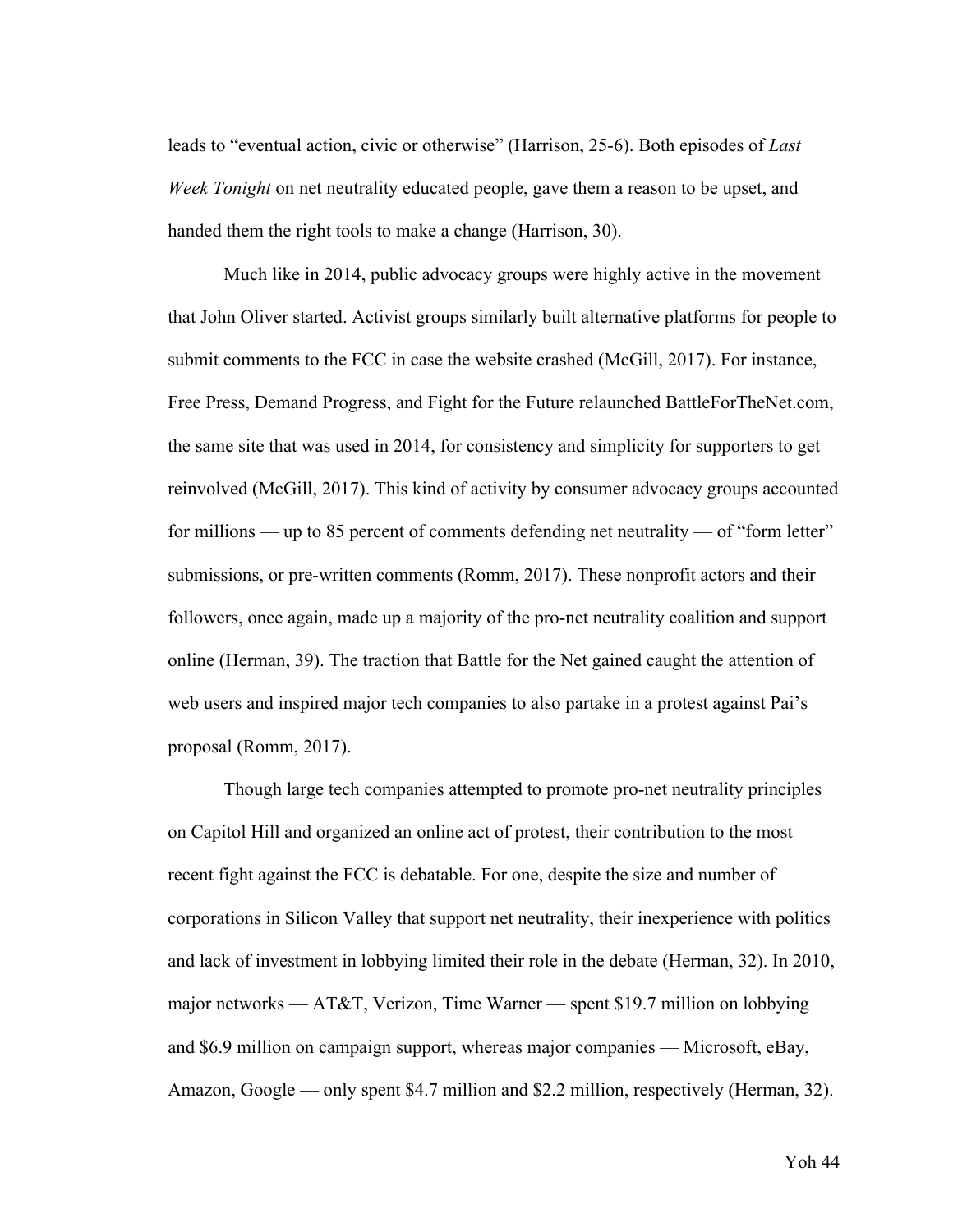For years now, they've substantially and consistently been outspent in Washington D.C., so corporate champions of net neutrality have been unsuccessful in terms of direct influence on legislation.

Instead, on Wednesday, July 12, tech companies such as Google, Facebook, Netflix, Amazon, Twitter, and Reddit partook in a "Day of Action" (Johnson, 11 Jul). Similar to "Internet Slowdown Day" in 2014, when a spinning wheel was used to signify slower access on multiple sites, companies either featured a banner with a message about protecting net neutrality or published statements about it (Johnson, 11 Jul). Netflix had a banner on its homepage that read "Protect Internet Freedom" while Reddit featured a message on its homepage that (loaded slowly and) read, "The internet's less fun when your favorite sites load slowly, isn't it? Whether you're here for news, AMAs, or some good old-fashioned cats in business attire, the internet's at its best when you — not internet service providers — decide what you see online" (Johnson, 12 Jul. 2017). There were other popups on sites like Airbnb, OkCupid, IMGUR, Vimeo, Spotify, BitTorrent, and Creative Commons (Lecher, 2017). Even Web inventor Tim Berners-Lee published a video defending current FCC regulations, stating that "if we lost net neutrality, we lose the internet as we know it" (Lecher, 2017).

On the other hand, Tumblr and Dropbox merely released statements of support without changing their homepages (Lecher, 2017). In the same vein, Google and Twitter published separate policy blog posts that urged users to file comments to the FCC through the Internet Association's net neutrality website (Johnson, 12 Jul). Though spokesman for the Internet Association Noah Theran expressed that "the Internet sector will continue to advocate — in every venue available — for enforceable net neutrality

Yoh 45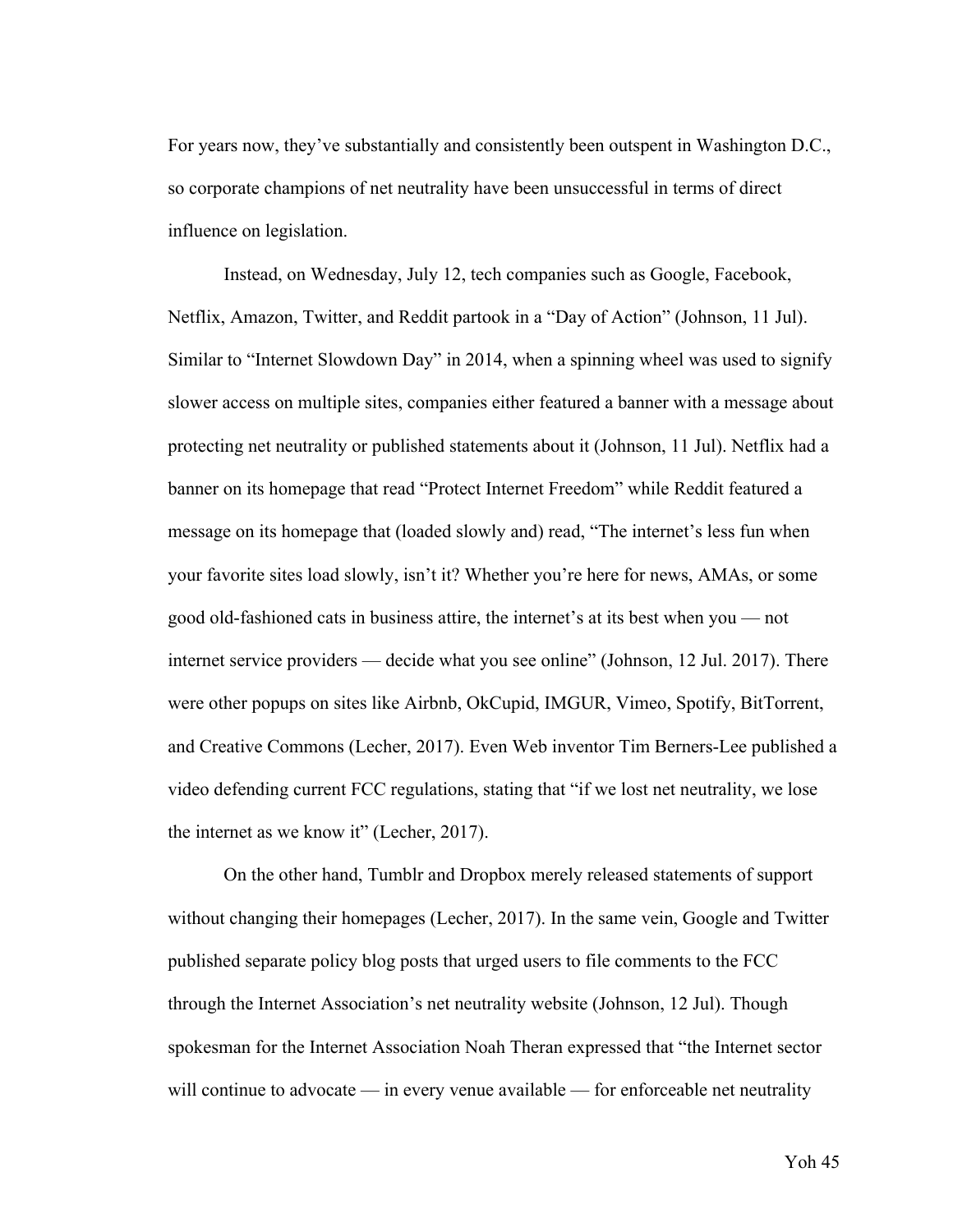rules that prohibit blocking, throttling and paid prioritization," the Association has been criticized for only directing comments and exerting pressure on the FCC alone, not using its full potential to pursue lawmakers and a legislative battle (Johnson, 12 Jul. 2017).

Especially under the Trump administration, tech giants in the Valley have been less inclined to aggressively partake in the net neutrality fight (Roberts, "The FCC," 2017). Many of them rely on the Internet Association to do the fighting for them with hopes that the lobbying body finds a chance to express some sort of discontent with Pai's direction of policy and not speaking up for themselves and their users (Roberts, "The FCC," 2017). The protest on July 12 was weak, less confrontational, and more informational. Ultimately, tech companies have made sad efforts to the most recent net neutrality debate because of the uncertainty under the current administration.

Rather, the real thrust of the pro-net neutrality argument lay in the participation of the Internet community, or cyberactivists, called upon by John Oliver. A consequence of the rise of the Internet is a process called "mediatization" in which "society[,] to an increasing degree[,] becomes submitted to, or becomes dependent on, the media and logic" (Powell, 2013). People learn from and use mainstream media to justify their rights and interests, mobilize social movements, and create conflict by bringing the issue to civil society (Powell, 2013). And one of the best places for civil society to be heard today is on the Internet itself. Advocating for "internet freedom" is only possible in this specific society, time, and medium wherein Internet is considered a "core institution for communications, commerce, and politics" (Powell, 2013).

Cyberactivism is possible and effective for several reasons. First, there are lower barriers to collective action on the Internet. Online mobilization doesn't require extensive

Yoh 46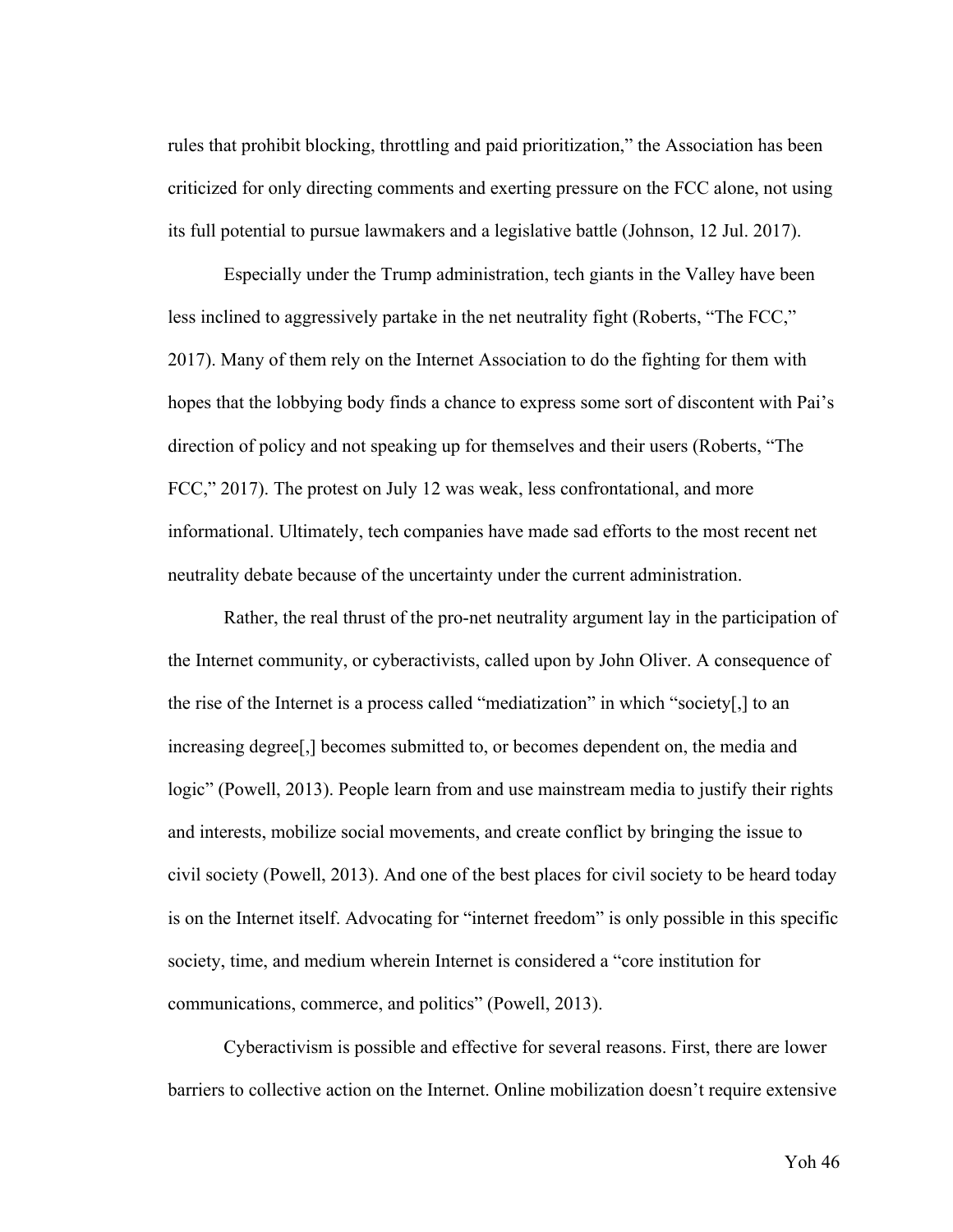self-identification, authorship, and commitment like most other activities, and as an activist, this is convenient (Herman, 32). Thus, more people are able to (and do) take part in the civic debate and advocacy of public interest on the Internet. Second, because online governance is horizontal, the Internet is able to create a linked network of people without a centralized source of power (Powell, 2013). This type of loose organization allows for more open communication and unfiltered citizen input in policy-making on any issue at any time (Longford, 7). The Internet has made everybody into an "issue generalist," or a person who mobilizes support around pressing issues (Herman, 32). Anyone can post their opinion on their own social media platform, whether it be on their Facebook or Twitter accounts, no matter how incorrect, immoral, or illogical their arguments may be. It's one of the greatest strengths of the Internet: "Just by interacting in an online discussion, individuals may contribute to the public good (e.g., spreading information and awareness about an issue)" (Tatarchevskiy, 300).

For this reason, the greatest opponent to ISPs in their fight against net neutrality, especially this year, is the online communicative community. This community is deeply rooted in communicative action, or interactions between individual users that intentionally or unintentionally lead to common understandings, a "collective critique of systematic social problems," and a plan of action to resolve the concern (Longan, 851). Online conversations — as a result of John Oliver, public advocacy groups, and tech companies' "Day of Action" — facilitated a political dialogue and a practice of democratic decision-making around the issue of net neutrality (Longan, 856).

This is not to say that there was a universal, pro-net neutrality stance across the 22 million comments. There was (and still is) a fair number of people who stood alongside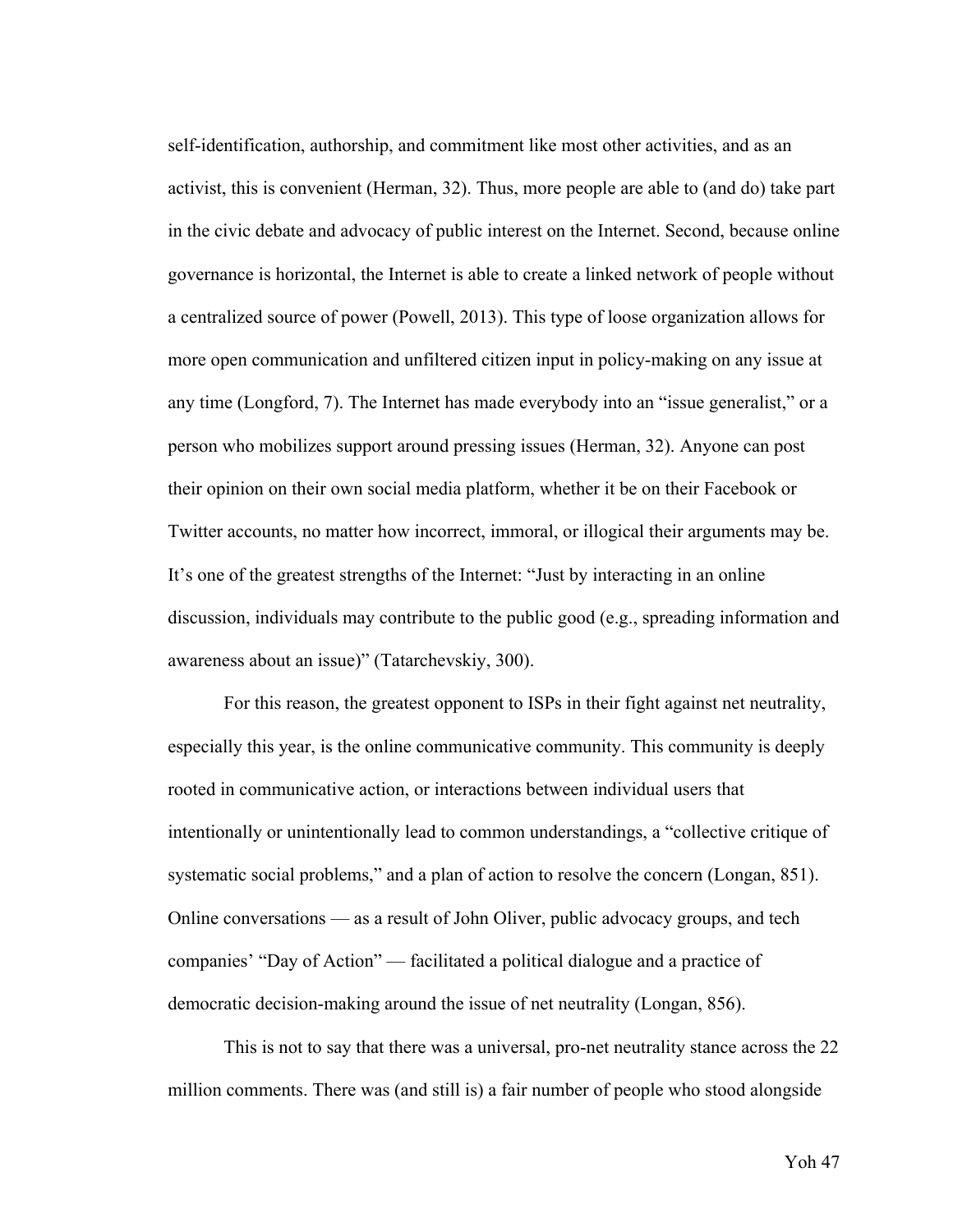Chairman Pai and argued for less regulation, but even this dissent is characteristic of collective action and of a civil, communicative, and democratic community (Loblich, 396). It's the reason why the net neutrality debate, an issue that was little known before the *Last Week Tonight* episode three years ago, has become one of the most popular democratic debates with record-breaking participation by individual citizens. Cyberactivism and its dissenters reinforce the idea that "individual people are responsible for creating and maintaining web sites" and that the real "value of [online] intellectual property" is claimed by these activists, meaning that people should own, freely use, and regulate the Internet, not ISPs or corporations (Powell, 2013).

ISPs would, of course, argue otherwise. Especially when looking at the comments on the FCC site, these corporations would most likely find the general public incapable of streamlining the entirety of the platform and understanding the gravity of the issue. It's true that not all parts of cyberactivism and collective action of the online community were authentic and contributive to a civil democracy this time around. For example, there were major incidents of "astroturfing" and bot spamming. In essence, a sizable portion of the comments were unoriginal (repeating the same form-letter responses written by public policy groups) or fake submissions (Whittaker, 2017). Around 8.6 million out of the 22 million comments expressed an anti-net neutrality sentiment; however, only about 24,000 of them were unique comments backing Pai's push for repeal, according to an Emprata report (Romm, Molla, 2017). The majority of anti-net neutrality comments were, instead, replicas of the following message:

The unprecedented regulatory power the Obama Administration imposed on the internet is smothering innovation, damaging the American economy and obstructing job creation. I urge the Federal Communications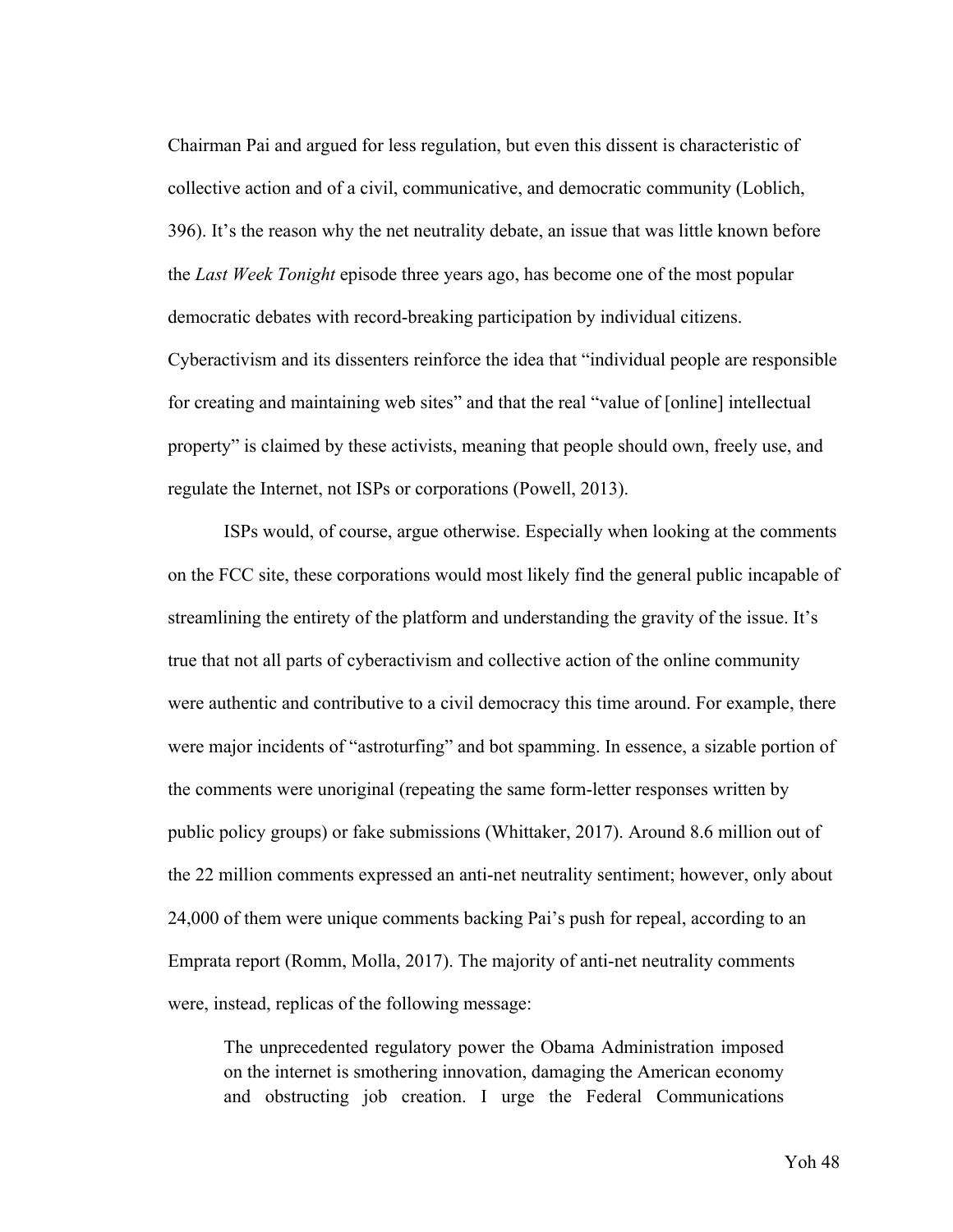Commission to end the bureaucratic regulatory overreach of the internet known as Title II and restore the bipartisan light-touch regulatory consensus that enabled the internet to flourish for more than 20 years (Whittaker, 2017).

These messages were suspicious in origin, despite providing a name, postal address, and zip code; the system (or bot) seemed to be cycling through names in alphabetical order and submitting the same response through the FCC's public comment system API (Whittaker, 2017). An online thread on Reddit discovered that the language of this repeated comment matched that of a 2010 press release by the Center for Individual Freedom, a nonprofit conservative policy advocacy organization, and accused the group of using bots to file fake comments to which the CFIF President Jeff Mazzella vehemently repudiated (Whittaker, 2017). Though some suspected that the information came from public voter registration records, a cross-examination with the Federal Election Commission yielded no correlation (Whittaker, 2017).

A significant portion of the pro-net neutrality comments were also fake and lacked legitimacy. Out of the 13 million comments that expressed support for current net neutrality regulations, only 1.7 million were uniquely worded (Romm, Molla, 2017). Many of the emails of the pro-net neutrality comments had domains associated with FakeMailGenerator.com (a site for disposable addresses) or appeared multiple times, which inflated the numbers, and some addresses were even irregular or incomplete (Romm, Molla, 2017). Though it is hard to make an accurate conclusion from the comments due to the lack of authenticity and authorship, the general sentiment seemed to be pro-net neutraliy, especially when comparing the number of unique submissions —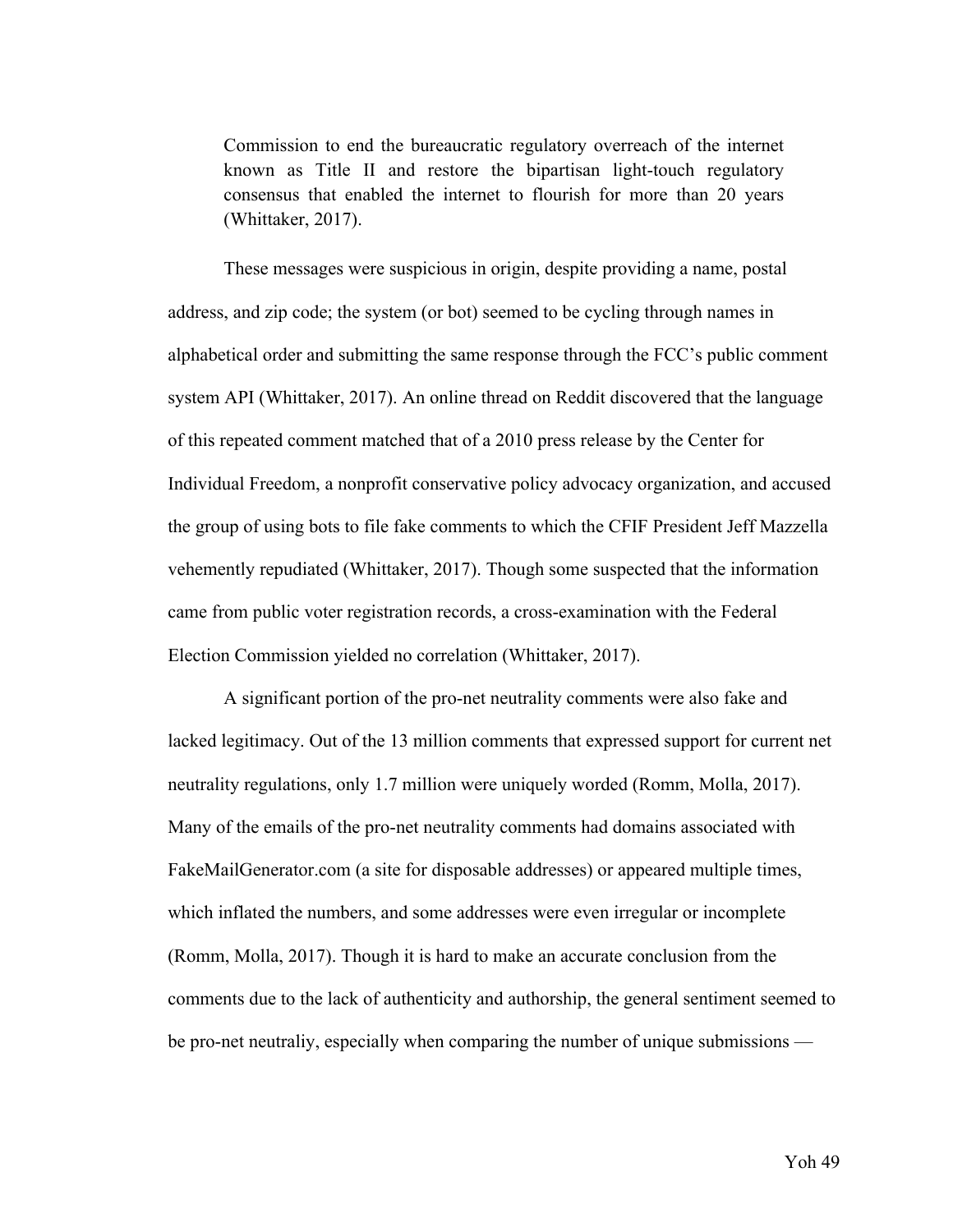24,000 supporting Pai versus the 1.7 million supporting current regulations (Romm, Molla, 2017).

In this case, one of the benefits of cyberactivism — anonymity — simultaneously became its major flaw — illegitimacy. The online public sphere and its communicative community can produce passionate political debates, develop a civil society, and organize a movement, but they can also delegitimize the message's content and sender (Tatarchevskiy, 308). This is why cyberactivism must be supplemented by physical, grassroots action taken by the people (Tatarchevskiy, 309). The voices and opinions circulating on the Internet merely add to the "clutter of information that does not equal democracy" (Tatarchevskiy, 308). No matter how powerful and sizable the virtual argument is, physical action (convening discussions, protests, celebrations) must be taken to have a lasting impact on policy, especially under the current administration (Longan, 860).

The best example of this is the SOPA and PIPA protests in 2012. These Hollywood-backed and -lobbied bills were designed to shut down piracy-facilitating sites for copyright infringement by allowing ISPs to block access to these sites such as Pirate Bay (Homonoff, 2014). Not only did fifty thousand tech companies, including Google, Wikipedia, and Reddit, "black out" their homepages to protest the legislation, but 10 million individuals also expressed their disapproval online and called their government representatives (Karr, 2017). Additionally, millions of people took to the streets of Washington D.C. on a day of mass protest on January 18, 2012 (Karr, 2017). This widescale public outrage influenced Congress to kill the bill, leading to a "sudden and unexpected defeat to the entertainment industry" — something that previously seemed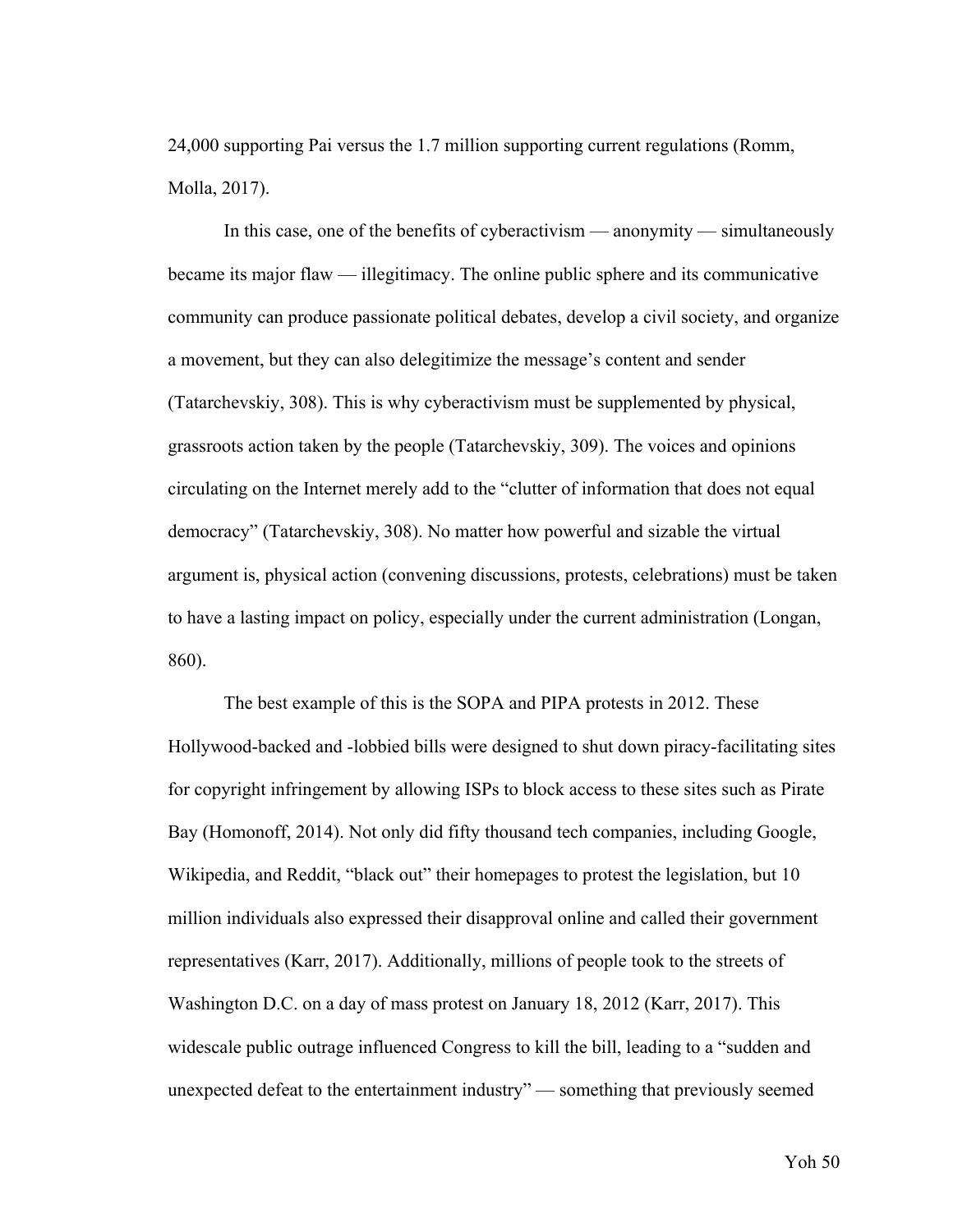impossible (Roberts, "The FCC," 2017). The widespread and popular advocacy of internet-freedom issues found its way around partisan politics and created a common alliance around the desire to protect the free and open internet as well as the customary rights of free speech, inclusion, and equality (Karr, 2017).

Though the sheer number of comments that the FCC has received so far this year proves that cyberactivism is real and powerful, the actual impact of it on the future of net neutrality policy is hard to determine. President Trump doesn't seem to understand what net neutrality is; his tweet in 2014 reads, "Obama's attack on the internet is another top down power grab. Net neutrality is the Fairness Doctrine. Will target conservative media." (*Last Week Tonight,* 2017). Furthermore, Chairman Pai has been ideologically set on deregulation and has continually expressed ending net neutrality as his personal priority since his early days in the agency (Roberts, "The FCC," 2017). When releasing the "Restoring Internet Freedom" proposal, Pai contended that no "numerical threshold" of feedback will influence his policy decisions (Romm, Molla, 2017). Especially because he has a Republican majority on the Commission and is fully backed by President Trump and Republicans in Congress, Pai has little reason to fear the online backlash (Roberts, "The FCC," 2017). The unprecedented and unpredictable nature of Trump's presidency and the rigidity of the polarized status of Washington suggests that it may take more than 22 million comments to protect net neutrality this time around. Similar to the SOPA-PIPA protest and the net neutrality movement in 2014, the online debate might also need to be followed up by more aggressive, action-based participation on the streets of Washington or in Congress.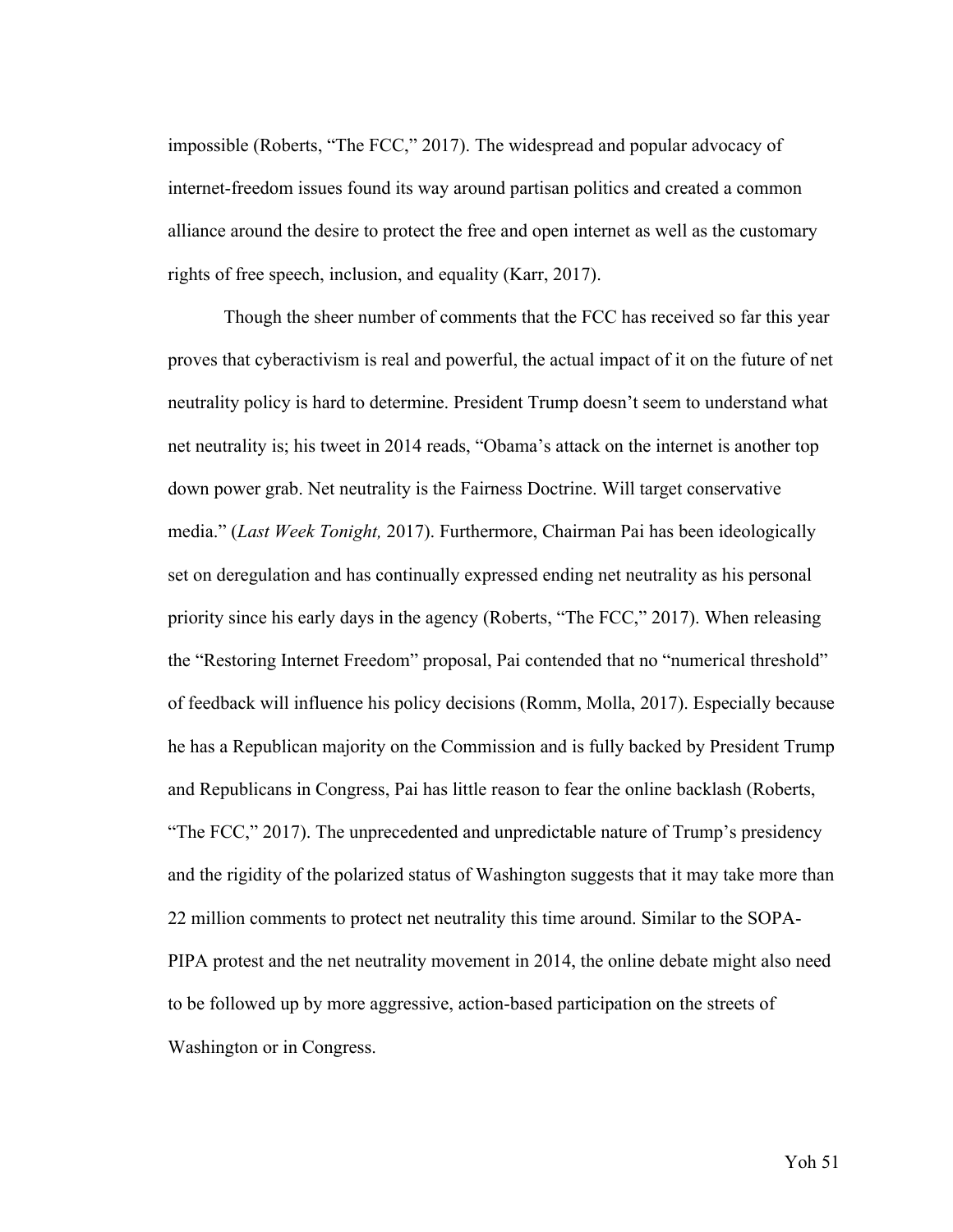In the meantime, the cyberactivism initiated by *Last Week Tonight,* joined by public policy groups, and (somewhat) supported by tech companies seems to have had some effect in impeding and slowing down Pai's net neutrality policy. The voting process has yet to take place, so the ball is still in the court for "netizens," or the "politically engaged Internet citizens" who are inclined to do-it-themselves and are activists by nature (Longford, 5). Dialogue that they started on comic and online spaces must also be had in more physical public spheres in order to lead change in public policy (Longford, 8). Maintaining net neutrality principles and regaining public interest will require the people to continue to act as they have in the last three years, to take advantage of the tools they know how to use best, and to erase the boundaries between cyberactivism and real activism.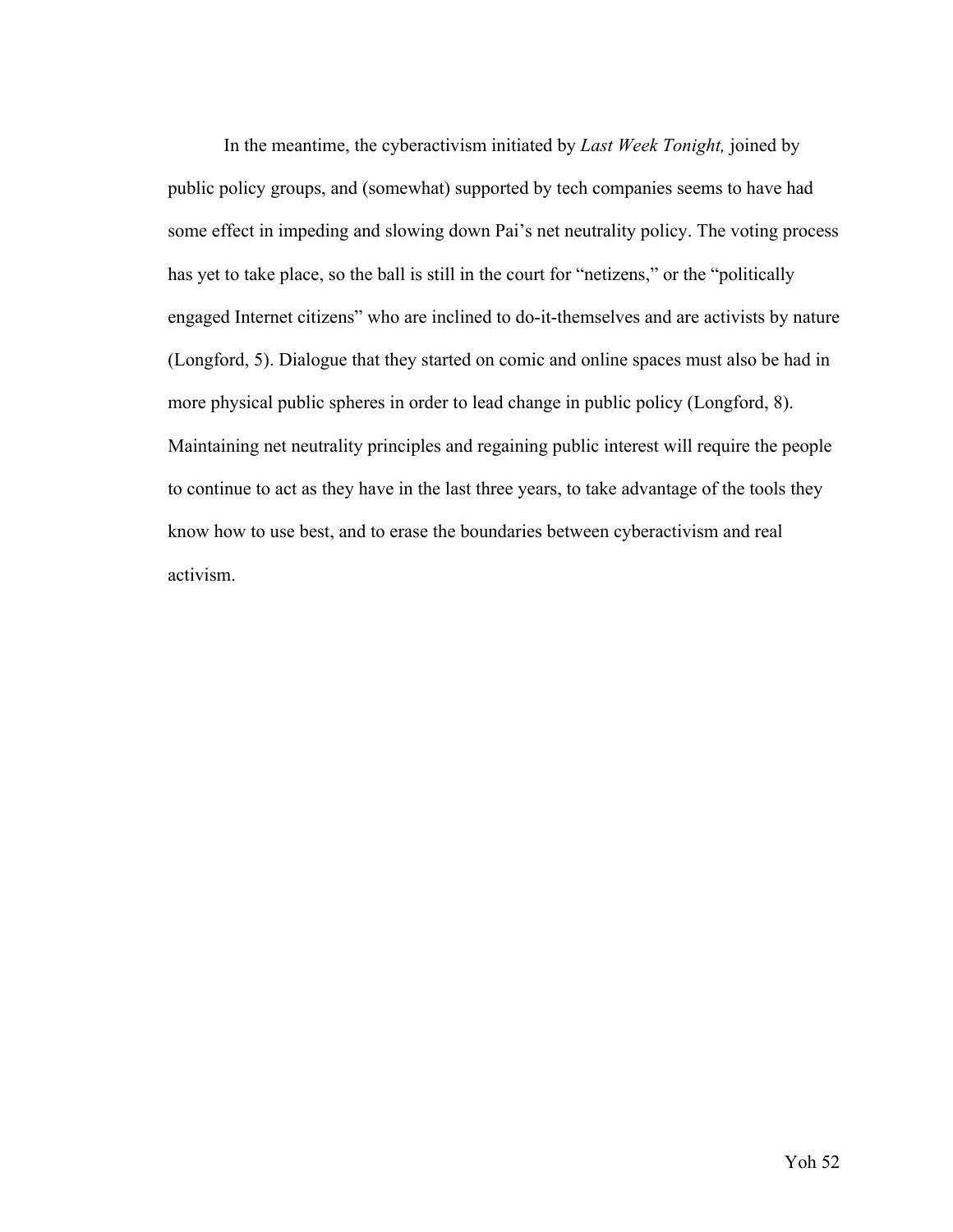#### **CONCLUSION**

On November 22, the Federal Communications Commission met to share the details of the final net neutrality proposal and will meet again on December 14 to vote on the legislation (Shepardson, 2017). Until then, the debate continues. Internet service providers — Comcast, Verizon, AT&T — are making moves to support and push forward Chairman Pai's initiative to rollback Obama-era net neutrality, believing that deregulation will spark billions of broadband investment. Proponents of net neutrality argue that Pai's plan will harm public interest, small businesses, and freedom on the internet (Shepardson, 2017). The deciding factor, once again, lies in the actions of the public and their ability to sway Congressional opinion. Similar to the civic activism and cyberactivism mentioned in the chapters before, people must continue to represent public interest in online forums and physical spaces. This way, they have a fighting chance against powerful ISPs that are now merging into even greater forces against net neutrality. It's no question that such action had an impact before, but the question is, will it have the same effect on the unpredictable and unprecedented Trump-Pai administration?

Chapter I demonstrated the influence that free press, public policy groups, and the American people can have on government agencies and Congressional representatives. A coalition of these groups filed complaints and comments to the FCC, and individuals contacted their own representatives and participated in public hearings for the redemption of public interest. Such efforts made the FCC and Congress aware of and renounce Comcast's actions, which upheld net neutrality principles.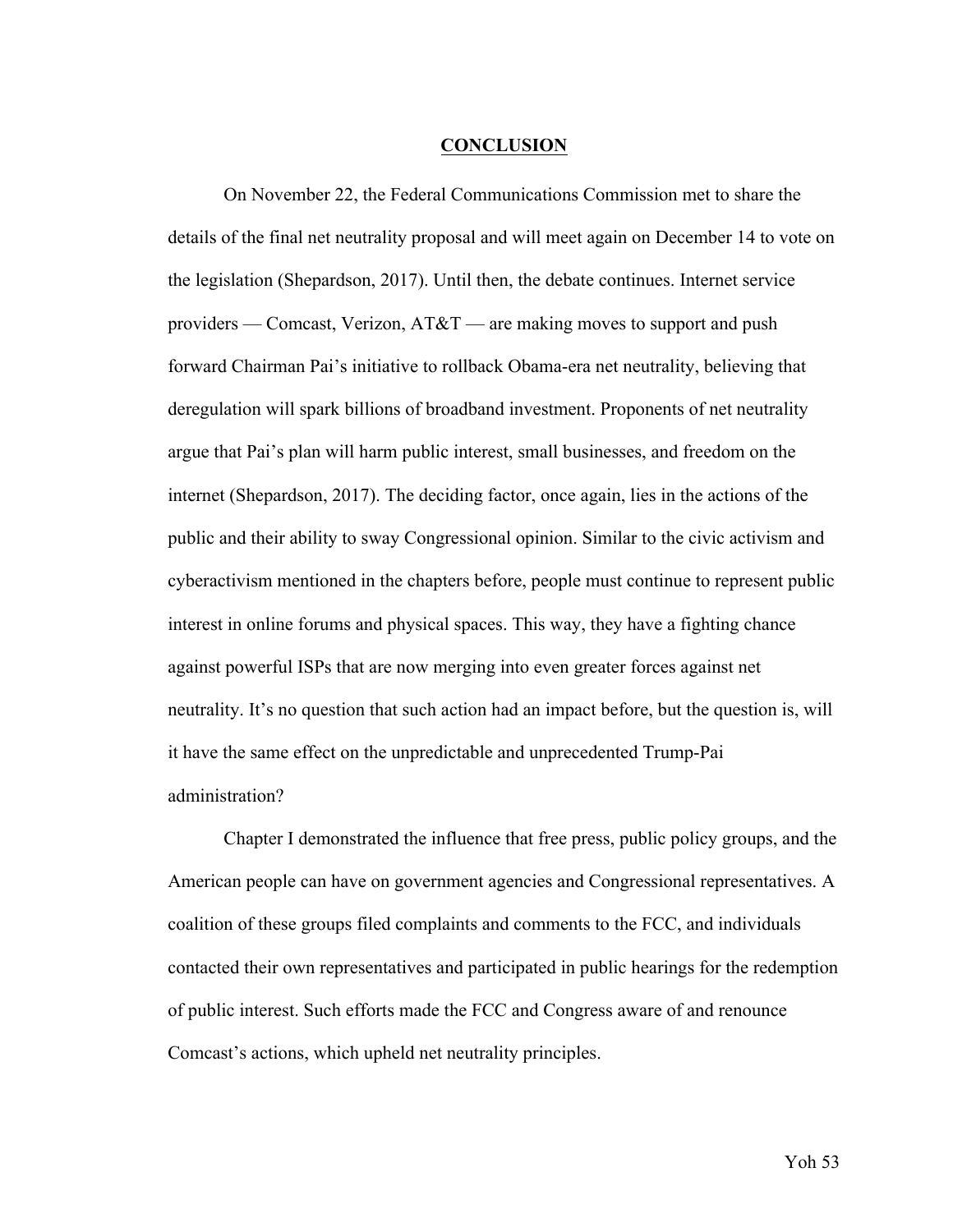In Chapter II, John Oliver's satirical take on net neutrality angered a large audience (on HBO and online) and prompted these well-informed and receptive viewers to take action in protecting net neutrality. The response that the episode received from individuals, public policy groups, and tech companies, which caused the FCC's site to crash and setting the record for most commented issue in the agency's history, pushed President Obama to support strong regulations and consequently, the FCC to pass the 2015 Open Internet Order.

The same empowerment of the public and manifestation of outrage also took place earlier this year when John Oliver covered net neutrality for the second time, as discussed in Chapter III. Though cyberactivism and the involvement of public interest groups and tech companies in a day of action were effective in that it set a new record for comments on the FCC site and pushed back the implementation of the proposed "Restoring Internet Freedom, the political situation this time around limited the amount of direct influence that they had on the actual legislation of net neutrality.

However, the public's obvious discontent with the current FCC proposal to abandon net neutrality seems to have threatened ISPs. So much so that they took action in early November to weaken the legitimacy of state-level net neutrality rules. The broadband industry feared that the pro-net neutrality sentiment was indicative of states "countermanding," or charting its own course for local regulation, after the federal agency's decision is passed (Fung, 6 Nov. 2017). Major ISPs such as Comcast and Verizon have asked telecom regulators to make sure the agency's policies override all state and local regulations, so states don't get in the way of the FCC's authority (Pressman, 2017). Verizon expressed that if not, then "it would impose localized and

Yoh 54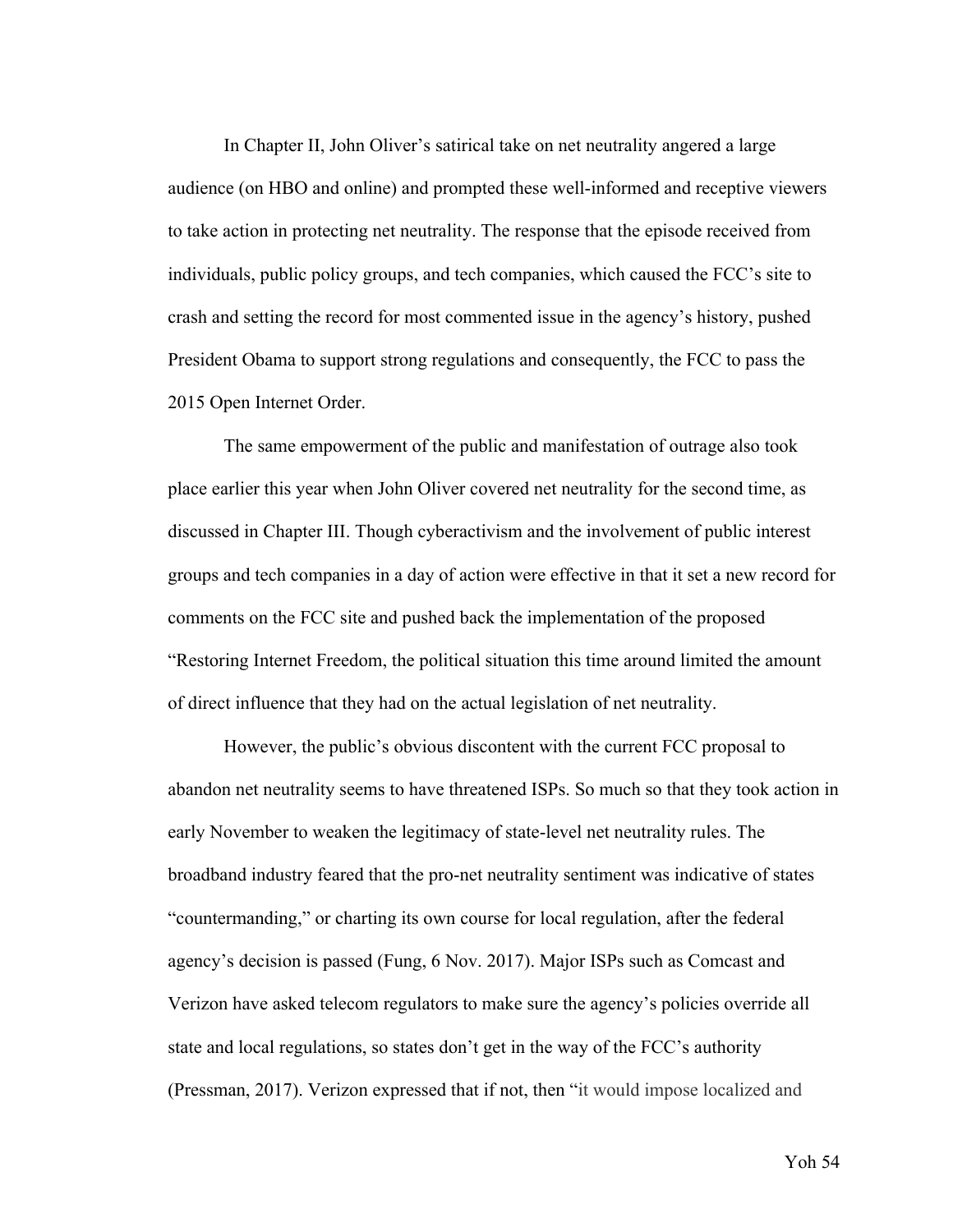likely inconsistent burdens on an inherently interstate service" (Fung, 6 Nov. 2017). The effect of such lobbying and enforcement is yet to be seen, but it is evident that the ISPs felt threatened by the actions taken by the public against the FCC ruling.

More recently, on November 20, the Justice Department filed a lawsuit against AT&T's \$85.4 billion dollar bid for Time Warner, symbolizing a greater skepticism and concern toward ISPs due to the recent net neutrality debate (Kang, 2017). Makan Delrahim, an assistant attorney general for antitrust, said that the Department feared the merger would "create a communications and media behemoth unrivaled in its ability to reach most American homes with wireless and satellite television services and valuable programming such as CNN and HBO" (Kang, 2017). AT&T responded by accepting the challenge to defend the merger in court (Kang, 2017).

The significance of such a ruling rests in the fact that the Justice Department itself was acting in public interest. In essence, the lawsuit argued that such a merger would harm all consumers by raising television bills for AT&T customers, reducing innovative options, and limiting content and availability to all other users (Kovach, 2017). It raises the question of whether or not  $AT&T$ , or any other ISPs, can be trusted to provide the "best experience" with its programs and services without interfering with consumers' experience with other companies' services (Kovach, 2017).

The ruling comes as a shock because it is a reversal of opinion since 2011 when Comcast became the first cable company to control a major broadcast network (Arango, 2011). Comcast had very few restrictions in the terms and conditions of the merger, and executives were allowed to participate in management decisions at NBC Universal (Arango, 2011). The recent decision to sue to block the AT&T and Time Warner merger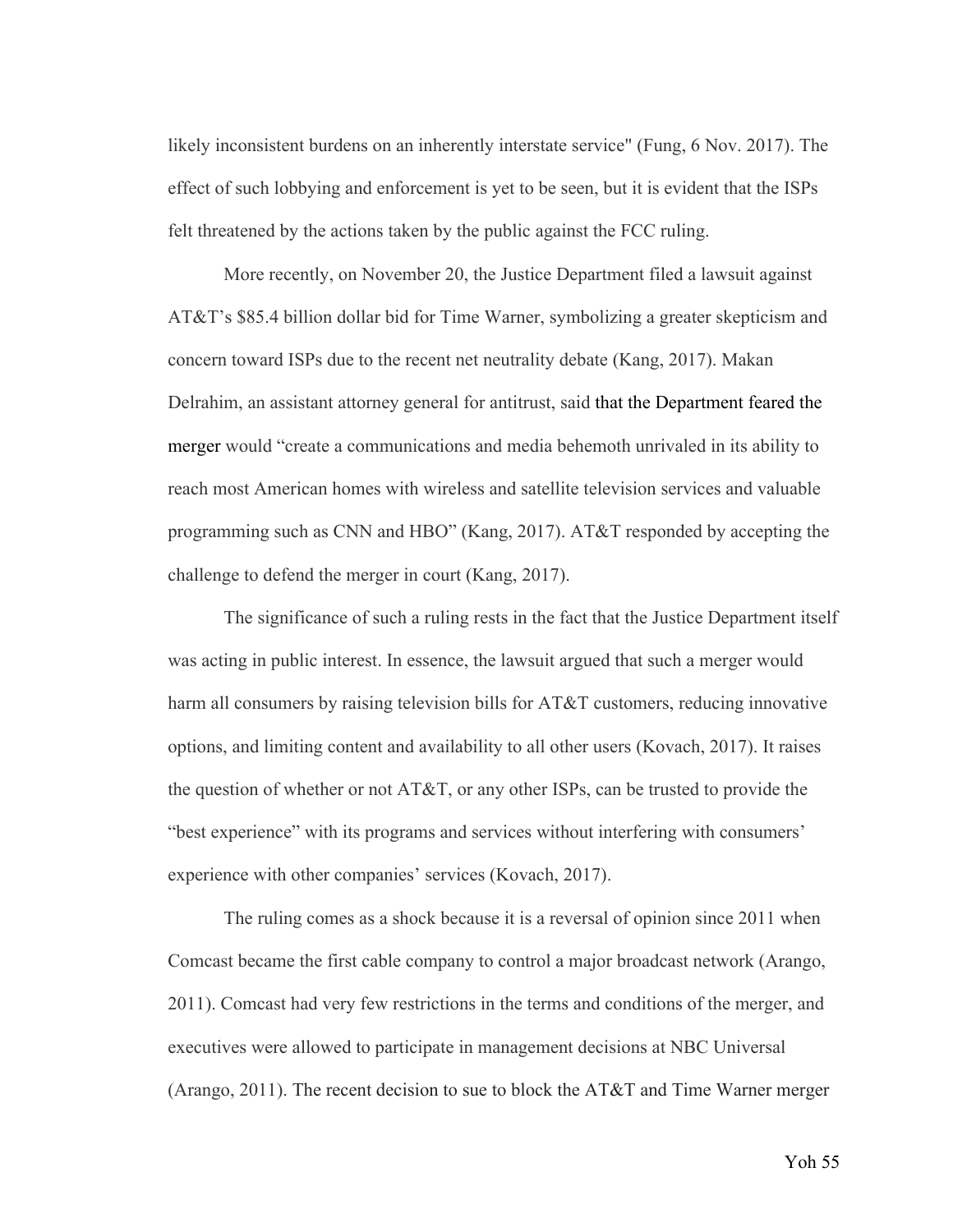is a victory for competitive markets in the telecom industry, antitrust laws, and net neutrality.

Unfortunately, the victory may be short-lived. Though there has been consistent pushback to supplement the cyberactivism — mayors of 65 cities, representing 26 million Americans, wrote a letter to Pai in support of net neutrality, several public hearings have taken place, and there have been demonstrations outside the FCC — it has been officially revealed that the FCC will work toward Chairman Pai's plan to roll back net neutrality regulations (Fung, 20 Nov. 2017 & Fung, May 2017). The proposal will most likely be approved since Republicans hold three of the five seats in the FCC, which means that ISP regulation may be handed off to the Federal Trade Commission for weaker enforcement of net neutrality principles (Fung, 20 Nov. 2017).

The best options now are to either rely on the left's pressure campaign to "turn every yes-vote into an act of political suicide" and hope lawmakers hold a net neutrality standoff or to continue public activism against the FCC where GOP members can be bombarded by constituents (Fung, May 2017). Some may say that the battle is already lost and that legislative compromise is the only solution to keep net neutrality from "yoyoing every time the White House changes hands" (Fung, May 2017). But no matter what happens at the December vote, net neutrality will be one of the most democratic issues of our generation. Its relation to First Amendment rights, its goals of redeeming public interest to the rightful owners, and its use of new public spheres to hold and organize civic participation prove that net neutrality has brought out the best in the current democratic society and will continue to do so as the Internet, media, and civic society evolves with time.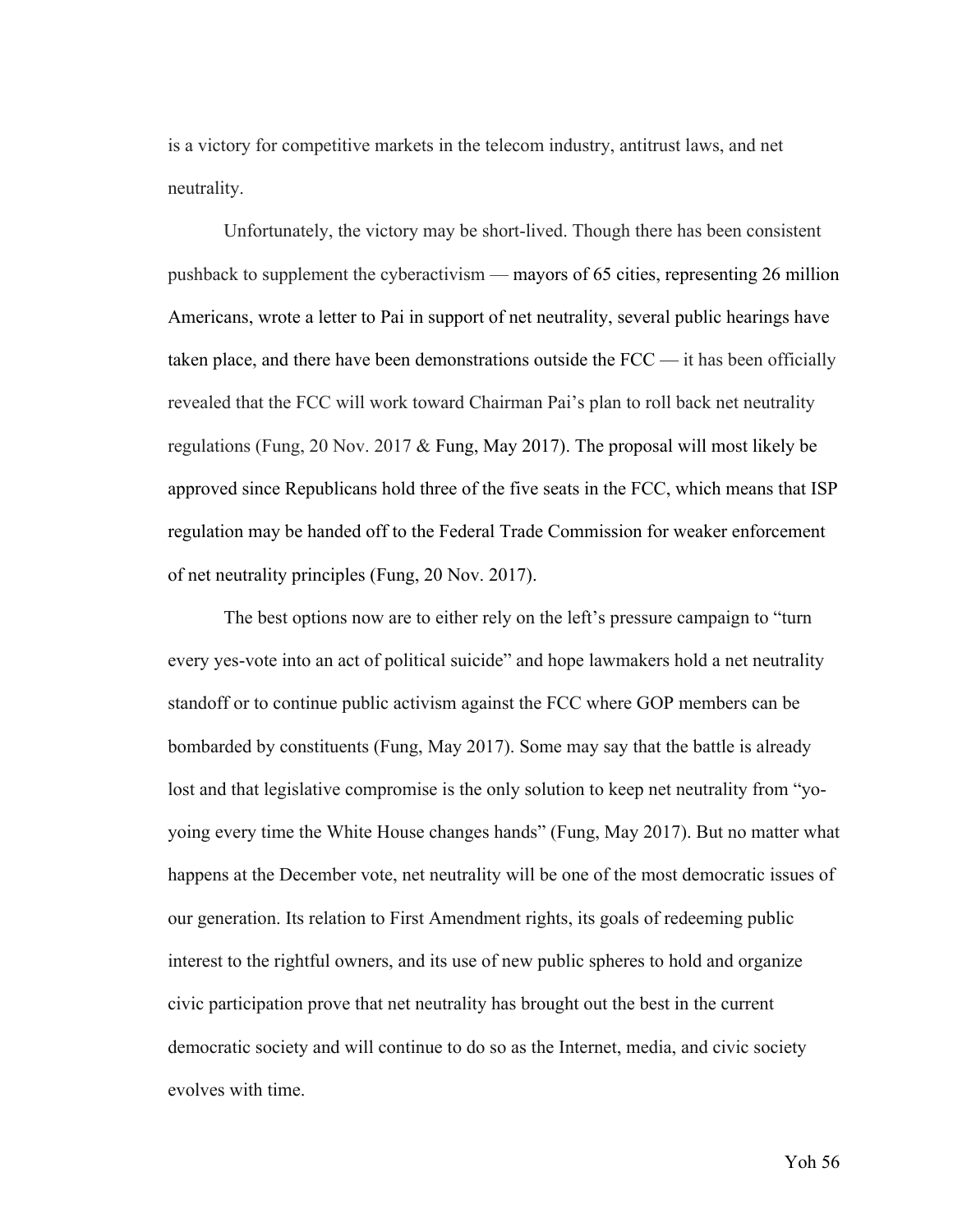# **WORKS CITED**

- Aaron, Craig, and Timothy Karr. "Free Press: Internet Freedom from the Outside In," *Strategies for Media Reform*, Ed. Des Freedman, Jonathan A. Obar, Cheryl Martens, Robert W. McChesney, 2016, pp. 100-106.
- Ali, Christopher. "Trump's FCC Continues to Redefine the Public Interest As Business Interests," *Huffington Post*, 28 Mar. 2017, https://www.huffingtonpost.com/entry/trumps-fcc-continues-to-redefine-the-publicinterest\_us\_58dae2cfe4b0487a198a5523.
- Ammori, Marvin. "Keynote Speech: The First Amendment and Mass Communication, *First Amendment Law Review*, vol. 13, 2014, pp. 263-281.
- Arango, Tim and Brian Stelter. "Comcast Receives Approval for NBC Universal Merger," *The New York Times,* 19 Jan. 2011, http://www.nytimes.com/2011/01/19/business/media/19comcast.html.
- Becker, Amy B., Leticia Bode "Satire as a source for learning? The differential impact of news versus satire exposure on net neutrality knowledge gain," *Information, Communication & Society*, 2015, pp. 1-14.
- Berners-Lee, Tim. "Long Live the Web," *Scientific American*, Dec. 2010, pp. 80-85.
- Brauer-Rieke, Aaron K. "The FCC Tackles Net Neutrality: Agency Jurisdiction and the Comcast Order," *Berkeley Technology Law Journal*, vol. 24, no. 1, ANNUAL REVIEW OF LAW AND TECHNOLOGY, 2009, pp. 593-615.
- Carr, David. "John Oliver's Complicated Fun Connects for HBO," *The New York Times,*  16 Nov. 2014, https://www.nytimes.com/2014/11/17/business/media/john-oliverscomplicated-fun-connects-for-hbo.html? r=0.
- Coldewey, Devin. "Sen. Schatz on FCC: 'They have no idea how outraged people are about to be.'" *Tech Crunch,* 26 Apr. 2017, https://techcrunch.com/2017/04/26/senschatz-on-fcc-they-have-no-idea-how-outraged-people-are-about-to-be/.

Communications Act of 1934, 47 U.S.C. § 307(a) (1982 and Supp. V 1987).

- Curtis, Michael K. "Democratic Ideals and Media Realities: A Puzzling Free Press Paradox," *Social Philosophy & Policy Foundation*, 2004, pp. 385-427.
- DiMaggio, Paul, Eszter Hargittai, W. Russell Neuman, and John P. Robinson, "Social Implications of the Internet," *Annual Review of Sociology,* vol. 27, 2001, pp. 307- 336.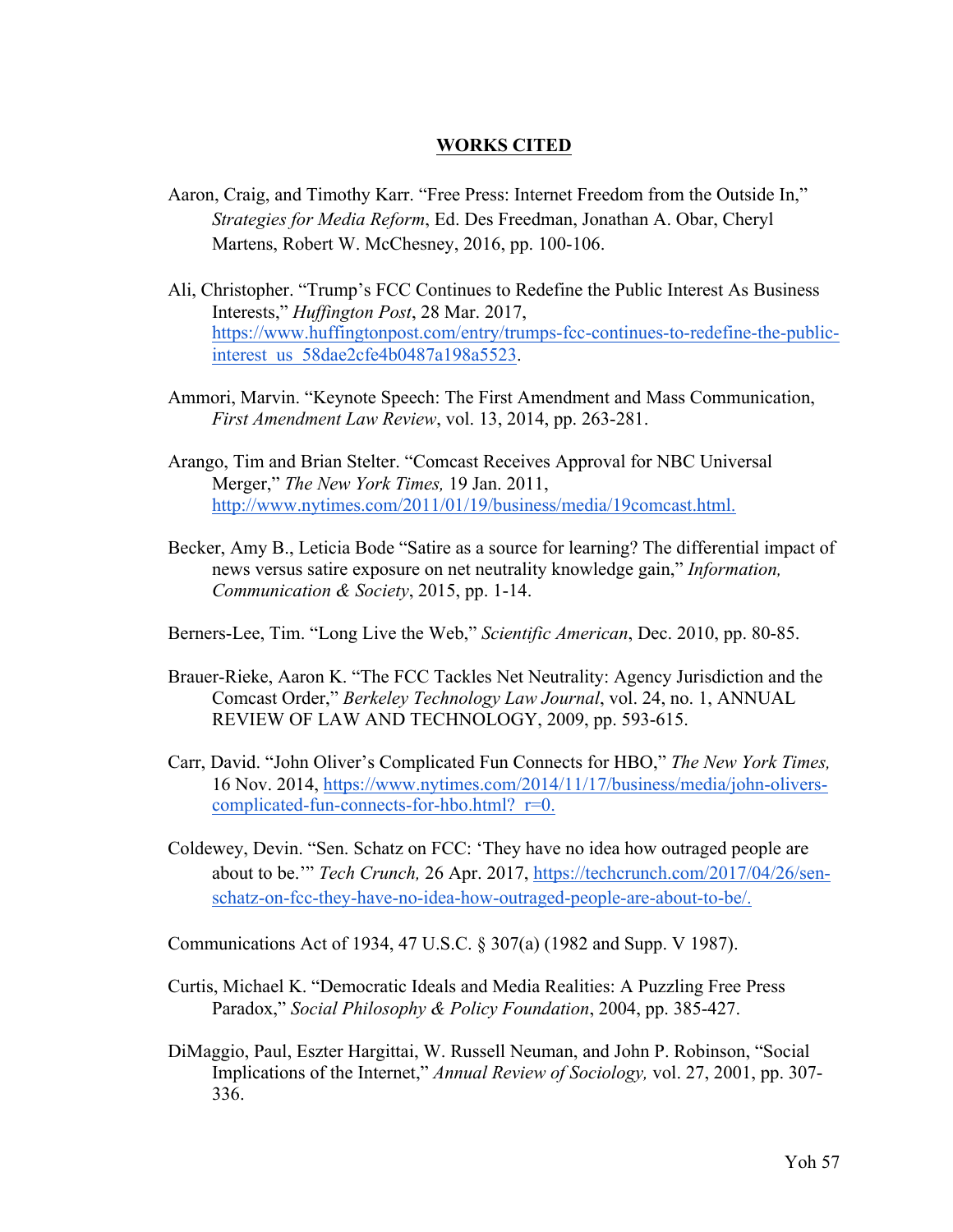- Downes, Larry. "Eight reasons to support Congress's net neutrality bill," *The Washington Post,* 20 Jan. 2015, https://www.washingtonpost.com/news/innovations/wp/2015/01/20/eight-reasonsto-support-congresss-net-neutrality-bill/?utm\_term=.3e2a6855f3b2.
- Faris, Robert, Hal Roberts, Bruce Etling, Dalia Othman, Yochai Benkler. "Score Another One for the Internet? The Role of the Networked Public Sphere in the U.S. Net Neutrality Policy Debate," *The Berkman Center for Internet & Society at Harvard University*, 2015, pp. 1-34.
- Feinberg, Robbie. "The Comcast-FCC Revolving Door," *OpenSecrets.org,* 18 Apr. 2014, https://www.opensecrets.org/news/2014/04/the-comcast-fcc-revolving-door/.
- Friedlander, Simone A., "Net Neutrality and the FCC's 2015 Open Internet Order," *Berkeley Technology Law Journal*, vol. 31, ANNUAL REVIEW OF LAW AND TECHNOLOGY, 2016, pp. 905-929.
- Fung, Brian. "Democrats want to turn net neutrality into the next GOP health-care debacle," *The Washington Post,* 25 May 2017, https://www.washingtonpost.com/news/the-switch/wp/2017/05/25/democrats-wantto-turn-net-neutrality-into-the-next-gop-health-caredebacle/?utm\_term=.d4eeb23136b7.
- Fung, Brian. "It's your last chance to weigh in on net neutrality rules," *Chicago Tribune,*  31 Aug. 2017, http://www.chicagotribune.com/bluesky/technology/ct-netneutrality-rules-20170831-story.html.
- Fung, Brian. "What to know about the FCC's upcoming plan to undo its net neutrality rules," *The Washington Post,* 20 Nov. 2017, https://www.washingtonpost.com/news/the-switch/wp/2017/11/20/what-to-knowabout-the-fccs-upcoming-plan-to-undo-its-net-neutralityrules/?utm\_term=.06f9eb66bdb1.
- Fung, Brian. "Verizon and Comcast are working to prevent state-level net neutrality rules," *LA Times,* 6 Nov. 2017, http://www.latimes.com/business/technology/la-finet-neutrality-20171106-story.html.
- Ganley, Paul and Ben Allgrove. "Net neutrality: A user's guide," *Computer Law and Security Report,* vol. 22, 2006, pp. 454-463.
- Gioia, Andrew. "FCC Jurisdiction over ISPS in Protocol-Specific Bandwidth Throttling," *Michigan Telecommunications & Technology Law Review*, vol. 15, 2009, pp. 517- 542.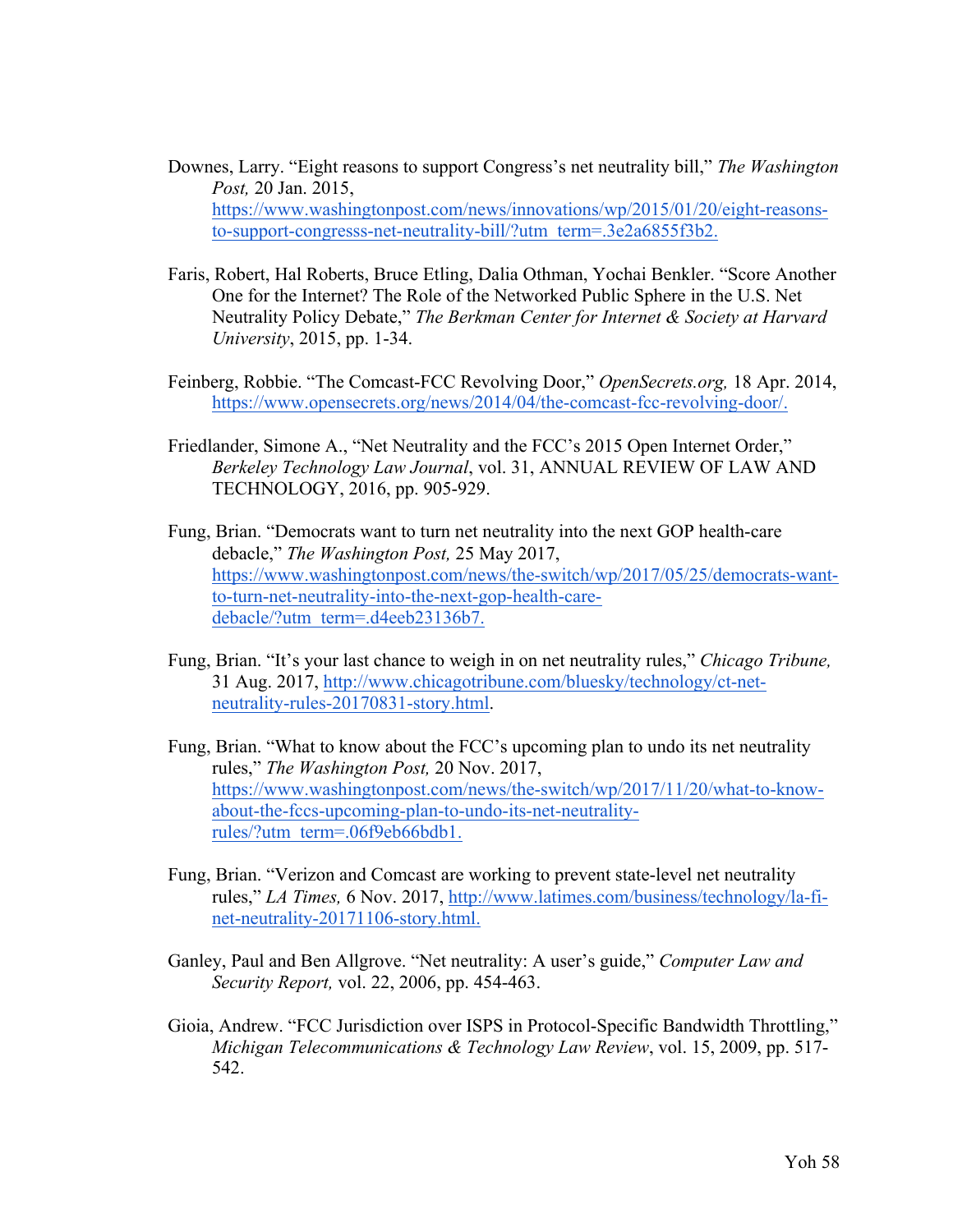- Gross, Grant. "Groups praise FCC's inquiries on net neutrality," *Washington Post*, 16 Jan. 2008, http://www.washingtonpost.com/wpdyn/content/article/2008/01/16/AR2008011600 995.html.
- Guardian staff. "John Oliver on net neutrality: 'Every internet group needs to come together,'" *The Guardian,* 8 May 2017, https://www.theguardian.com/tv-andradio/2017/may/08/john-oliver-last-week-tonight-net-neutrality.
- Guerrasio, Jason. "John Oliver explains why you should really care about net neutrality," *Business Insider,* 8 May 2017, http://www.businessinsider.com/john-oliver-netneutrality-fcc-2017-5.
- Harrison, Kevin. "John Oliver: Forging a New Type of Satire," *Manoa Horizons,* vol. 2, 2017, pp. 24-30.
- Herman, Bill D. and Minjeong Kim. "The Internet Defends Itself: The Net Neutrality Debate on the Web," *The Information Society,* vol. 30, no. 1, 2014, pp. 31-44.
- Hoffman, Lindsay H. Ph.D., Tiffany L. Thomson Ph.D. "The Effect of Television Viewing on Adolescents' Civic Participation: Political Efficacy as a Mediating Mechanism," *Journal of Broadcasting & Electronic Media,* vol. 53, no. 1, 2009, pp. 3-21.
- Homonoff, Howard. "John Oliver, Net Neutrality, and the Ghost of SOPA-PIPA," *Forbes,* 9 Jun. 2014, https://www.forbes.com/sites/howardhomonoff/2014/06/09/john-oliver-netneutrality-and-the-ghost-of-sopa-pipa/#463a947f7648.
- Izadi, Elahe. "John Oliver revives his signature fight net neutrality in an ingenious way," *The Washington Post,* 8 May 2017, https://www.washingtonpost.com/news/arts-andentertainment/wp/2017/05/08/john-oliver-revives-his-signature-fight-net-neutralityin-an-ingenious-way/.
- Holpuch, Amanda. "John Oliver's cheeky net neutrality plea crashes FCC website, *The Guardian,* 3 Jun. 2014. https://www.theguardian.com/technology/2014/jun/03/johnoliver-fcc-website-net-neutrality
- Jacobson, Roni. "Nobody is Neutral When It Comes to Net Neutrality," *Scientific American*, 27 May 2014, https://www.scientificamerican.com/article/nobody-isneutral-when-it-comes-to-net-neutrality/.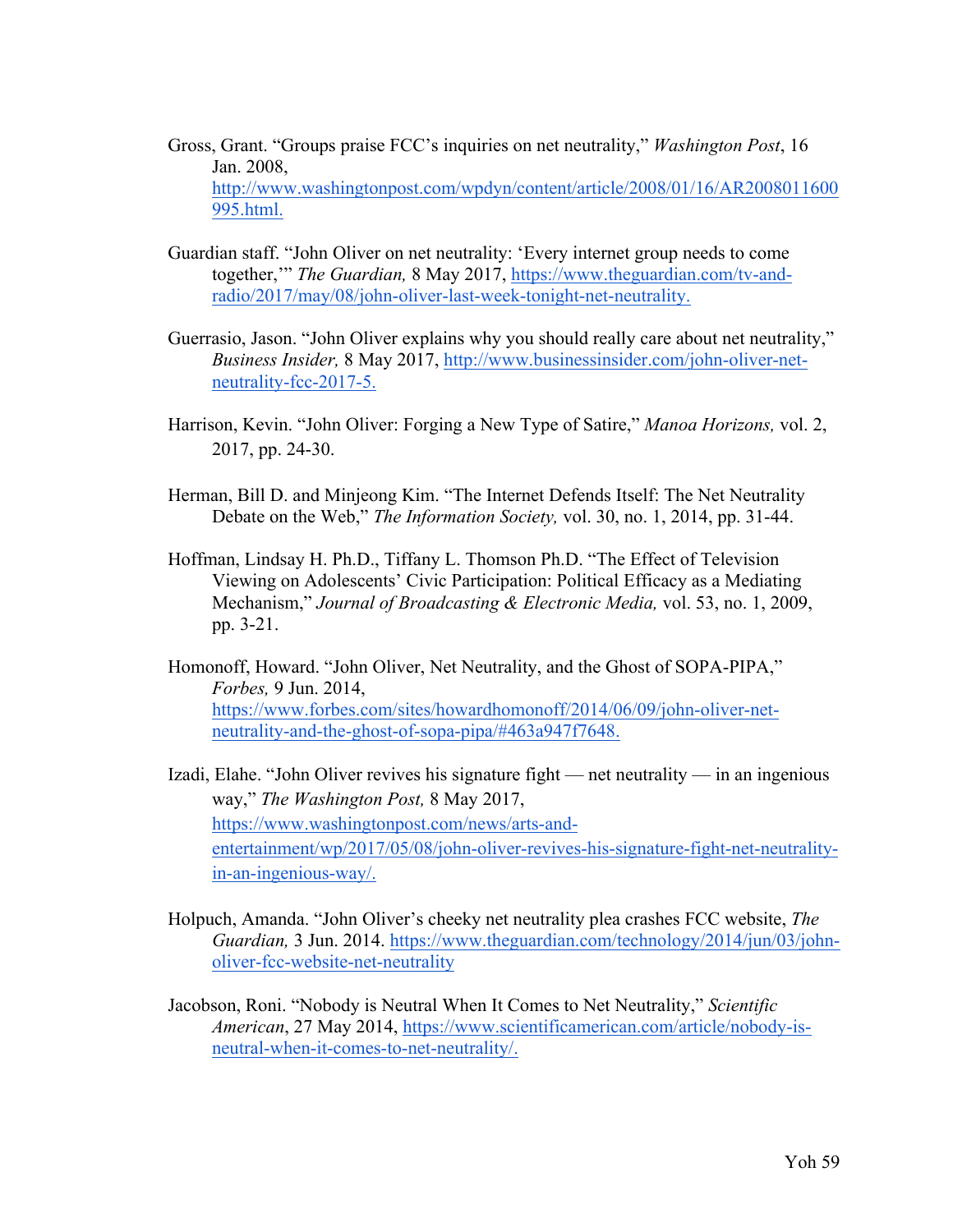- "John Oliver Is No One's Friend On His New HBO Show," *NPR,* 19 Jun. 2014, https://www.npr.org/2014/06/19/323335539/john-oliver-is-no-ones-friend-on-hisnew-hbo-show.
- Johnson, Ted. "Net Neutrality 'Day of Action': What to Expect," *Variety,* 11 Jul. 2017, http://variety.com/2017/biz/news/net-neutrality-day-of-action-google-facebook-1202492822/.
- Johnson, Ted, "Net Neutrality 'Day of Action': Will it Make a Difference?" *Variety,* 12 Jul. 2017, http://variety.com/2017/biz/news/net-neutrality-fcc-google-1202494322/.
- Kang, Cecilia. "Comcast's Network Practices Need Scrutiny, FCC Chief Says," *Washington Post*, 23 Apr. 2008, http://www.washingtonpost.com/wpdyn/content/article/2008/04/22/AR2008042202753.html.
- Kang, Cecilia. "F.C.C. Chairman Pushes Sweeping Changes to Net Neutrality Rules," *The New York Times,* 26 Apr. 2017, https://www.nytimes.com/2017/04/26/technology/net-neutrality.html? r=0.
- Kang, Cecilia and Michael J. de la Merced. "U.S. Sues to Block AT&T-Time Warner Merger," *The New York Times,* 20 Nov. 2017, https://www.nytimes.com/2017/11/20/business/dealbook/att-time-warnermerger.html.
- Karr, Timothy. "5 Years Later, SOPA and PIPA Serve As A Warning to the Trump Administration," *Huffington Post,* 18 Jan. 2017, https://www.huffingtonpost.com/timothy-karr/five-years-later-sopaand\_b\_14247752.html.
- Kastrenakes, Jacob. "FCC received a total of 3.7 million comments on net neutrality," *The Verge,* 16 Sept. 2014, https://www.theverge.com/2014/9/16/6257887/fcc-netneutrality-3-7-million-comments-made.
- Kastrenakes, Jacob. "The net neutrality comment period was a complete mess," *The Verge,* 31 Aug. 2017, https://www.theverge.com/2017/8/31/16228220/netneutrality-comments-22-million-reply-record.
- Kim, Minjeong, Chung Joo Chung, Jang Hyun Kim. "Who shapes network neutrality policy debate? An examination of information subsidizers in the mainstream media and at Congressional and FCC hearings," *Telecommunications Policy*, vol. 35, 2011, pp. 314-324.
- Kovach, Steve. "Here's why AT&T's proposed \$85 billion merger with Time Warner is a bad deal for you and me," *Business Insider,* 18 Nov. 2017,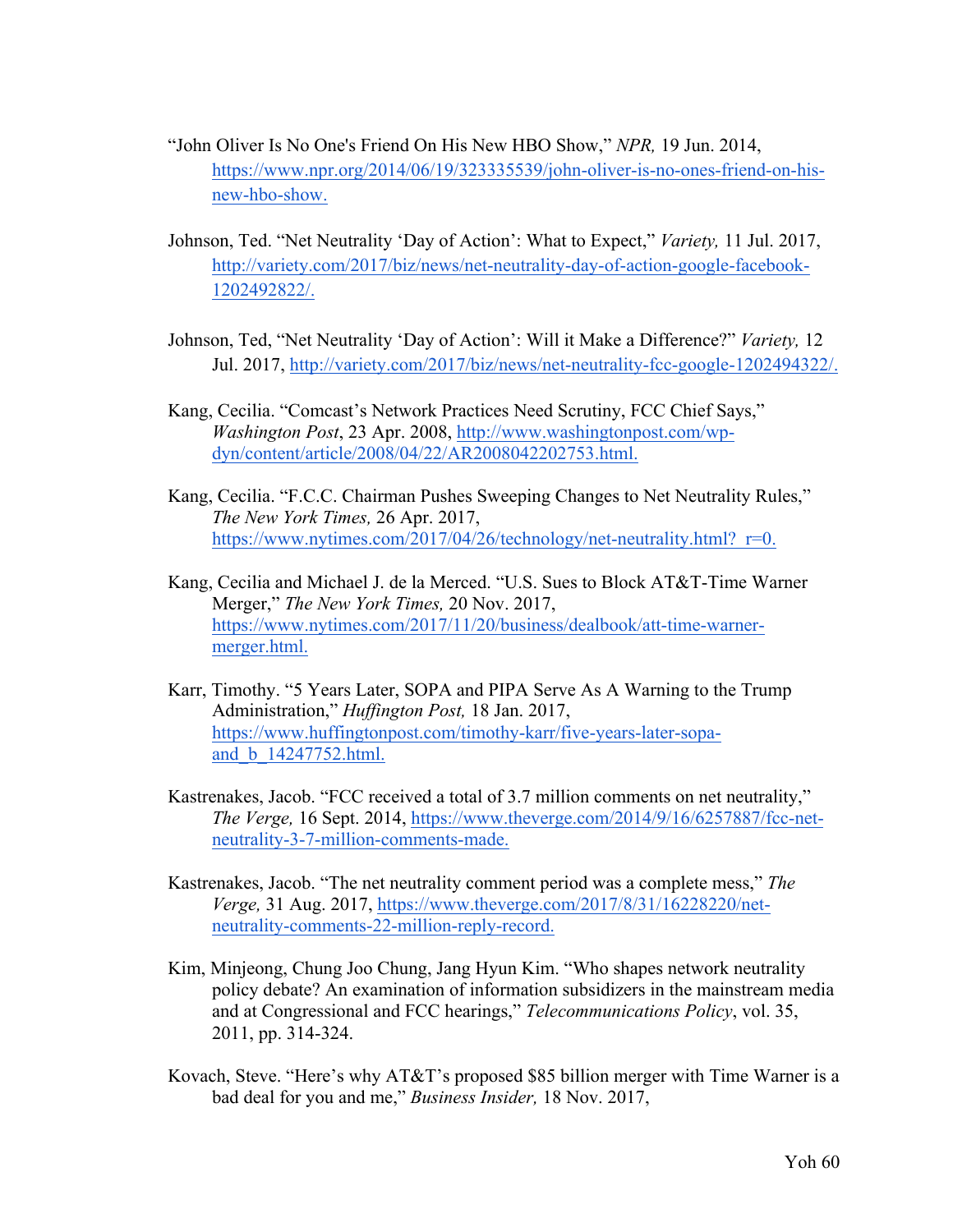http://www.businessinsider.com/what-att-and-time-warners-merger-means-for-you-2017-11.

- Krasovec, Jay. "Cyberspace: The Final Frontier, for Regulation?," *Akron Law Review*, vol. 31, no. 1, 1998, pp. 1-45.
- Lannon, Bob. "What can we learn from 800,000 public comments on the FCC's net neutrality plan?" *Sunlight Foundation,* 2 Sept. 2014, https://sunlightfoundation.com/2014/09/02/what-can-we-learn-from-800000 public-comments-on-the-fccs-net-neutrality-plan/.
- *Last Week Tonight with John Oliver: Net Neutrality* (HBO). *YouTube,* uploaded by *Last Week Tonight*. 1, Jun. 2014, https://www.youtube.com/watch?v=fpbOEoRrHyU.
- Last Week Tonight with John Oliver: Net Neutrality II (HBO). YouTube, uploaded by *Last Week Tonight*. 7 May 2017, https://www.youtube.com/watch?v=92vuuZt7wak.
- Lecher, Colin. "Here's how the internet's net neutrality day of action unfolded," *The Verge,* 12 Jul. 2017, https://www.theverge.com/2017/7/12/15958030/net-neutralityday-of-action-internet-companies-list.
- Levi, Lili. "Not With a Bang But a Whimper: Broadcast License Renewal and the Telecommunications Act of 1996," *Communications Law Review,* vol. 29, 1996, pp. 243-288.
- Loblich, Maria. "Dissent and Political Participation: The Many Faces of Communication Policy Advocacy and Activism," *Communication, Culture & Critique,* vol. 9, 2016, pp. 395-416.
- Lohr, Steve. "F.C.C. Is Deluged With Comments on Net Neutrality Rules," *The New York Times,* 15 Jul. 2014, https://www.nytimes.com/2014/07/16/technology/adeluge-of-comment-on-net-rules.html.
- Longan, Michael W. "Visions of community and mobility: the community networking movement in the USA," *Social & Cultural Geography,* vol 6, no. 6, 2005, pp. 849- 864.
- Longford, Graham and Steve Patten, "Democracy in the Age of the Internet," *University of New Brunswick Law Journal*, vol. 56, 2007, pp. 5-15.
- Lyons, Daniel A. "Net Neutrality and Nondiscrimination Norms in Telecommunications: A Historical Perspective," *Arizona Law Review*, vol. 54, 2012, pp. 1029-1071.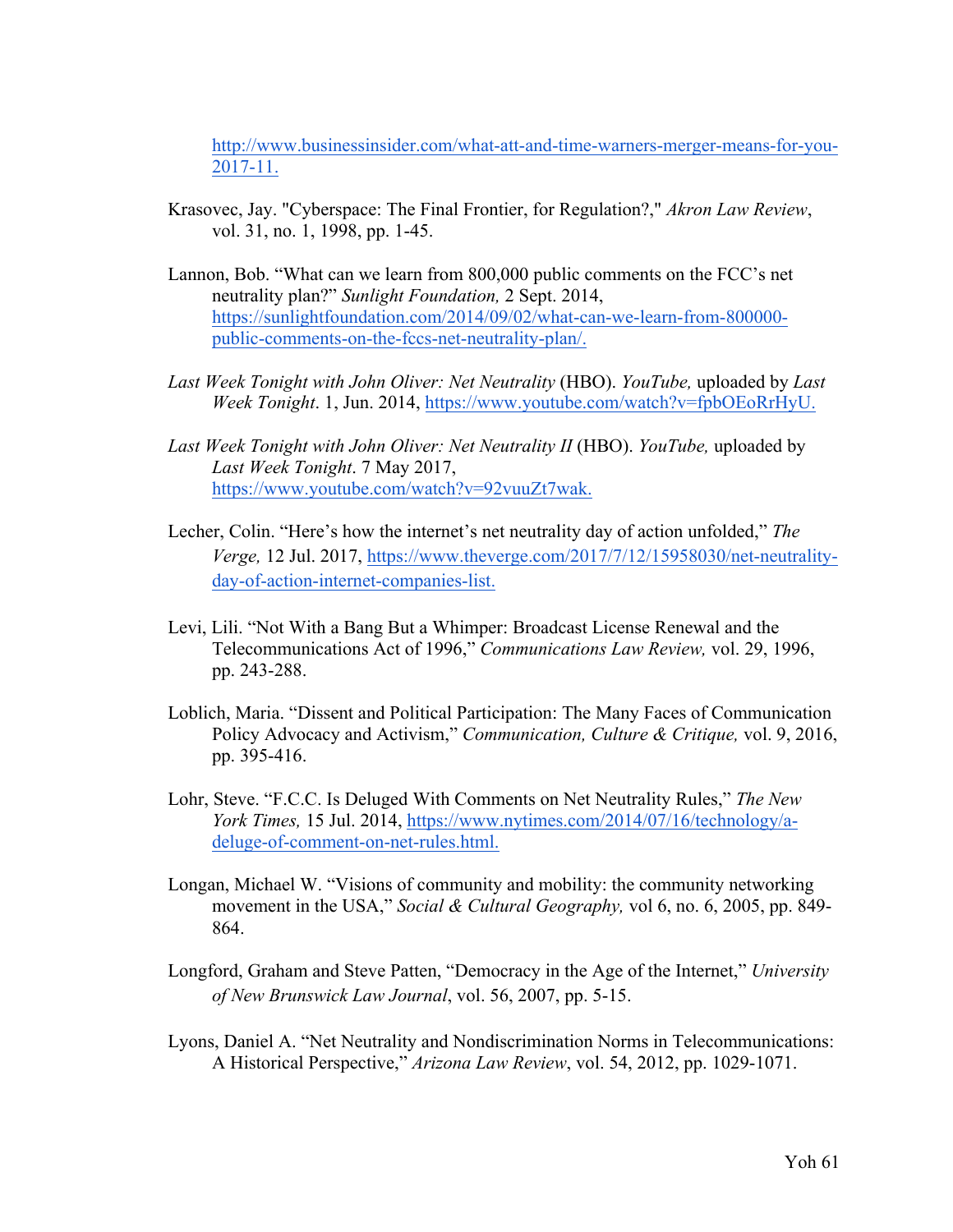- Lyons, Daniel. "The First Amendment Red Herring in the Net NEutrality Debate," *Forbes,* 10 Mar. 2017, https://www.forbes.com/sites/washingtonbytes/2017/03/10/the-first-amendmentred-herring-in-the-net-neutrality-debate/#2b2bd517326a.
- McDonald, Soraya Nadia. "John Oliver's net neutrality rant may have caused FCC site crash," *The Washington Post,* 4 Jun. 2014, https://www.washingtonpost.com/news/morning-mix/wp/2014/06/04/john-oliversnet-neutrality-rant-may-have-caused-fcc-site-crash/?utm\_term=.0e827caaeae9.
- McGill, Margaret H. "John Oliver again fires up net neutrality debate," *Politico,* 8 May 2017, https://www.politico.com/story/2017/05/08/john-oliver-net-neutrality-238132.
- Michlin, Penina. "The Broadcast Flag and the Scope of the FCC's Ancillary Jurisdiction: Protecting the Digital Future," *Berkeley Technology Law Journal,* vol. 20, no. 2, ANNUAL REVIEW OF LAW AND TECHNOLOGY, 2005, pp. 907-932.
- Milian, Mark and Ari Levy. "Google Wallet is Leaking Money," *Bloomberg,* 7 Jun. 2013, https://www.bloomberg.com/news/articles/2013-06-06/google-wallet-isleaking-money.
- Newman, Jennifer L. "Keeping the Internet Neutral: Net Neutrality and its Role in Protecting Political Expression on the Internet," *Hastings Communications & Entertainment Law Journal*, vol. 31, 2008, pp. 153-171.
- Nunziato, Dawn. *Virtual Reality: Net Neutrality and Free Speech in the Internet Age.*  Stanford University Press, 2009.
- Pai, Ajit. "Why I'm trying to change how the FCC regulates the Internet," *LA Times*, 26 Apr. 2017, http://www.latimes.com/opinion/op-ed/la-oe-pai-fcc-internet-regulation-20170426-story.html.
- Pagliery, Jose. "FCC adopts historic Internet rules, *CNN,* 26 Feb. 2015, http://money.cnn.com/2015/02/26/technology/fcc-rules-netneutrality/index.html?iid=EL.
- Pattani, Aneri. "Why Spotify, Netflix and HBO nailed business model of the future," *CNBC,* 31 Oct. 2016, https://www.cnbc.com/2016/10/31/why-spotify-netflix-andhbo-nailed-business-model-of-the-future.html.
- Pinkleton, Bruce E., Erica Weintraub Austin, "Individual Motivations, Perceived Media Importance, and Political Disaffection," *Political Communication*, vol. 18, no. 3, 2010, pp. 321-334.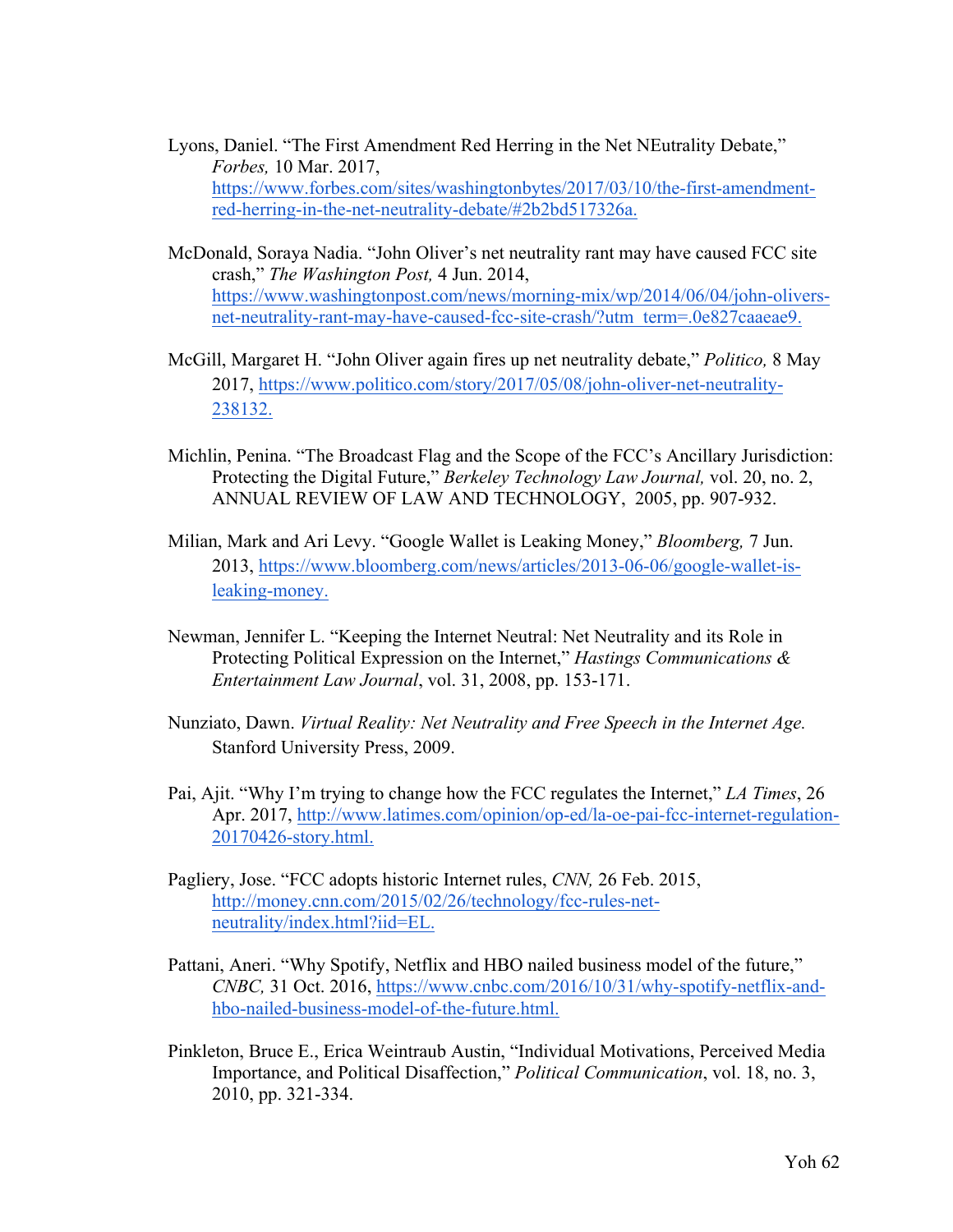- Powell, Alison. "Assessing the influence of online activism on internet policy-making: The Case of SOPA/PIPA and ACTA," *EuroCPR,* 2012.
- Pressman, Aaron. "How Verizon Wants to Stop States From Protecting Online Privacy," *Fortune,* 1 Nov. 2017, http://fortune.com/2017/11/01/state-privacy-protectionverizon/.
- Puzzanghera, Jim. "A brief, strange history of net neutrality (including a 'series of tubes,' a dingo and James Harden)," *LA Times,* 3 May 2017, http://www.latimes.com/business/la-fi-net-neutrality-timeline-20170502 htmlstory.html.
- Puzzanghera, Jim. "Surge in net-neutrality comments crashes FCC site; deadline extended," *LA Times,* 15 Jul., 2014, http://www.latimes.com/business/technology/la-fi-tn-fcc-website-net-neutrality-20140715-story.html.
- Rawlinson, Kevin. "Twitter, Netflix and Reddit hold net neutrality protest," *BBC News,*  10 Sept. 2014, http://www.bbc.com/news/technology-29127179.
- Resmovits, Joy. "The other big debate: What is the Common Core, anyway?" *LA Times,*  16 Sept. 2015, http://www.latimes.com/local/education/community/la-me-eduwhat-is-the-common-core-anyway-20150916-story.html.
- Roberts, Jeff J. "John Oliver Gets Fired Up Over Net Neutrality and FCC's Site Goes Down," *Fortune,* 8 May 2017, http://fortune.com/2017/05/08/john-oliver-netneutrality/.
- Roberts, Jeff J. "The FCC Plans to End Net Neutrality. Can a Popular Movement Stop That?" *Fortune,* 10 Apr. 2017, http://fortune.com/2017/04/10/fcc-net-neutralitychanges/.
- Romm, Tony. "If you blinked, you missed yesterday's net neutrality protest," *Recode,* 13 Jul. 2017, https://www.recode.net/2017/7/13/15964766/net-neutrality-protest-dayof-action-2017-data-fcc.
- Romm, Tony and Rani Molla. "Many of the FCC's record-breaking 21 million net neutrality comments are duplicates — or come from suspicious sources," *Recode,* 30 Aug. 2017, https://www.recode.net/2017/8/30/16223210/net-neutrality-fcc-21 million-record-comments-duplicates-suspicious-data.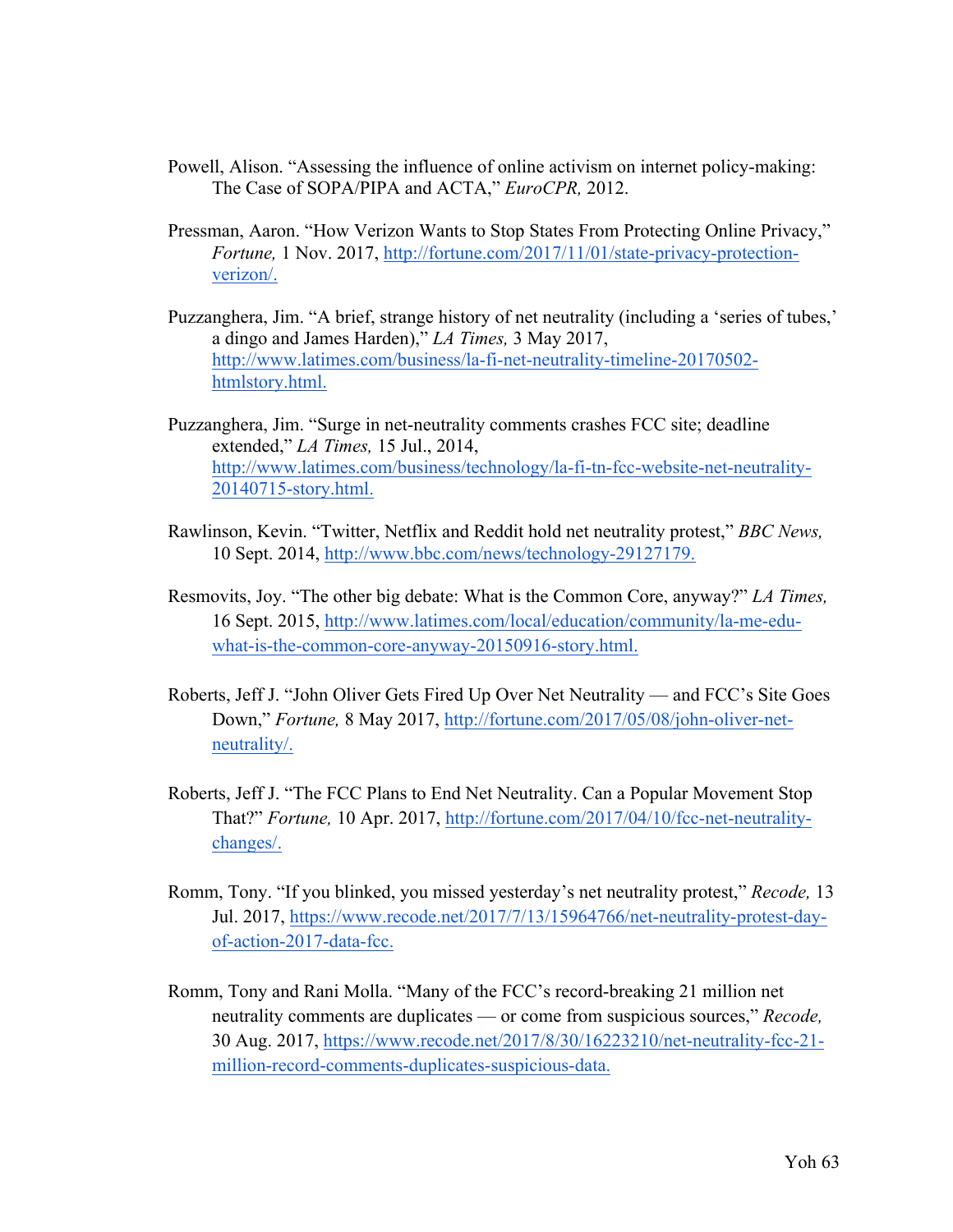- Ross, Terrance F. "How John Oliver Beats Apathy," *The Atlantic,* 14 Aug. 2014, https://www.theatlantic.com/entertainment/archive/2014/08/how-john-oliver-isprocuring-latent-activism/376036/.
- Schwartz, Ben. "Satirized for Your Consumption," *The Baffler,* vol. 27, 2015, pp. 144- 156.
- Shepardson, David. "FCC plans to vote to overturn U.S. net neutrality rules in December: sources," *Reuters*, 15 Nov. 2017, https://www.reuters.com/article/us-usainternet/fcc-plans-to-vote-to-overturn-u-s-net-neutrality-rules-in-december-sourcesidUSKBN1DG00H.
- Shepardson, David. "U.S. net neutrality advocates blast Pai effort to reverse rules," *Reuters,* 7 Apr. 2017, http://www.reuters.com/article/us-usa-internet/u-s-netneutrality-advocates-blast-pai-effort-to-reverse-rules-idUSKBN17932E.
- Snider, Mike and Elizabeth Weise, "John Oliver may have helped spur 150,000 comments to FCC on Net neutrality," *USA Today,* 9 May 2017, https://www.usatoday.com/story/tech/talkingtech/2017/05/09/john-oliver-mayhave-helped-spur-150000-comments-fcc-net-neutrality/101480100/.
- Stelter, Brian. "Griping Online? Comcast Hears and Talks Back." *Herald Tribune*, 25 Jul. 2008, http://www.heraldtribune.com/news/20080725/griping-online-comcast-hearsyou-and-talks-back/1.
- Svensson, Peter. "Comcast Blocks Some Internet Traffic," *Washington Post*, 19 Oct. 2007, http://www.washingtonpost.com/wpdyn/content/article/2008/01/16/AR2008011600995.html.
- Tatarchevskiy, Tatiana. "The 'popular' culture of internet activism," *new media & society,* vol. 13, no. 2, 2011, pp. 297-313.
- United States Court of Appeals, D.C. Circuit. COMCAST CORPORATION, PETITIONER v. FEDERAL COMMUNICATIONS COMMISSION AND UNITED STATES OF AMERICA, RESPONDENTS NBCUNIVERSAL, ET. 6 Apr. 2010.

"What We Do," *FCC.* https://www.fcc.gov/about-fcc/what-we-do.

Whittaker, Zack. "Anti-net neutrality spammers are flooding FCC's pages with fake comments," *ZDNet,* 10 May 2017, http://www.zdnet.com/article/openstackadoption-grows-into-multi-cloud-formations/.